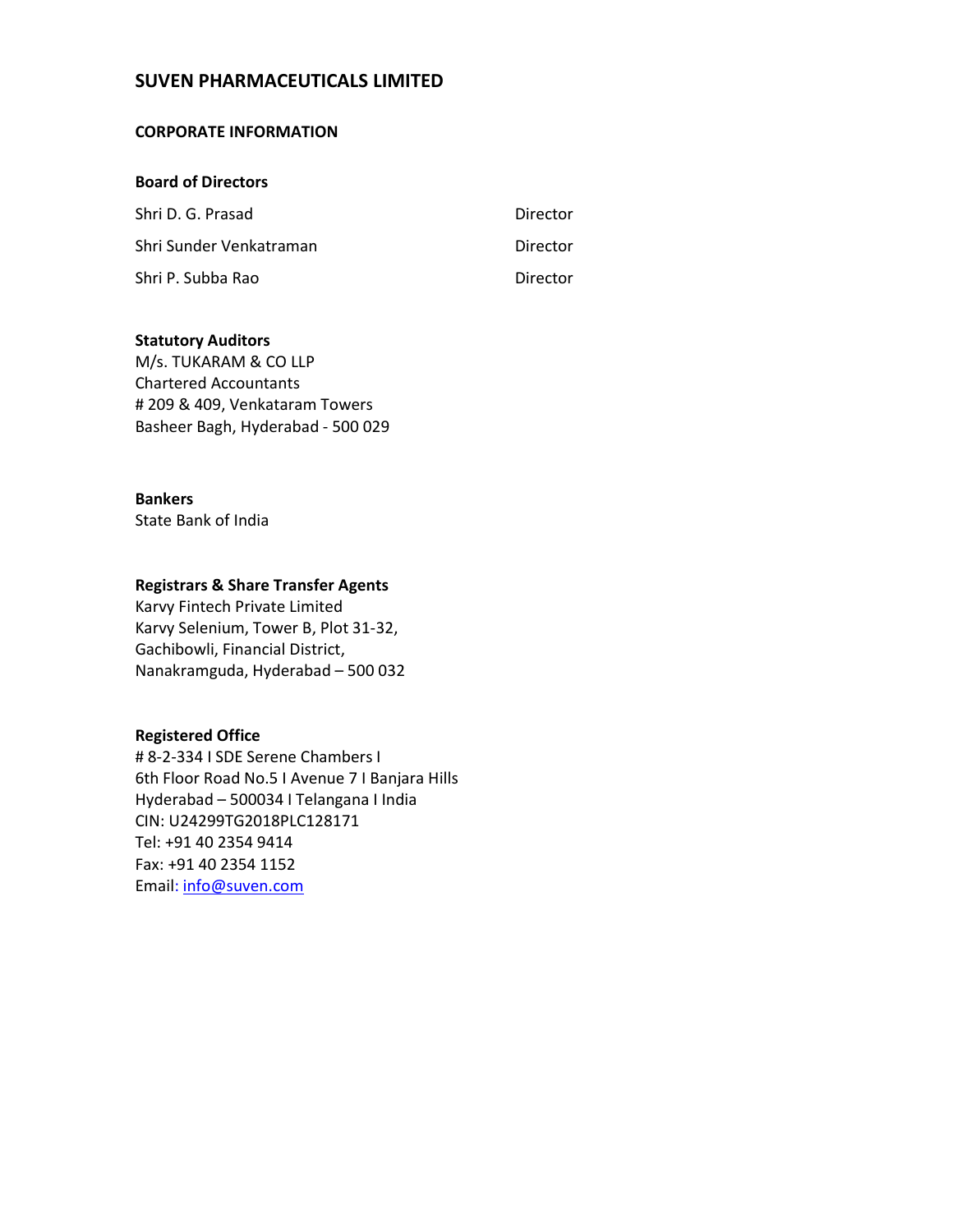#### **INDEPENDENT AUDITORS` REPORT**

#### **To the Members of Suven Pharmaceuticals Limited**

#### **Report on the Ind AS Financial Statements**

#### **Opinion**

We have audited the accompanying Ind AS financial statements of **Suven Pharmaceuticals Limited**  ('the Company') which comprise the Balance Sheet as at  $31<sup>st</sup>$  March, 2019, the Statement of Profit and Loss (including Other Comprehensive Income), the Statement of Changes in Equity and the Statement of Cash Flows for the period ended on that date and notes to the financial statements, including a summary of significant accounting policies and other explanatory information (herein after referred to as "Ind AS financial statements").

In our opinion and to the best of our information and according to the explanations given to us, the aforesaid Ind AS financial statements give the information required by the Companies Act, 2013 ("the Act") in the manner so required and give a true and fair view in conformity with the Indian Accounting Standards prescribed under section 133 of the Act read with the Companies (Indian Accounting Standards) Rules, 2015, as amended, ("Ind AS") and other accounting principles generally accepted in India, of the state of affairs of the Company as at 31st March, 2019, the **LOSS** and total comprehensive income, changes in equity and its cash flows for the period ended on that date.

#### **Basis for Opinion**

We conducted our audit of the Ind AS financial statements in accordance with the Standards on Auditing (SAs) specified under section 143(10) of the Companies Act, 2013. Our responsibilities under those Standards are further described in the Auditor's Responsibilities for the Audit of the Financial Statements section of our report. We are independent of the Company in accordance with the Code of Ethics issued by the Institute of Chartered Accountants of India (ICAI) together with the ethical requirements that are relevant to our audit of the financial statements under the provisions of the Companies Act, 2013 and the Rules made thereunder, and we have fulfilled our other ethical responsibilities in accordance with these requirements and the ICAI's Code of Ethics. We believe that the audit evidence we have obtained is sufficient and appropriate to provide a basis for our audit opinion on the Ind AS financial statements.

#### **Information Other than the Ind AS Financial Statements and Auditor's Report Thereon**

The Company's Board of Directors is responsible for the preparation of the other information. The other information comprises the information included in the Management Discussion and Analysis, Board's Report including Annexures to Board's Report, but does not include the Ind AS financial statements and our auditor's report thereon.

Our opinion on the Ind AS financial statements does not cover the other information and we do not express any form of assurance conclusion thereon.

In connection with our audit of the Ind AS financial statements, our responsibility is to read the other information and, in doing so, consider whether the other information is materially inconsistent with the Ind AS financial statements or our knowledge obtained during the course of our audit or otherwise appears to be materially misstated.

If, based on the work we have performed, we conclude that there is a material misstatement of this other information, we are required to report that fact. We have nothing to report in this regard.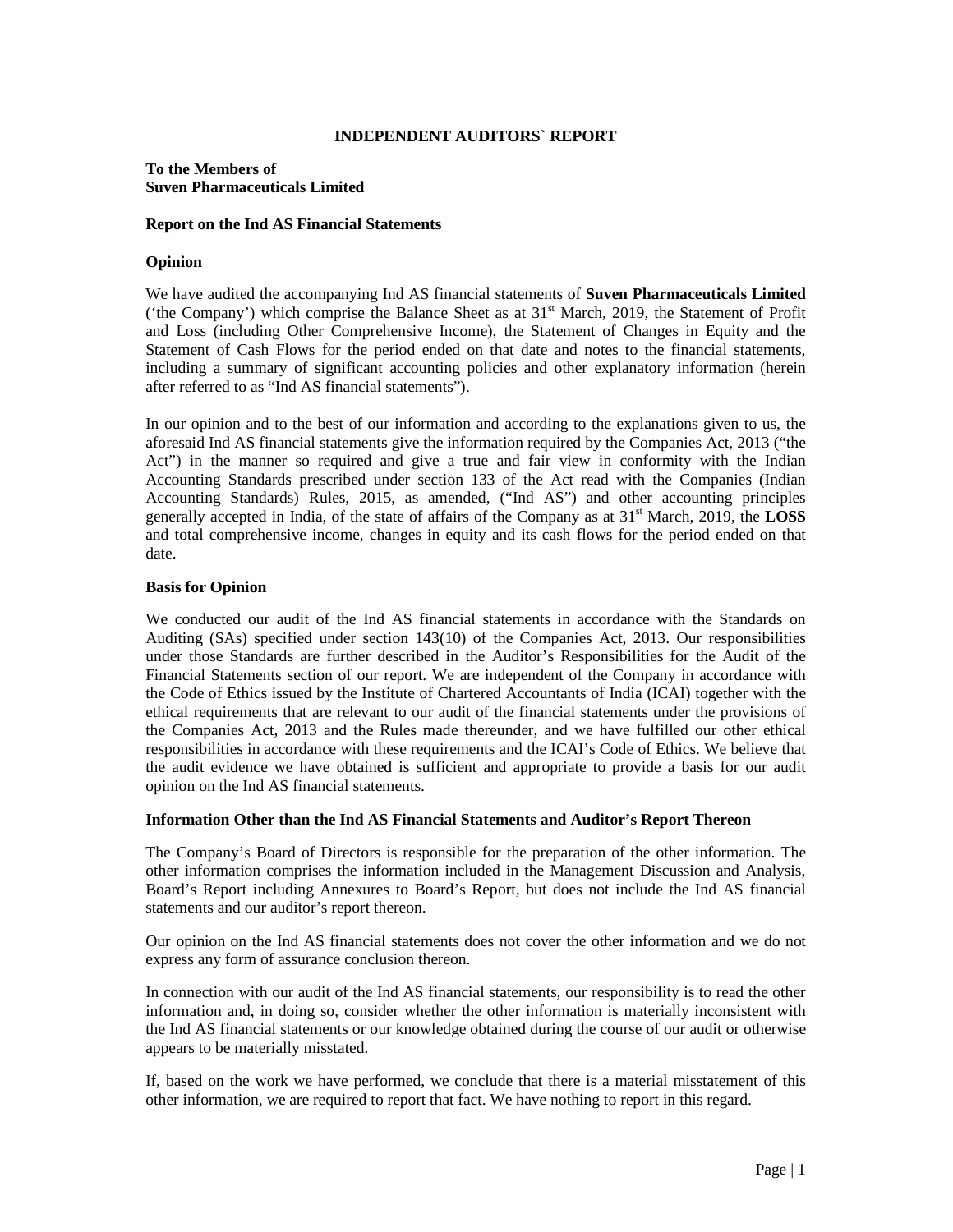#### **Management's Responsibility for the Ind AS Financial Statements**

The Company's Board of Directors is responsible for the matters stated in section 134(5) of the Companies Act, 2013 ("the Act") with respect to the preparation of these Ind AS financial statements that give a true and fair view of the financial position, financial performance including other comprehensive income, changes in equity and cash flows of the Company in accordance with the Ind AS and other accounting principles generally accepted in India.

This responsibility also includes maintenance of adequate accounting records in accordance with the provisions of the Act for safeguarding of the assets of the Company and for preventing and detecting frauds and other irregularities; selection and application of appropriate implementation and maintenance of accounting policies; making judgments and estimates that are reasonable and prudent; and design, implementation and maintenance of adequate internal financial controls, that were operating effectively for ensuring the accuracy and completeness of the accounting records, relevant to the preparation and presentation of the Ind AS financial statements that give a true and fair view and are free from material misstatement, whether due to fraud or error.

In preparing the Ind AS financial statements, management is responsible for assessing the Company's ability to continue as a going concern, disclosing, as applicable, matters related to going concern and using the going concern basis of accounting unless management either intends to liquidate the Company or to cease operations, or has no realistic alternative but to do so.

Those Board of Directors are responsible for overseeing the company's financial reporting process.

#### **Auditor's Responsibility for the Audit of the Ind AS Financial Statements**

Our objectives are to obtain reasonable assurance about whether these Ind AS financial statements as a whole are free from material misstatement, whether due to fraud or error, and to issue an auditor's report that includes our opinion. Reasonable assurance is a high level of assurance, but is not a guarantee that an audit conducted in accordance with SAs will always detect a material misstatement when it exists. Misstatements can arise from fraud or error and are considered material if, individually or in the aggregate, they could reasonably be expected to influence the economic decisions of users taken on the basis of these Ind AS financial statements.

As part of an audit in accordance with SAs, we exercise professional judgment and maintain professional skepticism throughout the audit. We also:

- Identify and assess the risks of material misstatement of the Ind AS financial statements, whether due to fraud or error, design and perform audit procedures responsive to those risks, and obtain audit evidence that is sufficient and appropriate to provide a basis for our opinion. The risk of not detecting a material misstatement resulting from fraud is higher than for one resulting from error, as fraud may involve collusion, forgery, intentional omissions, misrepresentations, or the override of internal control.
- Obtain an understanding of internal financial controls relevant to the audit in order to design audit procedures that are appropriate in the circumstances. Under section 143(3)(i) of the Act, we are also responsible for expressing our opinion on whether the Company has adequate internal financial controls system in place and the operating effectiveness of such controls.
- Evaluate the appropriateness of accounting policies used and the reasonableness of accounting estimates and related disclosures made by management.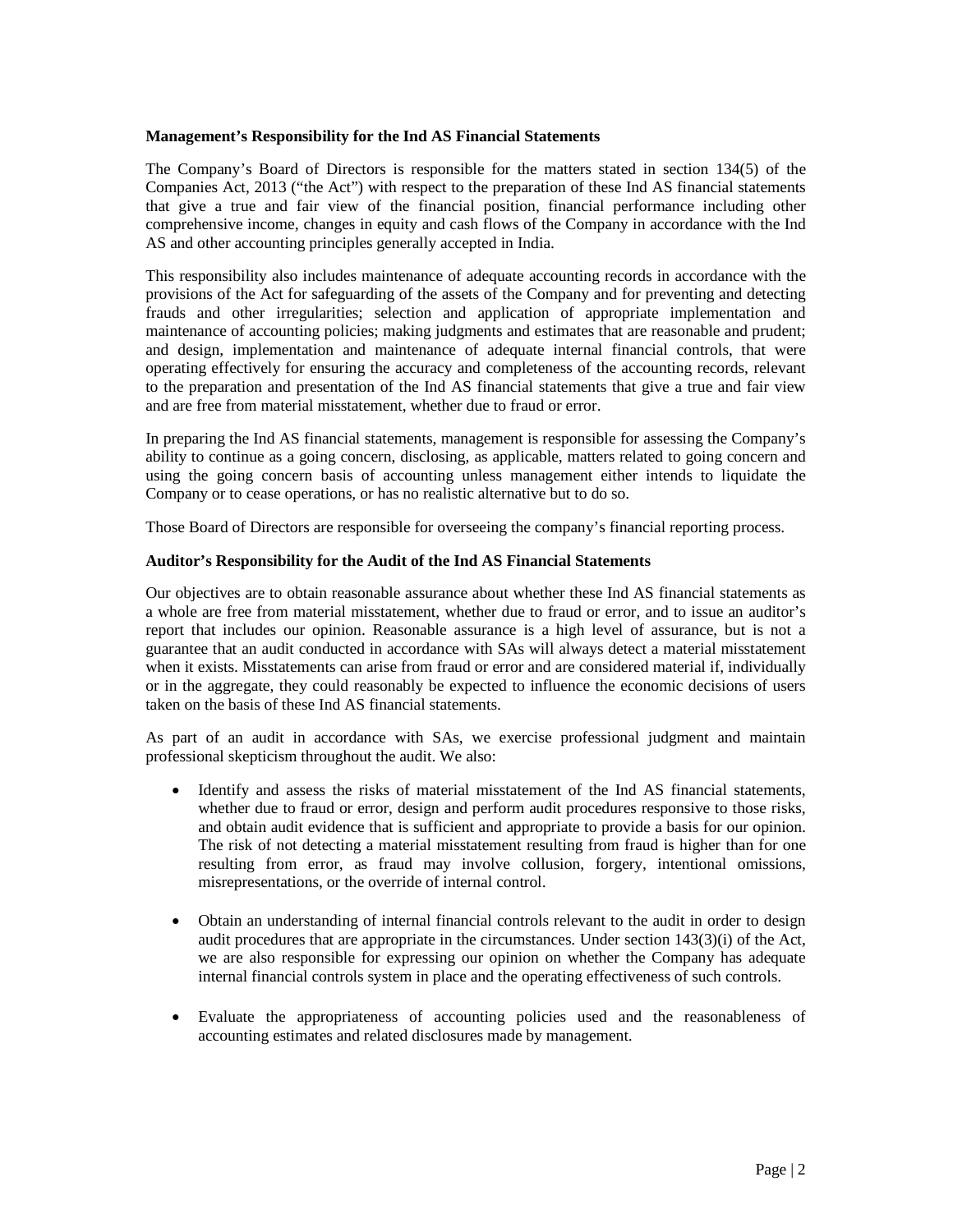- Conclude on the appropriateness of management's use of the going concern basis of accounting and, based on the audit evidence obtained, whether a material uncertainty exists related to events or conditions that may cast significant doubt on the Company's ability to continue as a going concern. If we conclude that a material uncertainty exists, we are required to draw attention in our auditor's report to the related disclosures in the Ind AS financial statements or, if such disclosures are inadequate, to modify our opinion. Our conclusions are based on the audit evidence obtained up to the date of our auditor's report. However, future events or conditions may cause the Company to cease to continue as a going concern.
- Evaluate the overall presentation, structure and content of the Ind AS financial statements, including the disclosures, and whether the Ind AS financial statements represent the underlying transactions and events in a manner that achieves fair presentation.

Materiality is the magnitude of misstatements in the Ind AS financial statements that, individually or in aggregate, makes it probable that the economic decisions of a reasonably knowledgeable user of the Ind AS financial statements may be influenced. We consider quantitative materiality and qualitative factors in (i) planning the scope of our audit work and in evaluating the results of our work; and (ii) to evaluate the effect of any identified misstatements in the Ind AS financial statements.

We communicate with those charged with governance regarding, among other matters, the planned scope and timing of the audit and significant audit findings, including any significant deficiencies in internal control that we identify during our audit. We also provide those charged with governance with a statement that we have complied with relevant ethical requirements regarding independence, and to communicate with them all relationships and other matters that may reasonably be thought to bear on our independence, and where applicable, related safeguards.

#### **Report on Other Legal and Regulatory Requirements**

- 1. As required by the Companies (Auditor's Report) Order, 2016 ("the Order"), issued by the Central Government of India in terms of sub-section (11) of section 143 of the Act, we give in the "**Annexure-A**", a statement on the matters specified in paragraphs 3 and 4 of the Order, to the extent applicable.
- 2. As required by section 143 (3) of the Act, we report that:
	- a) We have sought and obtained all the information and explanations which to the best of our knowledge and belief were necessary for the purposes of our audit.
	- b) In our opinion, proper books of account as required by law have been kept by the Company so far as it appears from our examination of those books.
	- c) The balance sheet, the statement of profit and loss including other comprehensive income, the statement of changes in equity and the statement of cash flows dealt with by this Report are in agreement with the books of account.
	- d) In our opinion, the aforesaid Ind AS financial statements comply with the Accounting Standards specified under Section 133 of the Act, read with Rule 7 of the Companies (Accounts) Rules, 2014.
	- e) On the basis of the written representations received from the directors as on  $31<sup>st</sup>$  March, 2019, taken on record by the Board of Directors, none of the directors is disqualified as on  $31<sup>st</sup>$  March, 2019, from being appointed as a director in terms of Section 164(2) of the Act.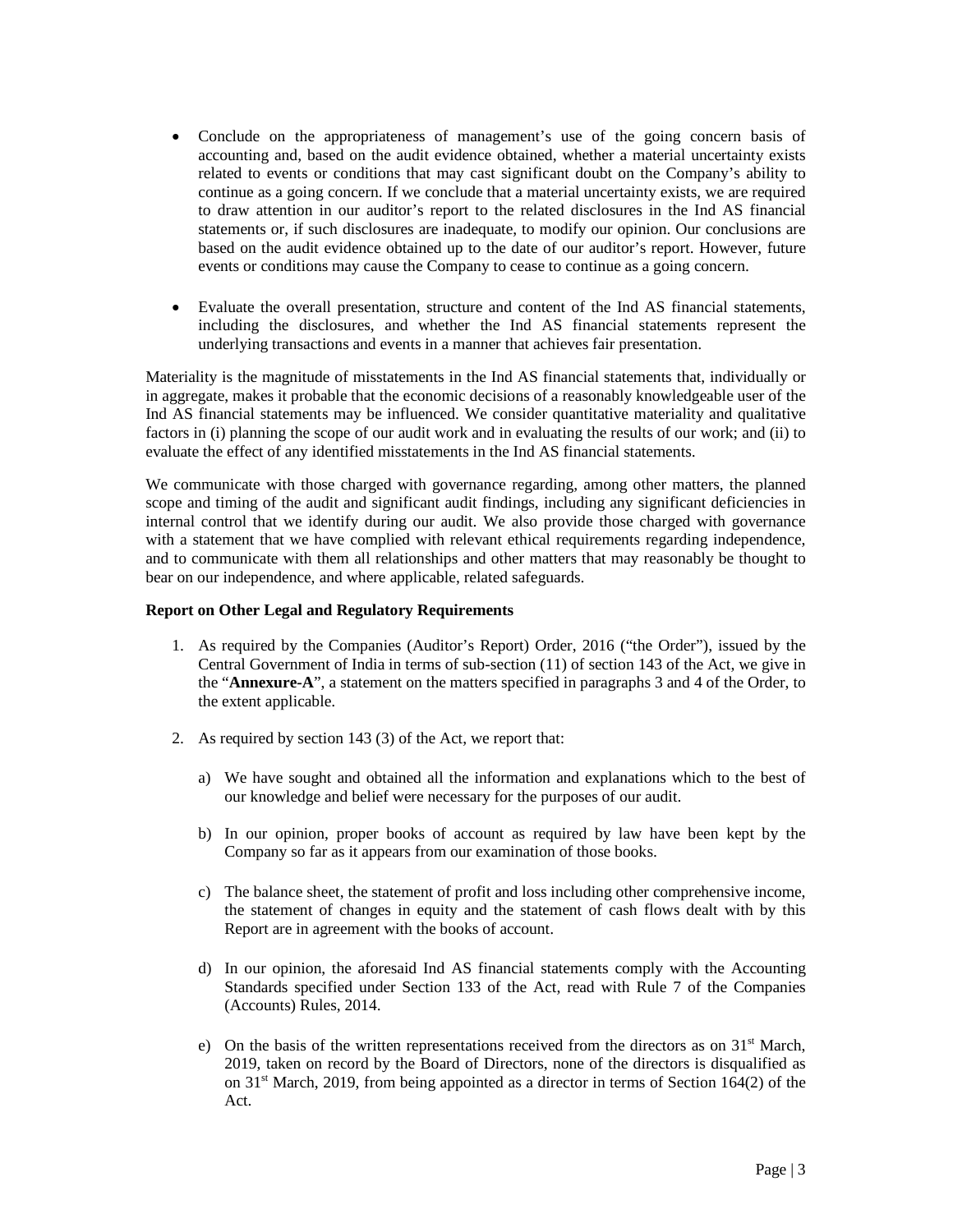- f) With respect to the adequacy of the internal financial controls over financial reporting of the Company and the operating effectiveness of such controls, refer to our separate report in "**Annexure-B**". Our report expresses an unmodified opinion on the adequacy and operating effectiveness of the Company's internal financial controls over financial reporting.
- g) With respect to the other matters to be included in the Auditor's Report in accordance with the requirements of section 197(16) of the Act, as amended:

Since the company has not paid any remuneration to its directors, during the year provisions of section 197 of the Act shall not apply to the company.

- h) With respect to the other matters to be included in the Auditor's Report in accordance with Rule 11 of the Companies (Audit and Auditors) Rules, 2014, as amended, in our opinion and to the best of our information and according to the explanations given to us:
	- i. The Company has no pending litigations on its financial position in its financial statements. Refer Note 12 to the financial statements
	- ii. The Company did not have any long-term contracts including derivative contracts for which there were any material foreseeable losses.
	- iii. There has been no delay in transferring amounts, required to be transferred, to the Investor Education and Protection Fund by the Company.

**For TUKARAM & CO LLP**. Chartered Accountants ICAI Firm Regn. No.004436S

.

**RAJENDER REDDY K**  Partner Membership No.231834

Place: Hyderabad Date: 24/05/2019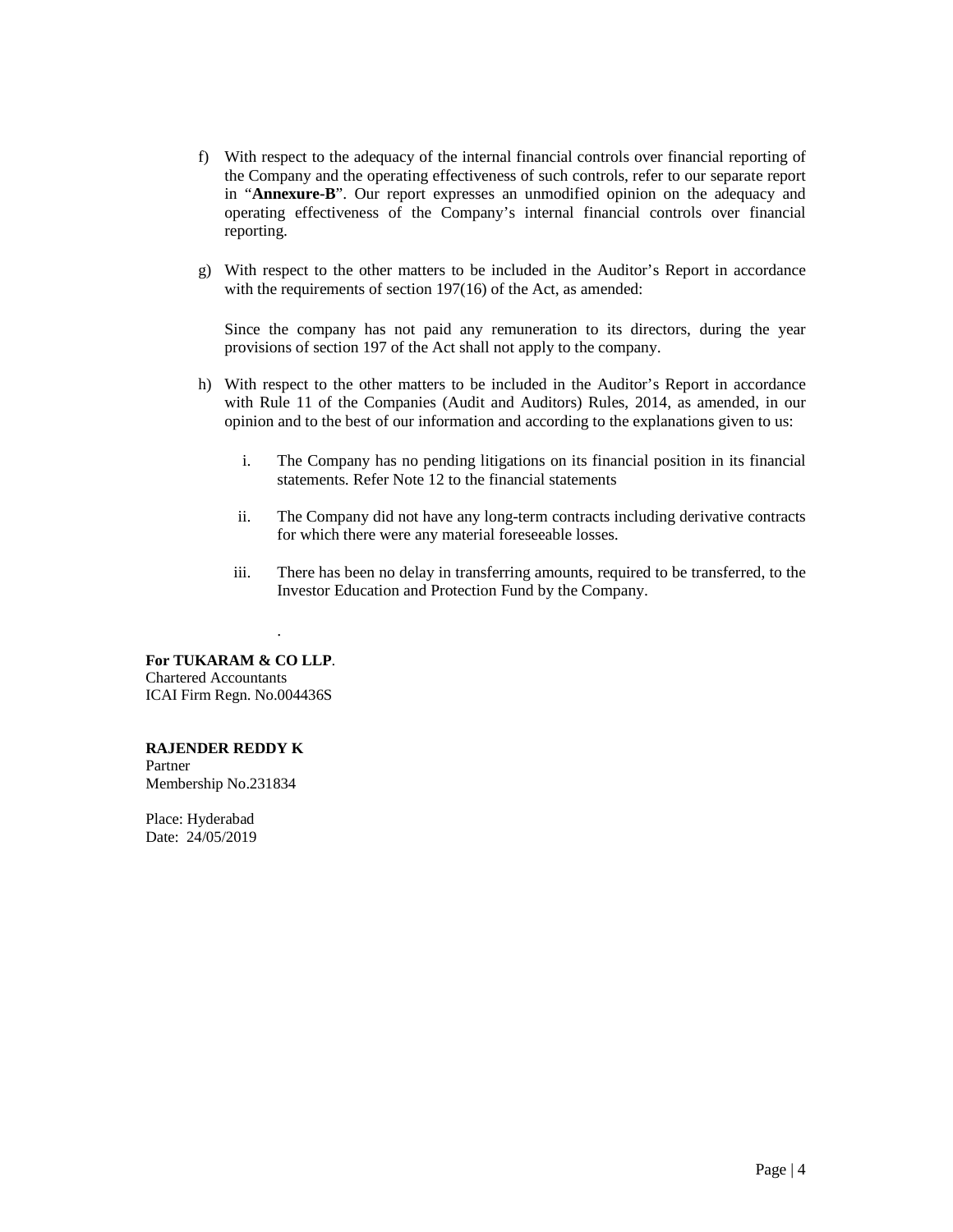#### **"Annexure – A" to the Auditors' Report**

The Annexure referred to in Independent Auditors' Report to the members of the Company on the Ind AS financial statements for the year ended  $31<sup>st</sup>$  March, 2019, we report that:

Re: Suven Pharmaceuticals Limited ('the Company')

- i. The Company has no fixed assets and hence paragraph 3(i) of the order is not applicable to the Company.
- ii. The Company has not carried out any trading activities during the year and hence no inventory is held by the Company. Therefore paragraph 3(ii) of the order is not applicable to the Company.
- iii. According to the information and explanations given to us, the Company has not granted any loans, secured or unsecured to companies, firms or other parties covered in the register maintained under section 189 of the Act.
- iv. In our opinion and according to the information and explanations given to us, the Company has complied with the provisions of section 185 and 186 of the Act, with respect to the loans and investments made.
- v. According to the information and explanations given to us, the Company has not accepted deposits from the public within the meaning of Section 73 and 76 or any other relevant provisions of the Act and the rules framed there under.
- vi. In respect of the Company, maintenance of cost records has not been prescribed by the Central Government under sub-section (1) of section 148 of the Act in respect of activities of the company.
- vii. In respect of Statutory dues:
	- (a) According to the information and explanations given to us on the basis of our examination of the records of the Company, amounts deducted/accrued in the books of account in respect of undisputed statutory dues including income tax, cess and other material statutory dues have been regularly deposited during the year by the Company with the appropriate authorities.

According to the information and explanations given to us, no undisputed amounts payable in respect of such statutory dues were outstanding, at the year end, for a period of more than six months from the date they became payable.

- (b) According to the information and explanations given to us, there are no dues of incometax, cess that have not been deposited by the Company on account of any disputes.
- viii. Based on our audit procedures and as per the information and explanations given by the management, we are of the opinion that the Company has not borrowed any loans from banks & financial Instituitons hence paragraph  $3(vii)$  of the order is not applicable to the Company. The Company did not have any debentures outstanding as at the year end.
- ix. Based on the information and explanations given to us by the management, the Company has not raised any moneys by way of initial public offer or further public offer of equity shares, convertible securities and debt securities. No term loans were taken during the year by the Company.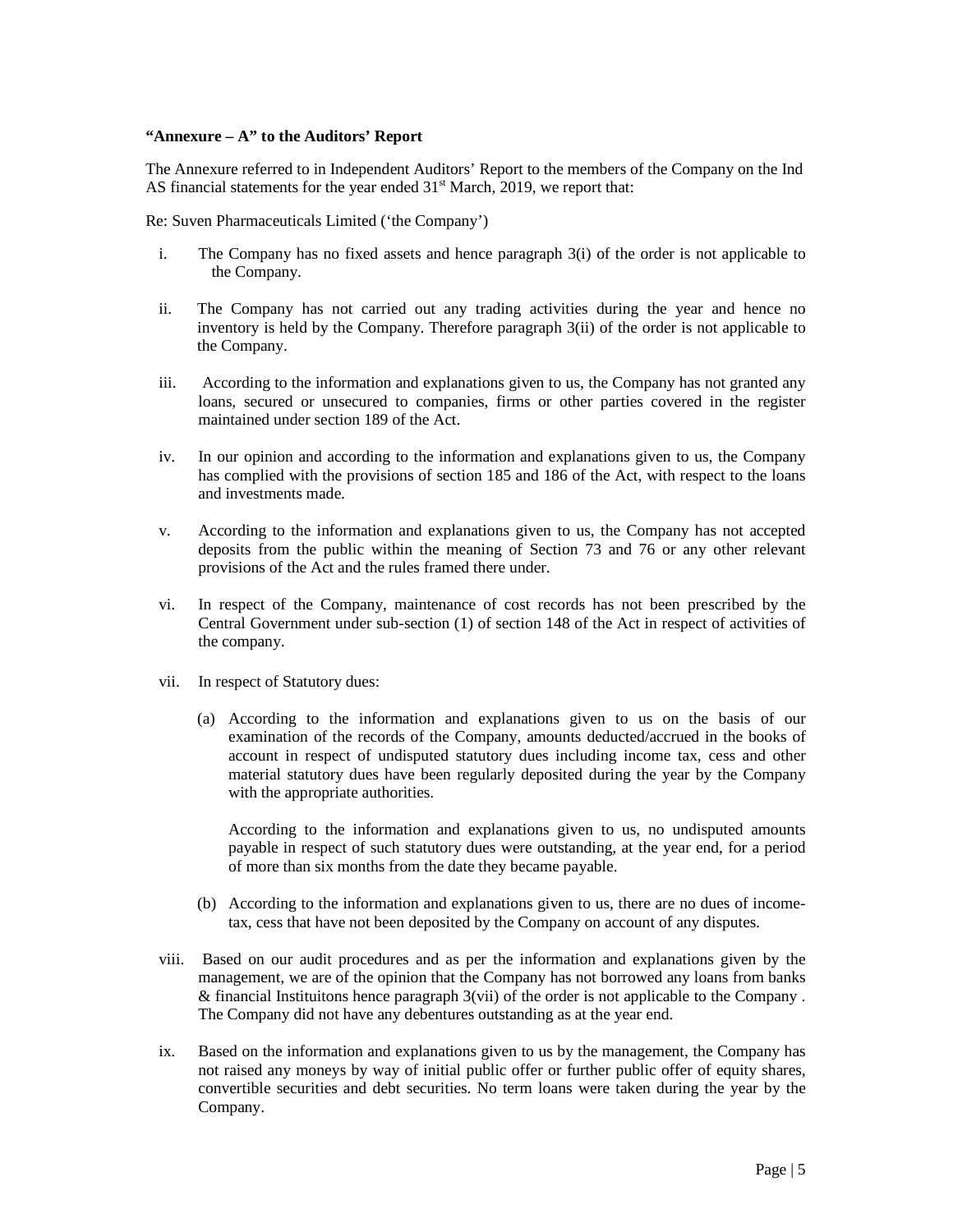- x. Based upon the audit procedures performed for the purpose of reporting the true and fair view of the financial statements and as per the information and explanations given by the management, we report that no material fraud, by the Company or on the Company by its officers or employees, has been noticed or reported during the course of our audit.
- xi. According to the information and explanations give to us and based on our examination of the records of the Company, the Company has not paid/provided for managerial remuneration during the year. Hence paragraph  $3(xi)$  of the order is not applicable to the Company.
- xii. In our opinion and according to the information and explanations given to us, the Company is not a Nidhi Company. Accordingly, Clause (xii) of the Order is not applicable.
- xiii. According to the information and explanations given to us and based on our examination of the records of the Company, transactions with the related parties are in compliance with sections 177 and 188 of the Act where applicable and details of such transactions have been disclosed in the financial statements as required by the applicable accounting standards.
- xiv. According to the information and explanations give to us and based on our examination of the records of the Company, the Company has not made any preferential allotment or private placement of shares or fully or partly convertible debentures during the year.
- xv. According to the information and explanations given to us and based on our examination of the records of the Company, the Company has not entered into non-cash transactions with directors or persons connected with him. Accordingly, Clause (xv) of the Order is not applicable.
- xvi. The Company is not required to be registered under section 45-IA of the Reserve Bank of India Act 1934.

**For TUKARAM & CO LLP**. Chartered Accountants ICAI Firm Regn. No.004436S

**RAJENDER REDDY K**  Partner Membership No.231834

Place: Hyderabad Date: 24/05/2019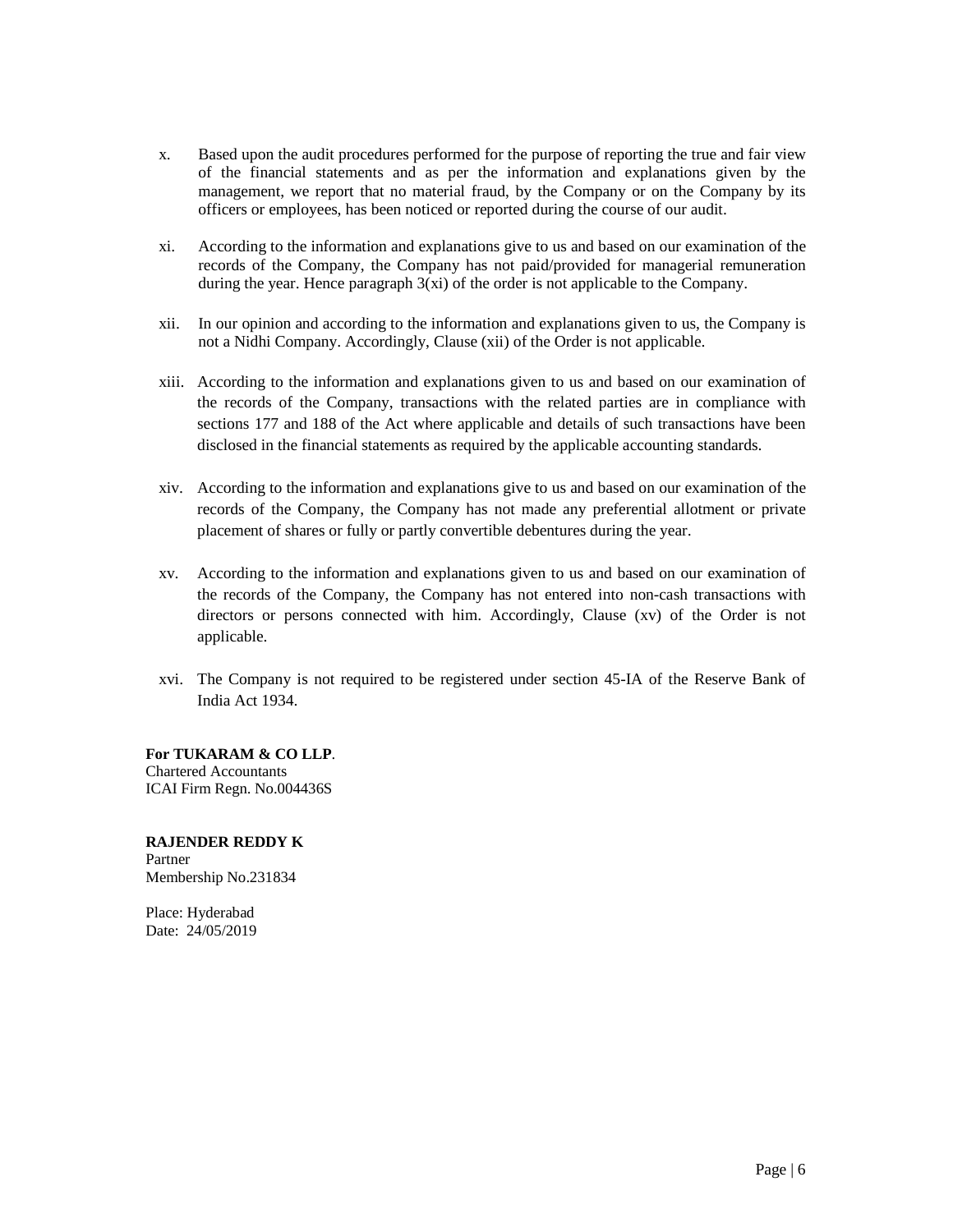#### **Annexure - B to the Our Report of even date on the Ind AS Financial Statements of Suven Pharmaceuticals Limited**

#### **Report on the Internal Financial Controls under Clause (i) of Sub-section 3 of Section 143 of the Companies Act, 2013 ("the Act")**

We have audited the internal financial controls over financial reporting of **Suven Pharmaceuticals**  Limited ("the Company") as of 31<sup>st</sup> March, 2019 in conjunction with our audit of the Ind AS financial statements of the Company for the year ended on that date.

#### **Management's Responsibility for Internal Financial Controls**

The Company's management is responsible for establishing and maintaining internal financial controls based on the internal control over financial reporting criteria established by the Company considering the essential components of internal control stated in the Guidance Note on Audit of Internal Financial Controls over Financial Reporting issued by the Institute of Chartered Accountants of India ('ICAI'). These responsibilities include the design, implementation and maintenance of adequate internal financial controls that were operating effectively for ensuring the orderly and efficient conduct of its business, including adherence to company's policies, the safeguarding of its assets, the prevention and detection of frauds and errors, the accuracy and completeness of the accounting records, and the timely preparation of reliable financial information, as required under the Companies Act, 2013.

#### **Auditors' Responsibility**

Our responsibility is to express an opinion on the Company's internal financial controls over financial reporting based on our audit. We conducted our audit in accordance with the Guidance Note on Audit of Internal Financial Controls over Financial Reporting (the "Guidance Note") and the Standards on Auditing, issued by ICAI and deemed to be prescribed under section 143(10) of the Companies Act, 2013, to the extent applicable to an audit of internal financial controls, both applicable to an audit of Internal Financial Controls and, both issued by the Institute of Chartered Accountants of India. Those Standards and the Guidance Note require that we comply with ethical requirements and plan and perform the audit to obtain reasonable assurance about whether adequate internal financial controls over financial reporting was established and maintained and if such controls operated effectively in all material respects.

Our audit involves performing procedures to obtain audit evidence about the adequacy of the internal financial controls system over financial reporting and their operating effectiveness. Our audit of internal financial controls over financial reporting included obtaining an understanding of internal financial controls over financial reporting, assessing the risk that a material weakness exists, and testing and evaluating the design and operating effectiveness of internal control based on the assessed risk. The procedures selected depend on the auditor's judgment, including the assessment of the risks of material misstatement of the Ind AS financial statements, whether due to fraud or error.

We believe that the audit evidence we have obtained is sufficient and appropriate to provide a basis for our audit opinion on the Company's internal financial controls system over financial reporting.

#### **Meaning of Internal Financial Controls over Financial Reporting**

A Company's internal financial control over financial reporting is a process designed to provide reasonable assurance regarding the reliability of financial reporting and the preparation of Ind AS financial statements for external purposes in accordance with generally accepted accounting principles. A Company's internal financial control over financial reporting includes those policies and procedures that (1) pertain to the maintenance of records that, in reasonable detail, accurately and fairly reflect the transactions and dispositions of the assets of the Company; (2) provide reasonable assurance that transactions are recorded as necessary to permit preparation of Ind AS financial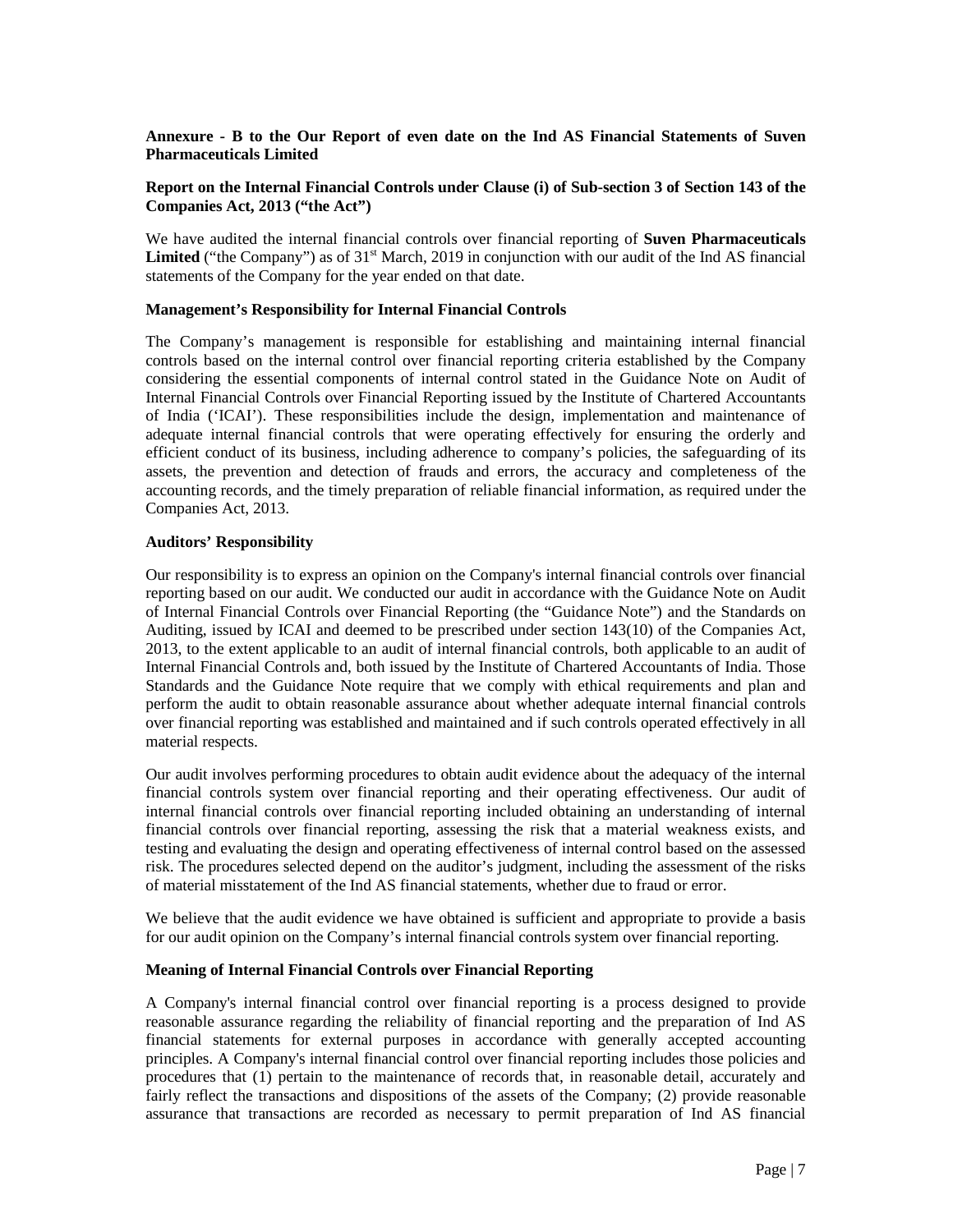statements in accordance with generally accepted accounting principles, and that receipts and expenditures of the Company are being made only in accordance with authorisations of management and directors of the Company; and (3) provide reasonable assurance regarding prevention or timely detection of unauthorised acquisition, use, or disposition of the Company's assets that could have a material effect on the Ind AS financial statements.

#### **Inherent Limitations of Internal Financial Controls over Financial Reporting**

Because of the inherent limitations of internal financial controls over financial reporting, including the possibility of collusion or improper management override of controls, material misstatements due to error or fraud may occur and not be detected. Also, projections of any evaluation of the internal financial controls over financial reporting to future periods are subject to the risk that the internal financial control over financial reporting may become inadequate because of changes in conditions, or that the degree of compliance with the policies or procedures may deteriorate.

#### **Opinion**

In our opinion, the Company has, in all material respects, an adequate internal financial controls system over financial reporting and such internal financial controls over financial reporting were operating effectively as at 31st March, 2019, based on the internal control over financial reporting criteria established by the Company considering the essential components of internal control stated in the Guidance Note on Audit of Internal Financial Controls Over Financial Reporting issued by the Institute of Chartered Accountants of India.

**For TUKARAM & CO LLP**. Chartered Accountants ICAI Firm Regn. No.004436S

## **RAJENDER REDDY K**

Partner Membership No.231834

Place: Hyderabad Date: 24/05/2019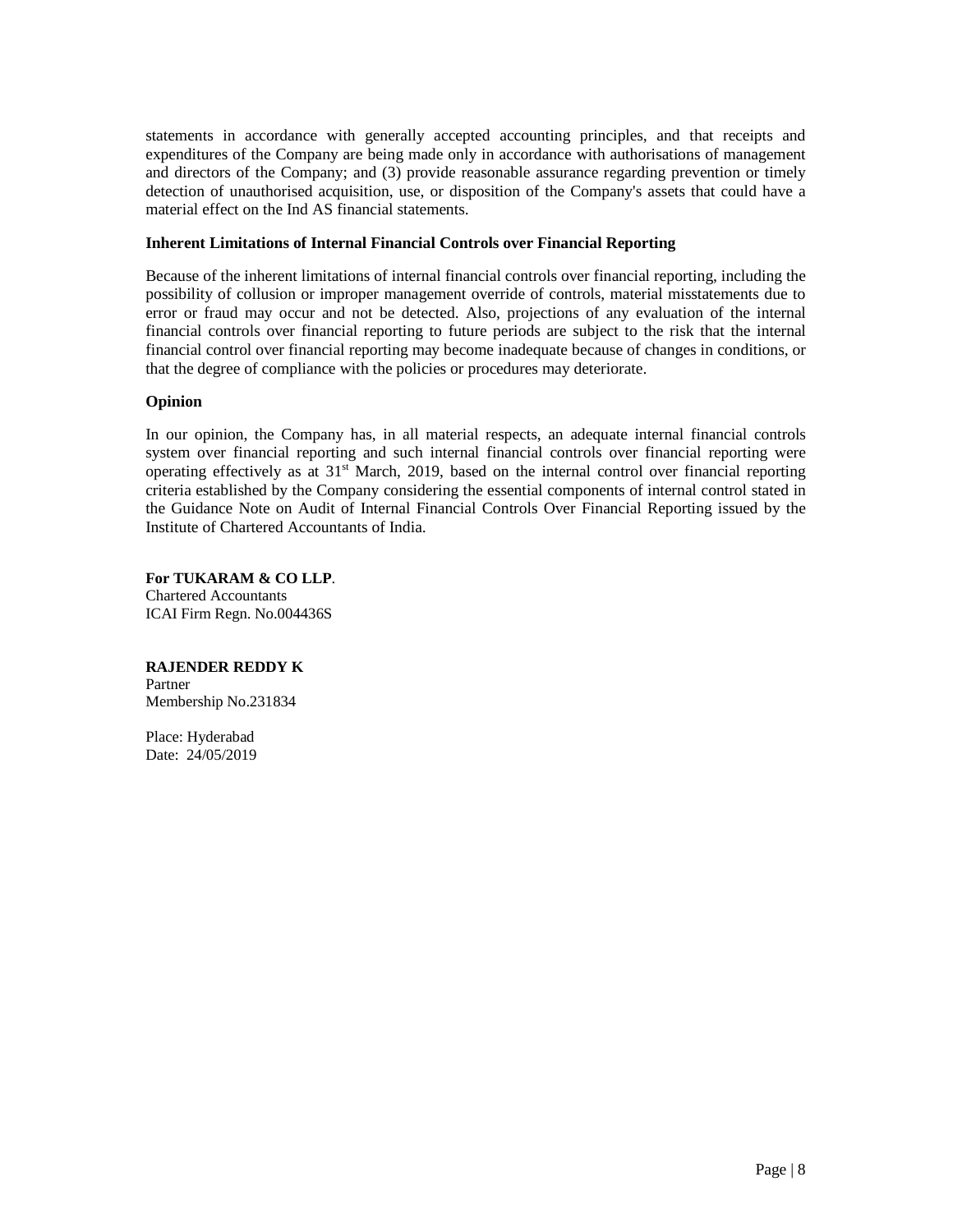#### **SUVEN PHARMACEUTICALS LIMITED**

#### **Balance Sheet as at 31st March, 2019**

| <b>Particulars</b>                                                             | <b>Notes</b> | As at March 31, 2019     |
|--------------------------------------------------------------------------------|--------------|--------------------------|
| <b>ASSETS</b>                                                                  |              |                          |
| Non-current assets                                                             |              |                          |
| Property, plant and equipment                                                  |              |                          |
| Capital work-in-progress                                                       |              |                          |
| Other intangible assets                                                        |              |                          |
| <b>Financial assets</b>                                                        |              |                          |
| (i) Investments                                                                |              |                          |
| (ii) Loans                                                                     |              |                          |
| (iii) Other financial assets                                                   |              |                          |
| Other non-current assets                                                       |              |                          |
| <b>Total Non-current assets</b>                                                |              | $\overline{\phantom{a}}$ |
| <b>Current assets</b>                                                          |              |                          |
| Inventories                                                                    |              |                          |
| <b>Financial assets</b>                                                        |              |                          |
| (i) Investments                                                                |              |                          |
| (ii) Trade receivables                                                         |              |                          |
| (iii) Cash and cash equivalents                                                | 3            | 82,826                   |
| (iv) Bank balances other than (iii) above                                      |              |                          |
| (v) Loans                                                                      |              |                          |
| (vi) Other financial assets                                                    |              |                          |
| Current Tax Asset(net)                                                         |              |                          |
| Other current assets                                                           |              |                          |
| <b>Total Current assets</b>                                                    |              | 82,826                   |
|                                                                                |              |                          |
| <b>TOTAL ASSETS</b>                                                            |              | 82,826                   |
| <b>EQUITY AND LIABILITIES</b>                                                  |              |                          |
| <b>Equity</b>                                                                  |              |                          |
| Equity share capital                                                           | 4(a)         | 100,000                  |
| <b>Other equity</b>                                                            | 4(b)         | (220,359)                |
| <b>Total Equity</b>                                                            |              | (120,359)                |
| <b>LIABILITIES</b>                                                             |              |                          |
| Non-current liabilities                                                        |              |                          |
| <b>Financial liabilities</b>                                                   |              |                          |
| <b>Borrowings</b>                                                              |              |                          |
| Deferred tax liabilities (net)                                                 |              |                          |
| Other non-current liabilities                                                  |              |                          |
| <b>Total Non-current financial liabilities</b>                                 |              |                          |
| <b>Current liabilities</b>                                                     |              |                          |
| Financial liabilities                                                          |              |                          |
| (i) Borrowings                                                                 | 5            | 100,000                  |
| (ii) Trade payables                                                            |              |                          |
| (a) Total outstanding dues to Micro and Small Enterprises                      |              |                          |
| (b) Total outstanding dues to creditors other than Micro and Small Enterprises |              |                          |
| (iii) Other financial liabilities                                              |              |                          |
| Other current liabilities                                                      | 6            | 103,185                  |
| Provisions                                                                     |              |                          |
| <b>Total current liabilities</b>                                               |              | 203,185                  |
|                                                                                |              |                          |
| <b>TOTAL LIABILITIES</b>                                                       |              | 203,185                  |
|                                                                                |              |                          |
| <b>TOTAL EQUITY AND LIABILITIES</b>                                            |              | 82,826                   |

The accompanying notes are an integral part of the financial statements As per our report of even date

**Firm registration number: 004436S**

**Rajender Reddy K Sunder Venkatraman P Subba Rao Partner Director Director Membership No. 231834 DIN: 00300628 DIN: 00296951**

**For TUKARAM & CO LLP For and on behalf of the Board of Directors of Chartered Accountants Suven Pharmaceuticals Limited**

**Place : Hyderabad Date : 24th May 2019**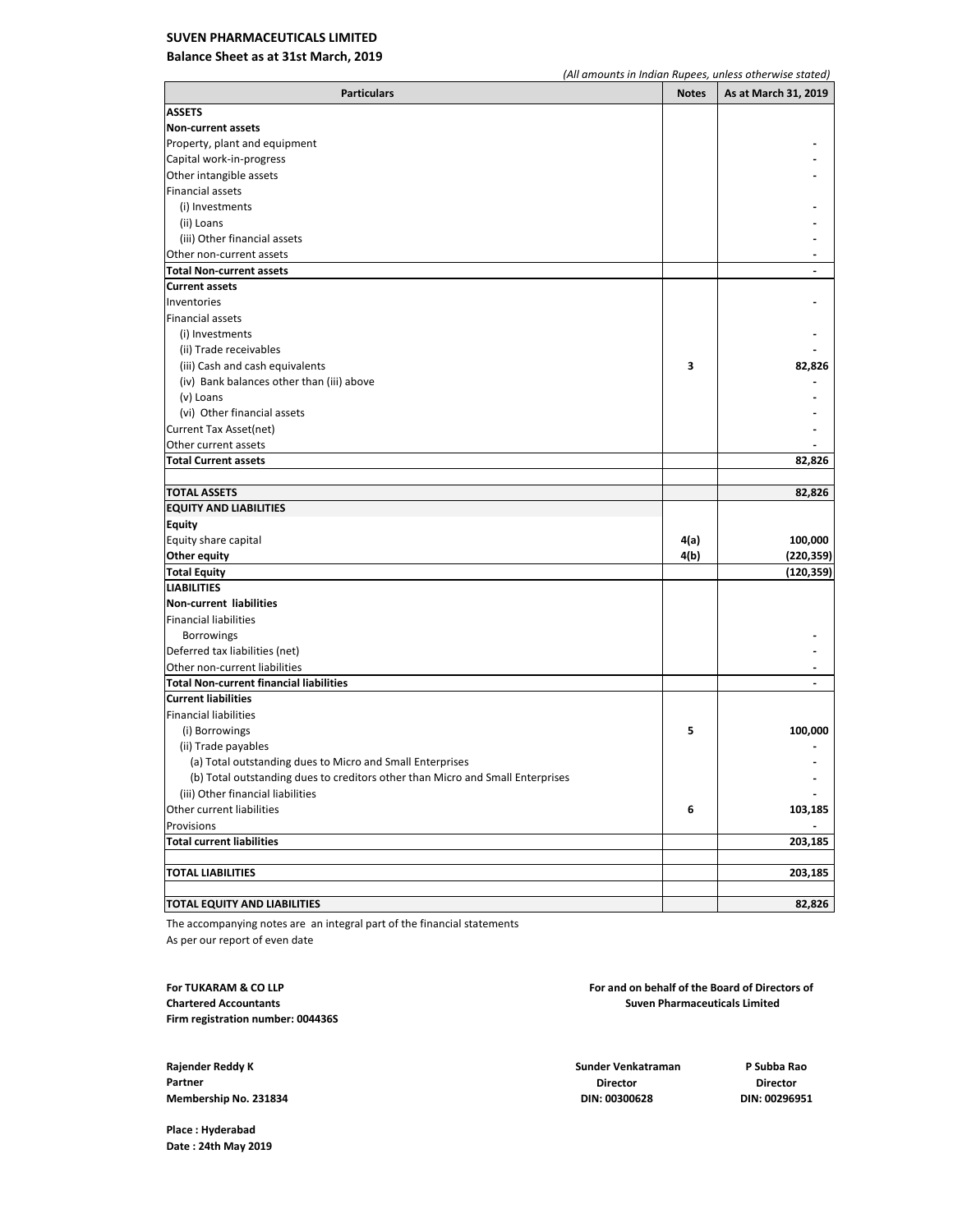#### **SUVEN PHARMACEUTICALS LIMITED**

#### **Statement of Profit and Loss for the Period from 6th November, 2018 to 31st March, 2019**

*(All amounts in Indian Rupees, unless otherwise stated)*

| <b>Particulars</b>                                                           | <b>Notes</b> | For the Period from<br>November 6, 2018 to<br>March 31, 2019 |
|------------------------------------------------------------------------------|--------------|--------------------------------------------------------------|
| Income                                                                       |              |                                                              |
| Revenue from operations                                                      |              |                                                              |
| Other income                                                                 |              |                                                              |
| <b>Total Income</b>                                                          |              |                                                              |
| <b>Expenses</b>                                                              |              |                                                              |
| Cost of materials consumed                                                   |              |                                                              |
| Changes in inventories of work-in-progress and finished goods                |              |                                                              |
| Manufacturing expenses                                                       |              |                                                              |
| Excise duty                                                                  |              |                                                              |
| Employee benefits expense                                                    |              |                                                              |
| Research & Development Expenses                                              |              |                                                              |
| Finance costs                                                                | 7            | 390                                                          |
| Depreciation and amortization expense                                        |              |                                                              |
| Other expenses                                                               | 8            | 219,969                                                      |
| <b>Total Expenses</b>                                                        |              | 220,359                                                      |
|                                                                              |              |                                                              |
| <b>Profit before tax</b>                                                     |              | (220,359)                                                    |
| Tax expense                                                                  |              |                                                              |
| Current tax                                                                  |              |                                                              |
| Deferred tax                                                                 |              |                                                              |
| Tax of earlier periods                                                       |              |                                                              |
| Profit for the period                                                        |              | (220, 359)                                                   |
|                                                                              |              |                                                              |
| <b>Other Comprehensive Income</b>                                            |              |                                                              |
| Items that will not be reclassified to profit or loss                        |              |                                                              |
| Remeasurements gains/ (losses) on defined benefit plans                      |              |                                                              |
| Income tax relating to items that will not be reclassified to profit or loss |              |                                                              |
| Remeasurements gains/ (losses) on defined benefit plans                      |              |                                                              |
| Other Comprehensive Income (Expense) for the period, net of taxes            |              |                                                              |
| Total Comprehensive Income for the period                                    |              | (220, 359)                                                   |
| Earnings per Equity share (Par value of Rs.1 each)                           |              |                                                              |
| <b>Basic and Diluted</b>                                                     | 16           | (2.20)                                                       |

The accompanying notes are an integral part of the financial statements As per our report of even date

**Firm registration number: 004436S**

**Rajender Reddy K Partner Sunder Venkatraman P Subba Rao Membership No. 231834 Director Director**

**Place : Hyderabad Date : 24th May 2019**

**For TUKARAM & CO LLP For and on behalf of the Board of Directors of Chartered Accountants Suven Pharmaceuticals Limited**

**DIN: 00300628 DIN: 00296951**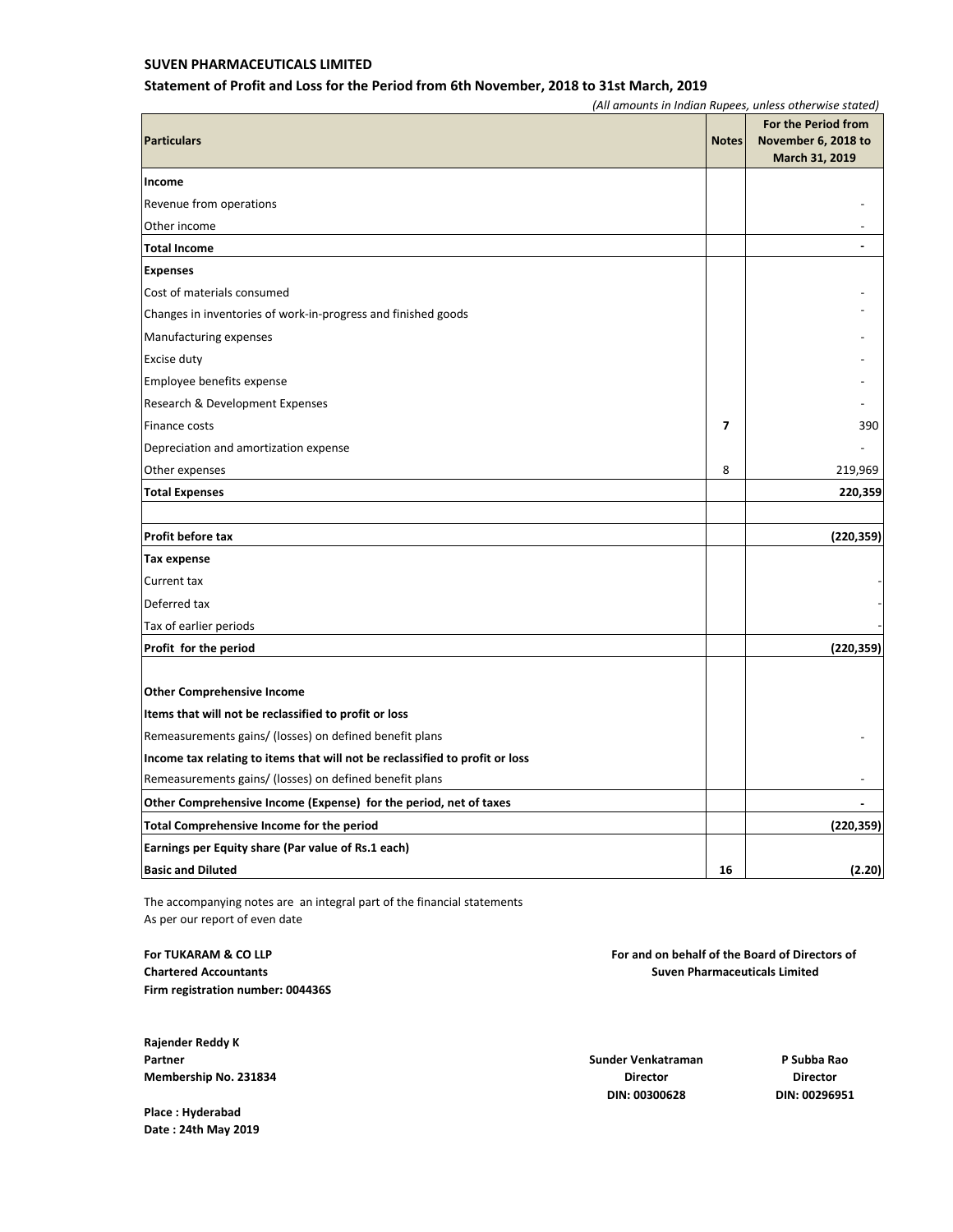*(All amounts in Indian Rupees, unless otherwise stated)*

#### **a. Equity share capital**

| <b>Particulars</b>                     | <b>Shares</b> | Number of Equity share<br>capital |
|----------------------------------------|---------------|-----------------------------------|
| <b>Opening Balance</b>                 | ۰             |                                   |
| Equity shares issued during the period | 100,000       | 100,000                           |
| <b>Closing Balance</b>                 | 100,000       | 100,000                           |

#### **b. Other Equity**

|                                                |             | <b>Reserves &amp; surplus</b> |                          |                             |                     |
|------------------------------------------------|-------------|-------------------------------|--------------------------|-----------------------------|---------------------|
| <b>Particulars</b>                             | <b>Note</b> | <b>Securities</b><br>Premium  | General<br>reserve       | <b>Retained</b><br>earnings | <b>Total Equity</b> |
|                                                |             |                               |                          |                             |                     |
| Loss for the period                            | 4(b)        |                               | ٠                        | (220, 359)                  | (220, 359)          |
| Other comprehensive income                     |             | -                             | ٠                        | ٠                           |                     |
| income                                         |             | ٠                             | ٠                        | $\overline{\phantom{a}}$    |                     |
| <b>Transfer to General Reserve</b>             |             | ٠                             |                          | ۰                           |                     |
| <b>Transfer from Retained Earnings</b>         |             | ٠                             | ۰                        | ٠                           |                     |
| Total comprehensive income/Loss for the period |             |                               | ٠                        | (220, 359)                  | (220, 359)          |
| Dividend paid                                  |             | $\overline{\phantom{a}}$      | ٠                        |                             |                     |
| Tax on distributed profit                      |             | ٠                             | ۰                        | ۰                           |                     |
| Balance as at March 31,2019                    |             |                               | $\overline{\phantom{0}}$ | (220, 359)                  | (220, 359)          |

This is the Statement of Changes in Equity referred to in our report of even date

**Firm registration number: 004436S**

**For TUKARAM & CO LLP For and on behalf of the Board of Directors of Chartered Accountants Suven Pharmaceuticals Limited**

**Rajender Reddy K Sunder Venkatraman P Subba Rao**

**Place : Hyderabad Date : 24th May 2019**

**Partner Director Director Membership No. 231834 DIN: 00300628 DIN: 00296951**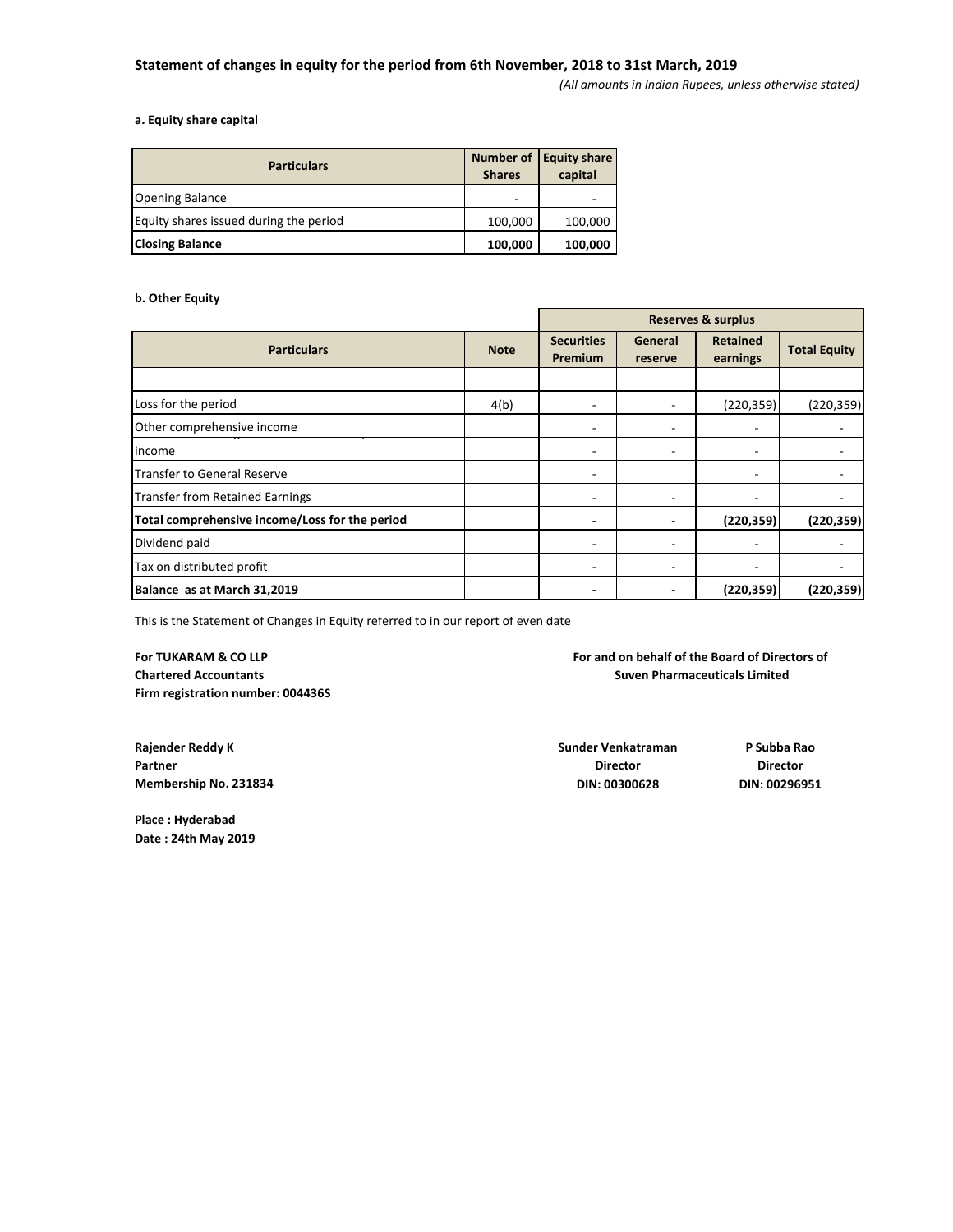#### **SUVEN PHARMACEUTICALS LIMITED**

**Statement of Cash flows for the period from 6th November, 2018 to 31st March, 2019**

|                                                             | (All amounts in Indian Rupees, unless otherwise stated) |                     |
|-------------------------------------------------------------|---------------------------------------------------------|---------------------|
|                                                             |                                                         | For the Period from |
| <b>Particulars</b>                                          |                                                         | November 6, 2018 to |
|                                                             |                                                         | March 31, 2019      |
| Cash flow from operating activities                         |                                                         |                     |
| Profit before tax                                           |                                                         | (220, 359)          |
| Adjustments:                                                |                                                         |                     |
| Depreciation and amortisation expense                       |                                                         | 0                   |
| Interest Income                                             |                                                         | 0                   |
| <b>Finance Cost</b>                                         |                                                         | 390                 |
| Gain on sale of Current Investment                          |                                                         | 0                   |
| (Gain)/Loss on Sale of Assets                               |                                                         | 0                   |
| <b>Operating Profit before working capital changes</b>      |                                                         | (219, 969)          |
| <b>Movements in Working Capital</b>                         |                                                         |                     |
| (Increase) / Decrease in Trade Receivables                  |                                                         | 0                   |
| (Increase) / Decrease in Inventories                        |                                                         | 0                   |
| Increase / (Decrease) in Trade Payables                     |                                                         | 0                   |
| (Increase)/ Decrease in other non current financial assets  |                                                         | 0                   |
| (Increase)/ Decrease in other non current assets            |                                                         | 0                   |
| (Increase)/ Decrease in other current financial assets      |                                                         | 0                   |
| (Increase)/ Decrease in other current assets                |                                                         | 0                   |
|                                                             |                                                         |                     |
| Increase / (Decrease) in long term provisions               |                                                         | 0                   |
| Increase / (Decrease) in other non-current liabilities      |                                                         | 0                   |
| Increase/(decrease) in short term provision                 |                                                         | 0                   |
| Increase/(Decrease) in other financial liabilities          |                                                         | 0                   |
| Increase/(Decrease) in other current liabilities            |                                                         | 103,185             |
| Net cash from generated from operating activities           |                                                         | (116, 784)          |
| Income taxes paid (net of refunds)                          |                                                         | 0                   |
| Cash flows from/ (used in) operating activities             | (A)                                                     | (116, 784)          |
|                                                             |                                                         |                     |
| Cash flows from investing activities                        |                                                         |                     |
| Payments for Purchase of property, plant and equipment      |                                                         | 0                   |
| Payment for Purchase of Intangible assets                   |                                                         | 0                   |
| Payments for Purchase of investments                        |                                                         | 0                   |
| Proceeds from disposal of property, plant and equipment     |                                                         | 0                   |
| Bank balances not considered as cash and cash equivalents   |                                                         | 0                   |
| Interest received                                           |                                                         | 0                   |
| Net cash from /(used in) investing activities               | (B)                                                     | 0                   |
|                                                             |                                                         |                     |
| Cash flows from/(used in) in financing activities           |                                                         |                     |
| Repayment of long-term borrowings                           |                                                         | 0                   |
| Proceeds from Issue of Equity shares                        |                                                         | 100,000             |
| (Repayment)/Proceeds from short term borrowings             |                                                         | 100,000             |
| <b>Finance Cost</b>                                         |                                                         | (390)               |
| Dividends paid to company's shareholders                    |                                                         | 0                   |
| Dividend distribution tax paid to company's shareholders    |                                                         | 0                   |
| Net cash (used In) / from financing activities              | (C)                                                     | 199,610             |
|                                                             |                                                         |                     |
| Net increase (decrease) in cash and cash equivalents        | (A+B+C)                                                 | 82,826              |
| Cash and cash equivalents as at the beginning of the period |                                                         |                     |
| Cash and cash equivalents at the end of the period          |                                                         | 82,826              |
|                                                             |                                                         |                     |
| Cash and cash equivalents (Refer Note 3)                    |                                                         | 82,826              |
| Cash and cash equivalents in cash flow statement            |                                                         | 82,826              |
|                                                             |                                                         |                     |

This is the Statement of Cash Flows referred to in our report of even date

**Firm registration number: 004436S**

**Rajender Reddy K Partner Sunder Venkatraman P Subba Rao Membership No. 231834 Director Director**

**Place : Hyderabad Date : 24th May 2019**

**For TUKARAM & CO LLP For and on behalf of the Board of Directors of Chartered Accountants Suven Pharmaceuticals Limited**

**DIN: 00300628 DIN: 00296951**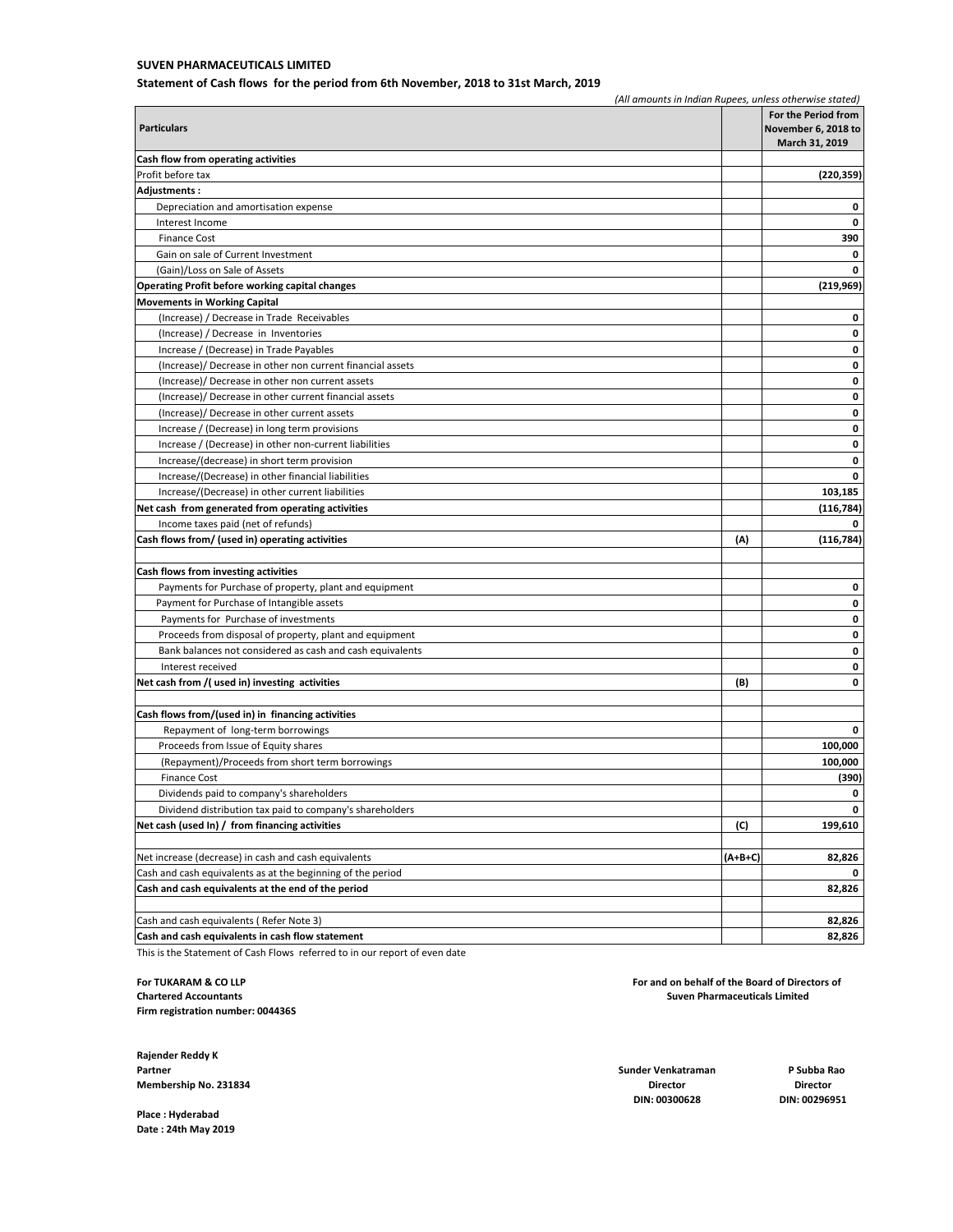# **Note 1: Company overview**

Suven Pharmaceuticals Limited is a bio-pharmaceutical company, incorporated on 06th November 2018 with object of the Development and manufacturing of Intermediates, Active Pharmaceutical Ingredients (API), Specialty Chemicals and formulated drugs under Contract Research and Manufacturing Services (CRAMS) for global pharmaceutical, biotechnology and chemical companies.

# **Note 2: Significant accounting policies**

# **A). Basis of preparation**

## **(i) Compliance with IND AS**

These financial statements are prepared in accordance with Indian Accounting Standard (Ind AS), the provisions of the Companies Act, 2013 ('the Act') (to the extent notified) and guidelines issued by the Securities and Exchange Board of India (SEBI). The Ind AS are prescribed under Section 133 of the Act read with Rule 3 of the Companies (Indian Accounting Standards) Rules, 2015 and relevant amendment rules issued thereafter.

Accounting policies have been consistently applied except where a newly issued accounting standard is initially adopted or a revision to an existing accounting standard requires a change in the accounting policy hitherto in use

# **(ii) Historical cost convention**

The financial statements have been prepared on a historical cost basis, except for the following:

- certain financial assets are measured either at fair value or at amortised cost depending on the classification
- employee defined benefit assets/(liability) are recognised as the net total of the fair value of plan assets, plus actuarial losses, less actuarial gains and the present value of the defined benefit obligation; and
- Share-based payments which are measured at fair value of the options

# **B). Current versus non-current classification**

The Company presents assets and liabilities in the balance sheet based on current/ noncurrent classification. An asset is treated as current when it is:

- Expected to be realised or intended to sold or consumed in normal operating cycle
- Held primarily for the purpose of trading
- Expected to be realised within twelve months after the reporting period, or
- Cash or cash equivalent unless restricted from being exchanged or used to settle a liability for at least twelve months after the reporting period

All other assets are classified as non-current.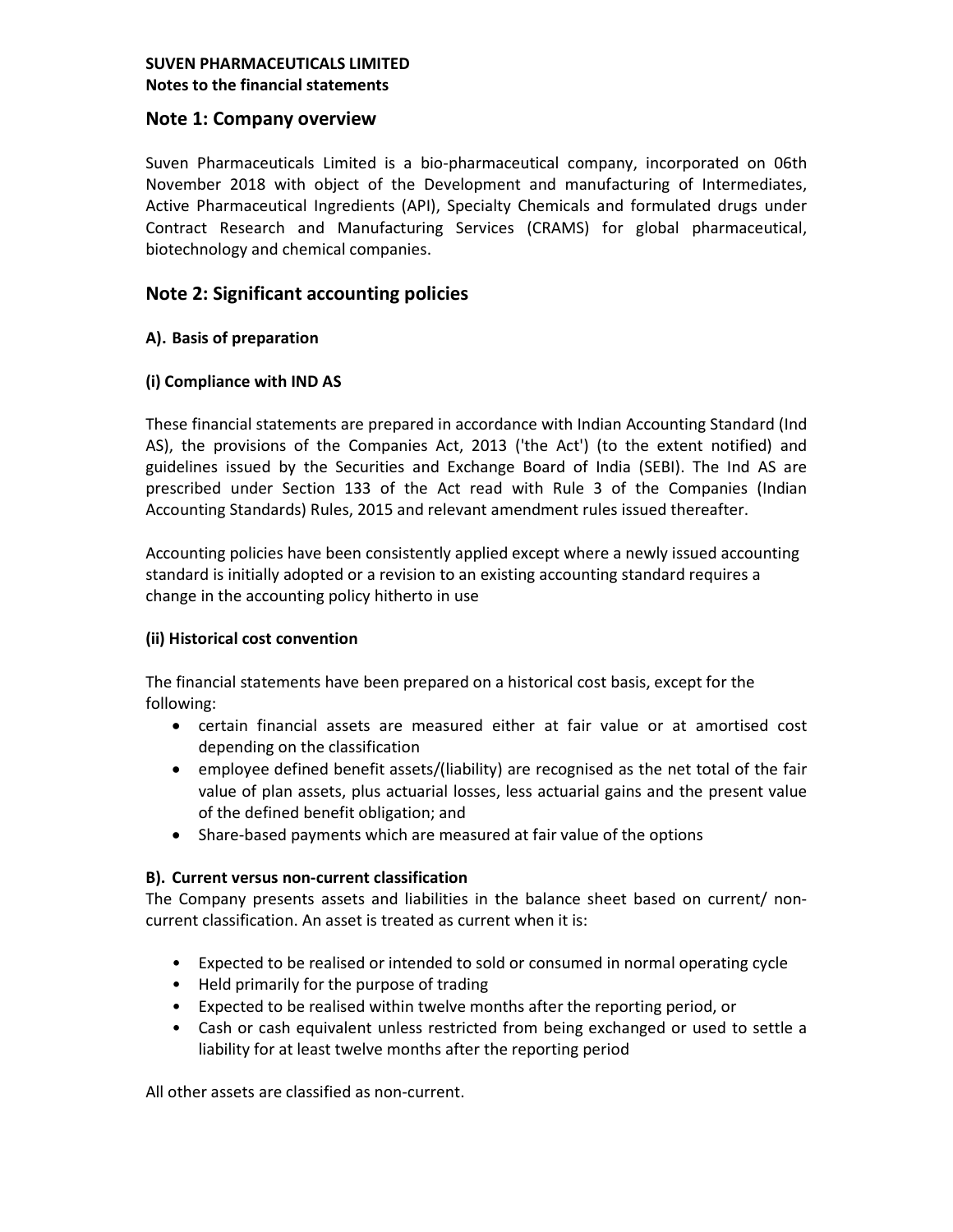# **SUVEN PHARMACEUTICALS LIMITED**

#### **Notes to the financial statements**

#### **A liability is current when:**

- It is expected to be settled in normal operating cycle
- It is held primarily for the purpose of trading
- It is due to be settled within twelve months after the reporting period, or
- There is no unconditional right to defer the settlement of the liability for at least twelve months after the reporting period

The Company classifies all other liabilities as non-current. Deferred tax assets and liabilities are classified as non-current assets and liabilities.

The operating cycle is the time between the acquisition of assets for processing and their realisation in Cash and Cash equivalents. The Company has identified twelve months as its operating cycle.

## **C). Segment reporting**

Operating segments are reported in a manner consistent with the internal reporting provided to the chief operating decision maker. The Chief Executive Officer has been identified as being the Chief Operating Decision Maker.

## **D). Foreign currency translation**

(i) Functional and presentation currency

Items included in the financial statements are measured using the currency of the primary economic environment in which the entity operates ('the functional currency'). The financial statements are presented in Indian rupee (INR), which is Company's functional and presentation currency.

(ii) Transactions and balances

Foreign currency transactions are translated into the functional currency using the exchange rates at the dates of the transactions. Foreign exchange gains and losses resulting from the settlement of such transactions and from the translation of monetary assets and liabilities denominated in foreign currencies at year end exchange rates are generally recognised in profit or loss. They are deferred in equity if they relate to qualifying cash flow hedges and qualifying net investment hedges or are attributable to part of the net investment in a foreign operation. A monetary item for which settlement is neither planned nor likely to occur in the foreseeable future is considered as a part of the entity's net investment in that foreign operation.

Non-monetary items that are measured at fair value in a foreign currency are translated using the exchange rates at the date when the fair value was determined. Translation differences on assets and liabilities carried at fair value are reported as part of the fair value gain or loss. For example, translation differences on non- monetary assets and liabilities such as equity instruments held at fair value through profit or loss are recognised in profit or loss as part of the fair value gain or loss and translation differences on non-monetary assets such as equity investments classified as FVOCI are recognised in other comprehensive income.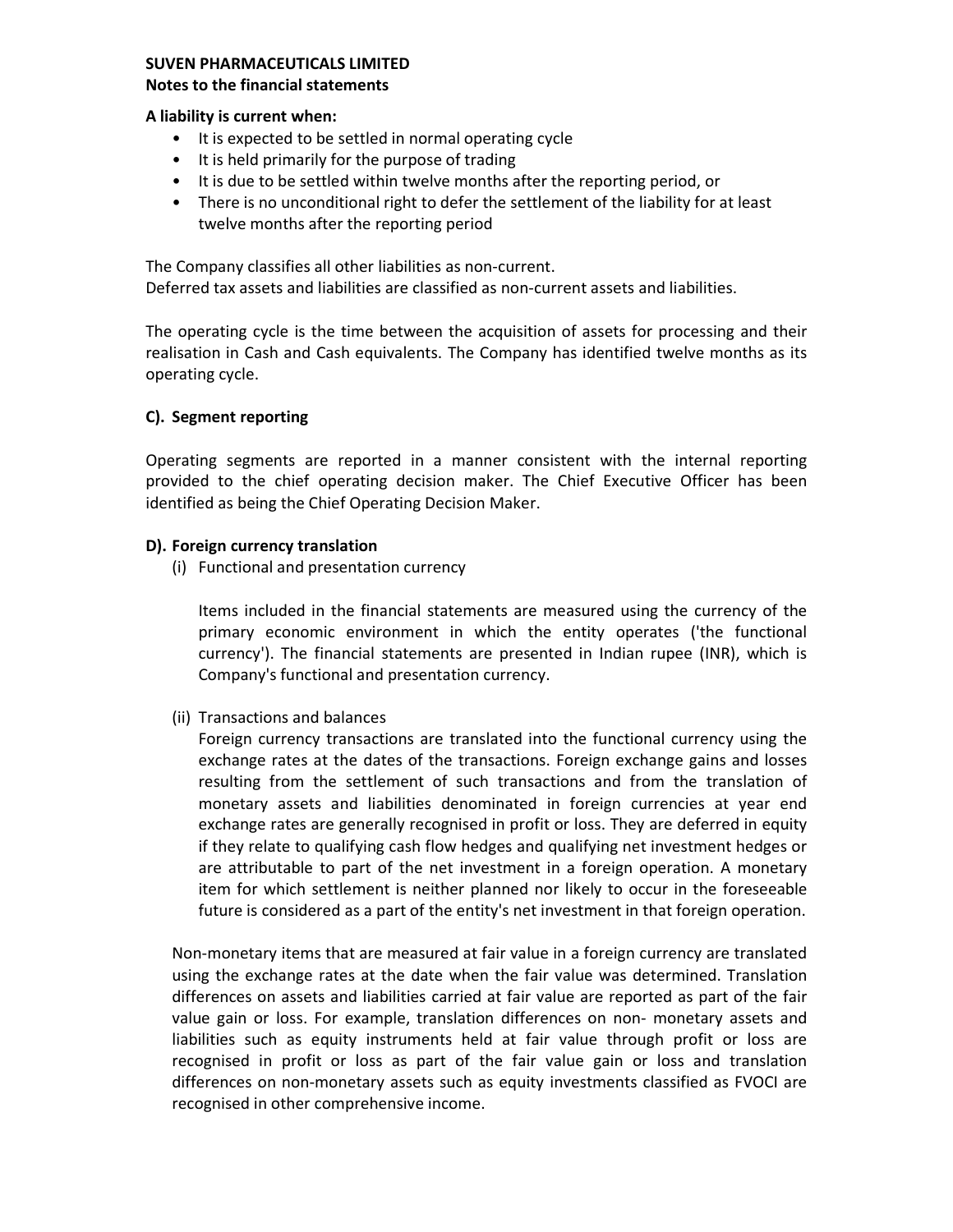## **E). Fair value measurement**

The Company measures financial instruments, such as, derivatives at fair value at each balance sheet date.

Fair value is the price that would be received to sell an asset or paid to transfer a liability in an orderly transaction between market participants at the measurement date. The fair value measurement is based on the presumption that the transaction to sell the asset or transfer the liability takes place either:

- In the principal market for the asset or liability, or
- In the absence of a principal market, in the most advantageous market for the asset or liability.

The principal or the most advantageous market must be accessible by the Company.

The fair value of an asset or a liability is measured using the assumptions that market participants would use when pricing the asset or liability, assuming that market participants act in their economic best interest.

A fair value measurement of a non-financial asset takes into account a market participant's ability to generate economic benefits by using the asset in its highest and best use or by selling it to another market participant that would use the asset in its highest and best use.

The Company uses valuation techniques that are appropriate in the circumstances and for which sufficient data are available to measure fair value, maximising the use of relevant observable inputs and minimising the use of unobservable inputs.

All assets and liabilities for which fair value is measured or disclosed in the financial statements are categorised within the fair value hierarchy, described as follows, based on the lowest level input that is significant to the fair value measurement as a whole:

- Level  $1 -$  Quoted (unadjusted) market prices in active markets for identical assets or liabilities
- Level 2 Valuation techniques for which the lowest level input that is significant to the fair value measurement is directly or indirectly observable
- Level 3 Valuation techniques for which the lowest level input that is significant to the fair value measurement is unobservable

For assets and liabilities that are recognised in the financial statements on a recurring basis, the Company determines whether transfers have occurred between levels in the hierarchy by re-assessing categorisation (based on the lowest level input that is significant to the fair value measurement as a whole) at the end of each reporting period.

For the purpose of fair value disclosures, the Company has determined classes of assets and liabilities on the basis of the nature, characteristics and risks of the asset or liability and the level of the fair value hierarchy as explained above.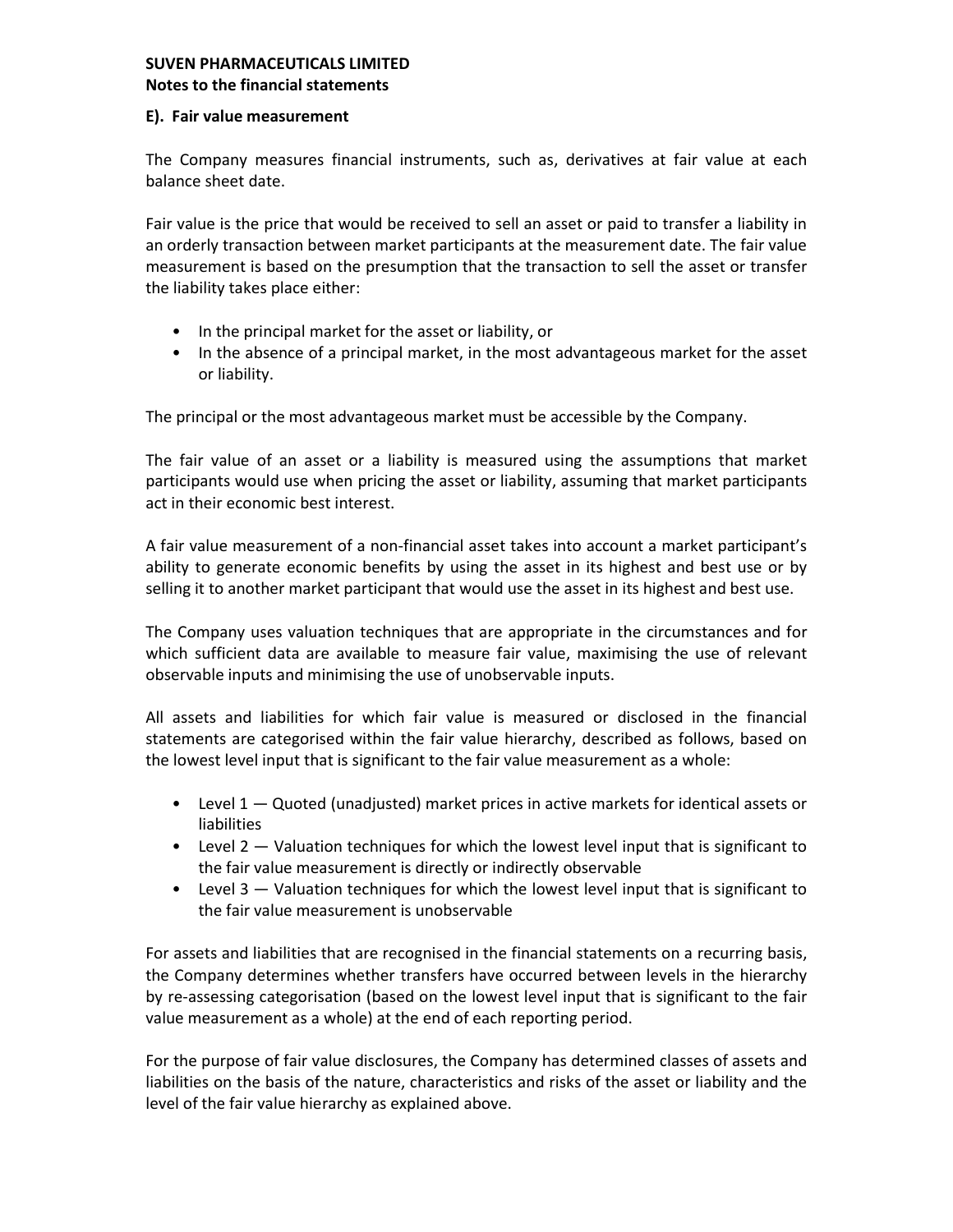### **F). Revenue recognition**

The Company earns revenue primarily from sale of New Chemical Entity (NCE) based Intermediates, Active Pharmaceutical Ingredients (API) Speciality chemicals and formulated drugs under contract research and manufacturing services.

Revenue is recognized upon transfer of control of promised products or services to customers in an amount that reflects the consideration the Company expects to receive in exchange for those products or services. To recognize revenues, we apply the following five step approach:

- (1) identify the contract with a customer,
- (2) identify the performance obligations in the contract,
- (3) determine the transaction price,
- (4) allocate the transaction price to the performance obligations in the contract, and
- (5) recognize revenues when a performance obligation is satisfied.

At contract inception, the Company assesses its promise to transfer products or services to a customer to identify separate performance obligations. The Company applies judgement to determine whether each product or services promised to a customer are capable of being distinct, and are distinct in the context of the contract, if not, the promised product or services are combined and accounted as a single performance obligation. The Company allocates the arrangement consideration to separately identifiable performance obligation based on their relative stand-alone selling price or residual method. Stand-alone selling prices are determined based on sale prices for the components when it is regularly sold separately, in cases where the Company is unable to determine the stand-alone selling price, the Company uses third-party prices for similar deliverables or the company uses expected cost plus margin approach in estimating the stand-alone selling price.

Revenue is recognised upon transfer of control of promised products or services to customers in an amount that reflects the consideration which the Company expects to receive in exchange for those products or services.

Effective April 1, 2018, the Company has applied Ind AS 115 from its date of Incorporation which establishes a comprehensive framework for determining whether, how much and when revenue is to be recognised. Ind AS 115 replaces Ind AS 18 Revenue. The Company has adopted Ind AS 115 using the cumulative effect method. The effect of initially applying this standard is recognised at the date of initial application (i.e. April 1, 2018). The standard is applied retrospectively only to contracts that are not completed as at the date of initial application and the comparative information in the statement of profit and loss is not restated – i.e. the comparative information continues to be reported under Ind AS 18.

# **G). Government grants**

Grants from the government are recognised at their fair value where there is a reasonable assurance that the grant will be received and the company will comply with all attached conditions.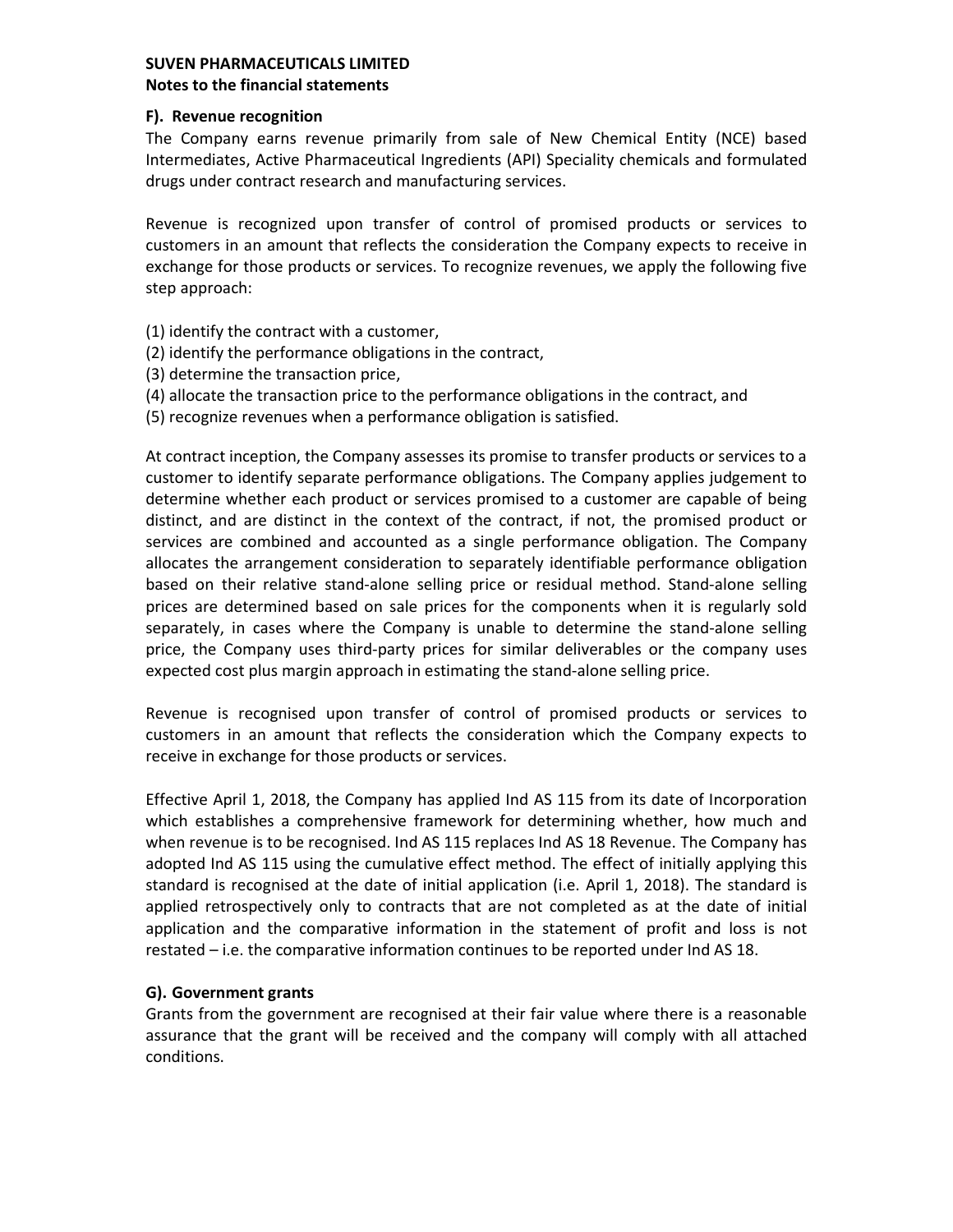Government grants relating to income are deferred and recognised in the profit or loss over the period necessary to match them with the costs that they are intended to compensate and presented within other income.

Government grants relating to the purchase of property, plant and equipment are included in non-current liabilities as deferred income and are credited to profit or loss on a straightline basis over the expected lives of the related assets and presented within other income.

The benefit of Government loan at a below market rate of interest is treated as Government grant , measured as the difference between proceeds received and the fair value of loan based on prevailing market interest rates.

## **H). Income tax**

The income tax expense or credit for the period is the tax payable on the current period's taxable income based on the applicable income tax rate for each jurisdiction adjusted by changes in deferred tax assets and liabilities attributable to temporary differences and to unused tax losses.

The current income tax charge is calculated on the basis of the tax laws enacted or substantively enacted at the end of the reporting period. Management periodically evaluates positions taken in tax returns with respect to situations in which applicable tax regulation is subject to interpretation. It establishes provisions where appropriate on the basis of amounts expected to be paid to the tax authorities.

Deferred income tax is provided in full, using the liability method, on temporary differences arising between the tax bases of assets and liabilities and their carrying amounts in the financial statements. Deferred income tax is determined using tax rates (and laws) that have been enacted or substantially enacted by the end of the reporting period and are expected to apply when the related deferred income tax asset is realised or the deferred income tax liability is settled.

Deferred tax assets are recognised for all deductible temporary differences and unused tax losses only if it is probable that future taxable amounts will be available to utilise those temporary differences and losses.

Deferred tax liabilities are not recognised for temporary differences between the carrying amount and tax bases of investments in subsidiaries and branches where the company is able to control the timing of the reversal of the temporary differences and it is probable that the differences will not reverse in the foreseeable future.

Deferred tax assets are not recognised for temporary differences between the carrying amount and tax bases of investments in subsidiaries and branches where it is not probable that the differences will reverse in the foreseeable future and taxable profit will not be available against which the temporary difference can be utilised.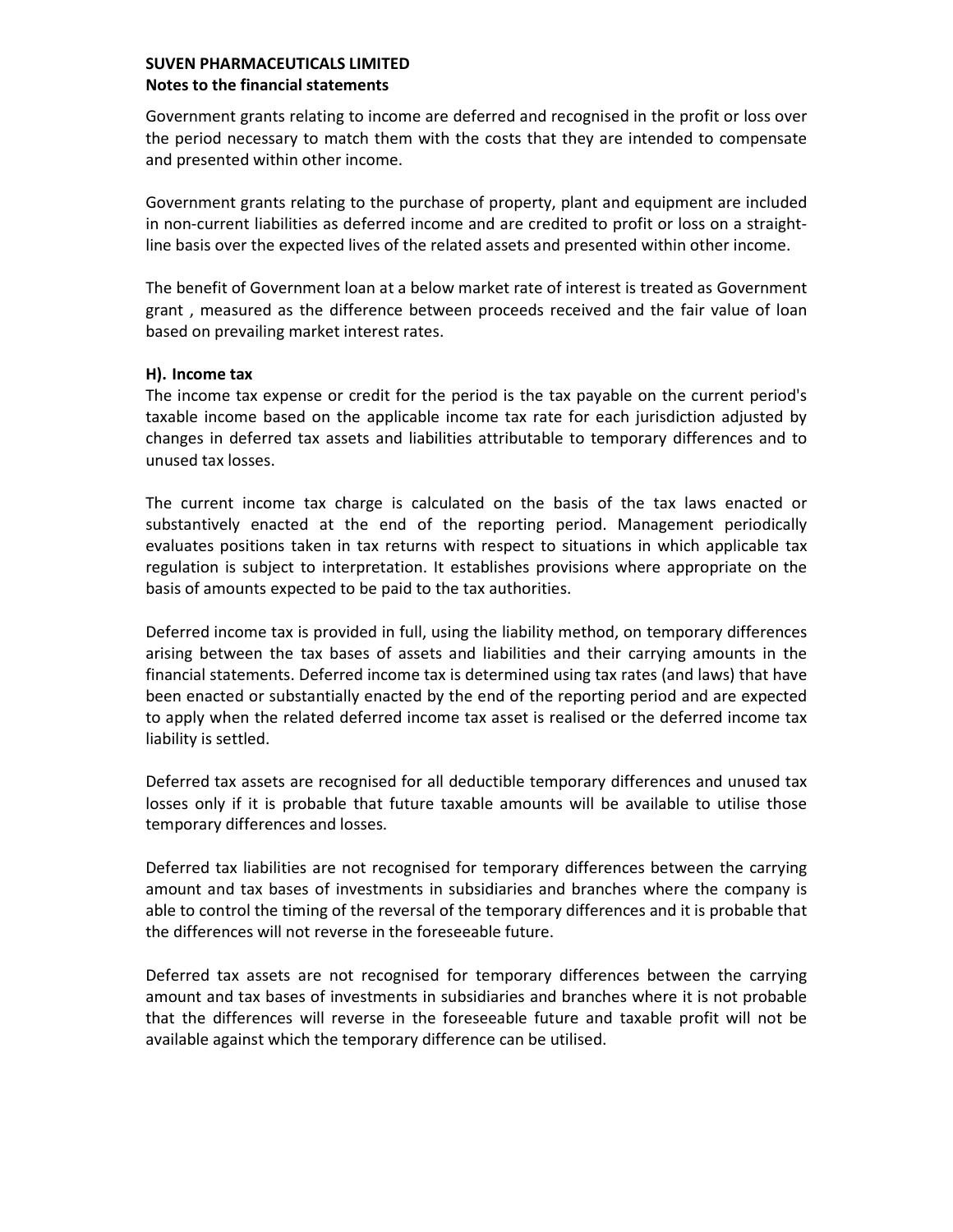Deferred tax assets and liabilities are offset when there is a legally enforceable right to offset current tax assets and liabilities and when the deferred tax balances relate to the same taxation authority. Current tax assets and tax liabilities are offset where the entity has a legally enforceable right to offset and intends either to settle on a net basis, or to realise the asset and settle the liability simultaneously.

Current and deferred tax is recognised in profit or loss, except to the extent that it relates to items recognised in other comprehensive income or directly in equity. In this case, the tax is also recognised in other comprehensive income or directly in equity, respectively.

Dividend distribution tax arising out of payment of dividends to shareholders under the Indian Income tax regulations is not considered as tax expense for the Company and all such taxes are recognised in the statement of changes in equity as part of the associated dividend payment.

## **I). Impairment of assets**

Assets are tested for impairment whenever events or changes in circumstances indicate that the carrying amount may not be recoverable. An impairment loss is recognised for the amount by which the asset's carrying amount exceeds its recoverable amount. The recoverable amount is the higher of an asset's fair value less costs of disposal and value in use. For the purposes of assessing impairment, assets are grouped at the lowest levels for which there are separately identifiable cash inflows which are largely independent of the cash inflows from other assets or groups of assets (cash-generating units). Non-financial assets other than goodwill that suffered impairment are reviewed for possible reversal of the impairment at the end of each reporting period.

# **J). Cash and cash equivalents**

For the purpose of presentation in the statement of cash flows, cash and cash equivalents includes cash on hand, highly liquid investments with original maturities of three months or less that are readily convertible to known amounts of cash and which are subject to an insignificant risk of changes in value, and bank overdrafts.

# **K). Trade receivables**

Trade receivables are recognised initially at fair value and subsequently measured at amortised cost using the effective interest method, less provision for impairment.

## **L). Inventories**

Raw materials and stores, work-in-progress, traded and finished goods are stated at the lower of cost and net realizable value. Cost of raw materials comprise of cost of purchase. Cost of work-in-progress and finished goods comprises direct materials, direct labour and an appropriate proportion of variable and fixed overhead expenditure, the latter being allocated on the basis of normal operating capacity. Cost of inventories also includes all other cost incurred in bringing the inventories to their present location and condition. Costs are assigned to individual items of inventory on the basis of first-in-first-out basis. Costs of purchased inventory are determined after deducting rebates and discounts. Net realizable value is the estimated selling price in the ordinary course of business less the estimated costs of completion and the estimated costs necessary to make the sale.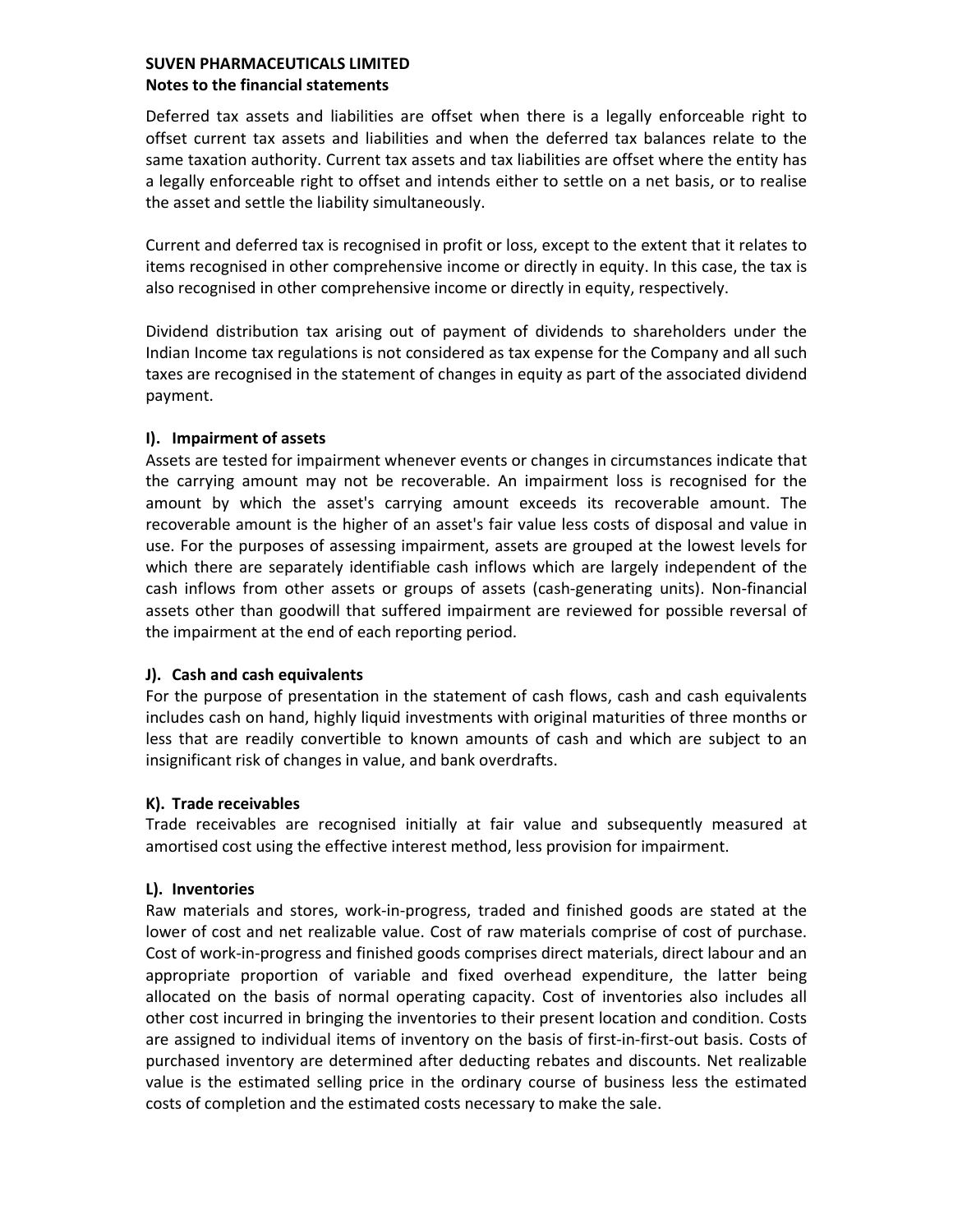#### **M).Impairment of non-financial assets**

The Company assesses, at each reporting date, whether there is an indication that an asset may be impaired. If any indication exists, or when annual impairment testing for an asset is required, the Company estimates the asset's recoverable amount. An asset's recoverable amount is the higher of an asset's or cash-generating unit's (CGU) fair value less costs of disposal and its value in use. Recoverable amount is determined for an individual asset, unless the asset does not generate cash inflows that are largely independent of those from other assets or Company of assets. When the carrying amount of an asset or CGU exceeds its recoverable amount, the asset is considered impaired and is written down to its recoverable amount.

In assessing value in use, the estimated future cash flows are discounted to their present value using a pre-tax discount rate that reflects current market assessments of the time value of money and the risks specific to the asset. In determining fair value less costs of disposal, recent market transactions are taken into account. If no such transactions can be identified, an appropriate valuation model is used. These calculations are corroborated by valuation multiples, quoted share prices for publicly traded companies or other available fair value indicators.

The Company bases its impairment calculation on detailed budgets and forecast calculations, which are prepared separately for each of the Company's CGUs to which the individual assets are allocated. These budgets and forecast calculations generally cover a period of five years. For longer periods, a long-term growth rate is calculated and applied to project future cash flows after the fifth year.

For assets excluding goodwill, an assessment is made at each reporting date to determine whether there is an indication that previously recognised impairment losses no longer exist or have decreased. If such indication exists, the company estimates the asset's or CGU's recoverable amount. A previously recognised impairment loss is reversed only if there has been a change in the assumptions used to determine the asset's recoverable amount since the last impairment loss was recognised. The reversal is limited so that the carrying amount of the asset does not exceed its recoverable amount, nor exceed the carrying amount that would have been determined, net of depreciation, had no impairment loss been recognised for the asset in prior years. Such reversal is recognised in the statement of profit or loss unless the asset is carried at a revalued amount, in which case, the reversal is treated as a revaluation increase.

Goodwill is tested for impairment annually and when circumstances indicate that the carrying value may be impaired.

Impairment is determined for goodwill by assessing the recoverable amount of each CGU (or group of CGUs) to which the goodwill relates. When the recoverable amount of the CGU is less than its carrying amount, an impairment loss is recognised. Impairment losses relating to goodwill cannot be reversed in future periods.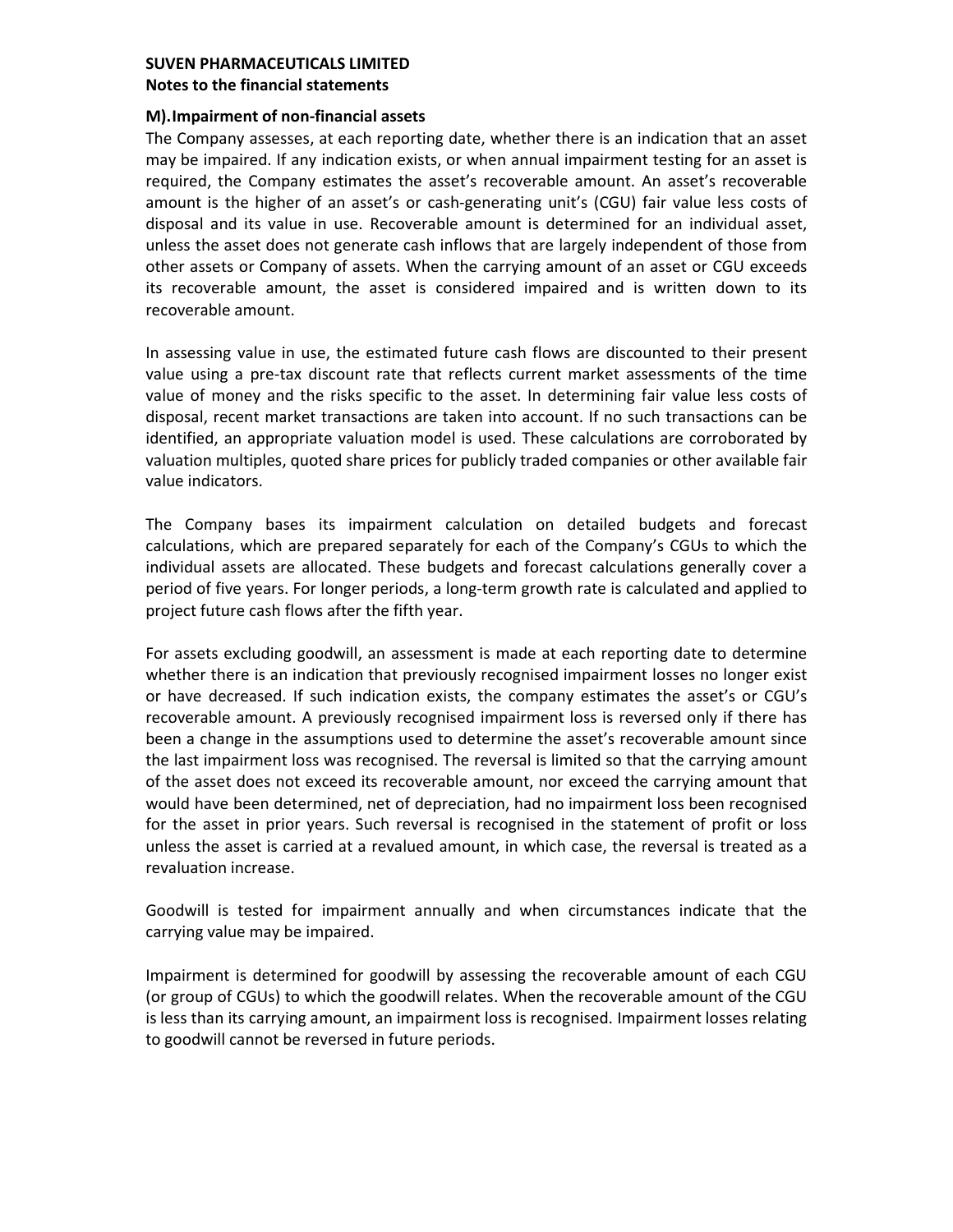An impairment loss in respect of equity accounted investee is measured by comparing the recoverable amount of investment with its carrying amount. An impairment loss is recognised in the statement of profit and loss, and reversed if there has been a favorable change in the estimates used to determine the recoverable amount.

## **N). Provisions, Contingent liabilities, Contingent assets and commitments**

Provisions are recognised when the Company has a present obligation (legal or constructive) as a result of a past event, it is probable that an outflow of resources embodying economic benefits will be required to settle the obligation and a reliable estimate can be made of the amount of the obligation. When the Company expects some or all of a provision to be reimbursed, for example, under an insurance contract, the reimbursement is recognised as a separate asset, but only when the reimbursement is virtually certain. The expense relating to a provision is presented in the statement of profit and loss net of any reimbursement.

If the effect of the time value of money is material, provisions are discounted using a current pre-tax rate that reflects, when appropriate, the risks specific to the liability. When discounting is used, the increase in the provision due to the passage of time is recognised as a finance cost.

Contingent liability is disclosed in the case of:

- a present obligation arising from past events, when it is not probable that an outflow of resources will be required to settle the obligation;
- a present obligation arising from past events, when no reliable estimate is possible;
- a possible obligation arising from past events, unless the probability of outflow of resources is remote.

Commitments include the amount of purchase order (net of advances) issued to parties for completion of assets.

Contingent assets are not recognised in the financial statements. However, contingent assets are assessed continually and if it is virtually certain that an inflow of economic benefi ts will arise, the asset and related income are recognised in the period in which the change occurs.

Provisions, contingent liabilities, contingent assets and commitments are reviewed at each balance sheet date.

## **O). Investments and other financial assets**

## i) Classification

The Company classifies its financial assets in the following measurement categories:

- those to be measured subsequently at fair value (either through other comprehensive income, or through profit or loss), and
- those measured at amortised cost.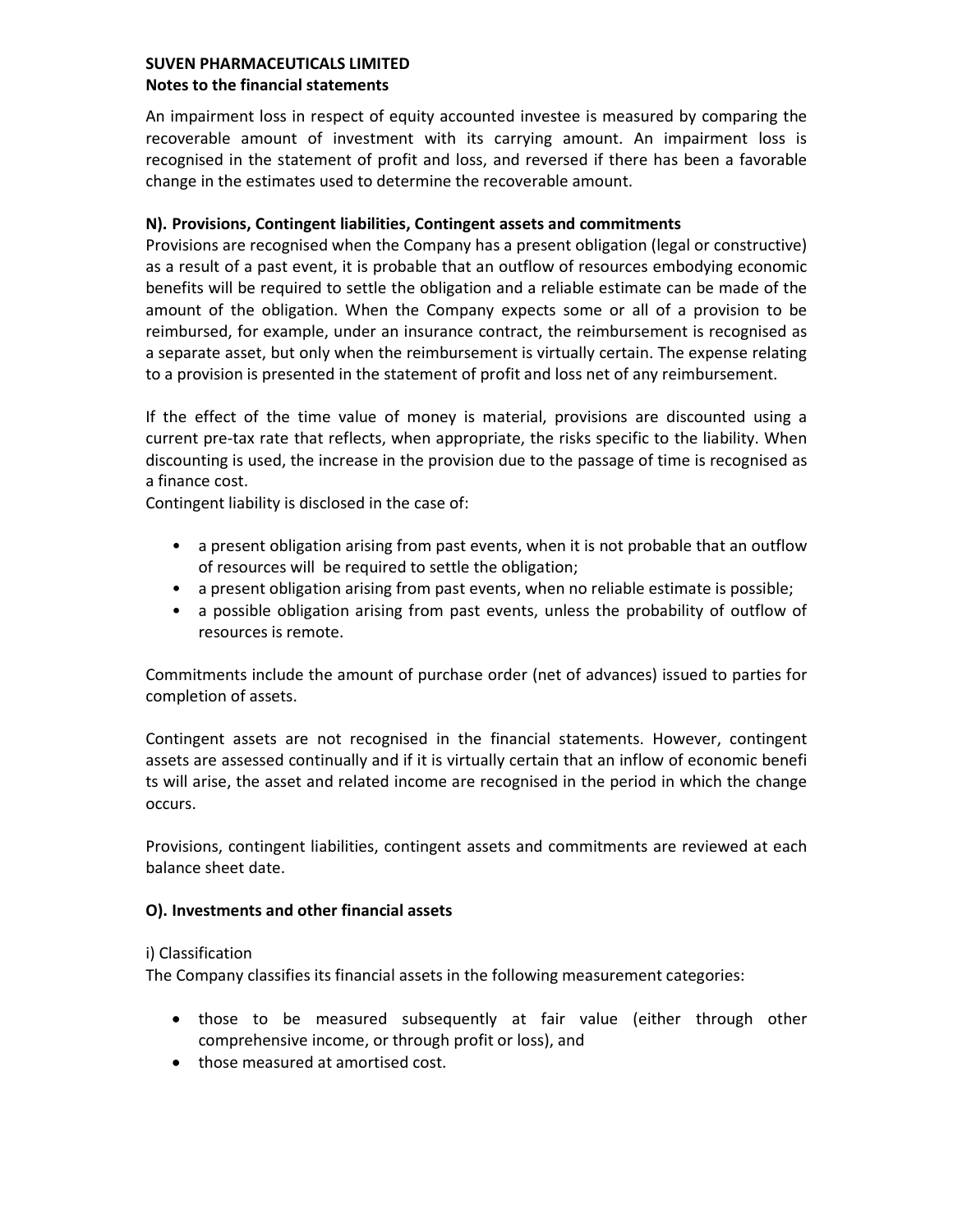The classification depends on the entity's business model for managing the financial assets and the contractual terms of the cash flows.

For assets measured at fair value, gains and losses will either be recorded in profit or loss or other comprehensive income. For investments in debt instruments, this will depend on the business model in which the investment is held. For investments in equity instruments, this will depend on whether the Company has made an irrevocable election at the time of initial recognition to account for the equity investment at fair value through other comprehensive income. The Company reclassifies debt investments when and only when its business model for managing those assets changes.

## ii) Measurement

At initial recognition, the company measures a financial asset at its fair value plus, in the case of a financial asset not at fair value through profit or loss, transaction costs that are directly attributable to the acquisition of the financial asset. Transaction costs of financial assets carried at fair value through profit or loss are expensed in profit or loss.

Subsequent measurement of debt instruments depends on the Company's business model for managing the asset and the cash flow characteristics of the asset. There are three measurement categories into which the group classifies its debt instruments:

Amortised cost: Assets that are held for collection of contractual cash flows where those cash flows represent solely payments of principal and interest are measured at amortised cost. A gain or loss on a debt investment that is subsequently measured at amortised cost and is not part of a hedging relationship is recognised in profit or loss when the asset is derecognised or impaired. Interest income from these financial assets is included in finance income using the effective interest rate method.

Fair value through other comprehensive income (FVOCI): Assets that are held for collection of contractual cash flows and for selling the financial assets, where the assets' cash flows represent solely payments of principal and interest, are measured at fair value through other comprehensive income (FVOCI). Movements in the carrying amount are taken through OCI, except for the recognition of impairment gains or losses, interest revenue and foreign exchange gains and losses which are recognised in profit and loss. When the financial asset is derecognised, the cumulative gain or loss previously recognised in OCI is reclassified from equity to profit or loss and recognised in other gains/(losses). Interest income from these financial assets is included in other income using the effective interest rate method.

Fair value through profit or loss: Assets that do not meet the criteria for amortised cost or FVOCI are measured at fair value through profit or loss. A gain or loss on a debt investment that is subsequently measured at fair value through profit or loss and is not part of a hedging relationship is recognised in profit or loss and presented net in the statement of profit and loss within other gains/(losses) in the period in which it arises. Interest income from these financial assets is included in other income.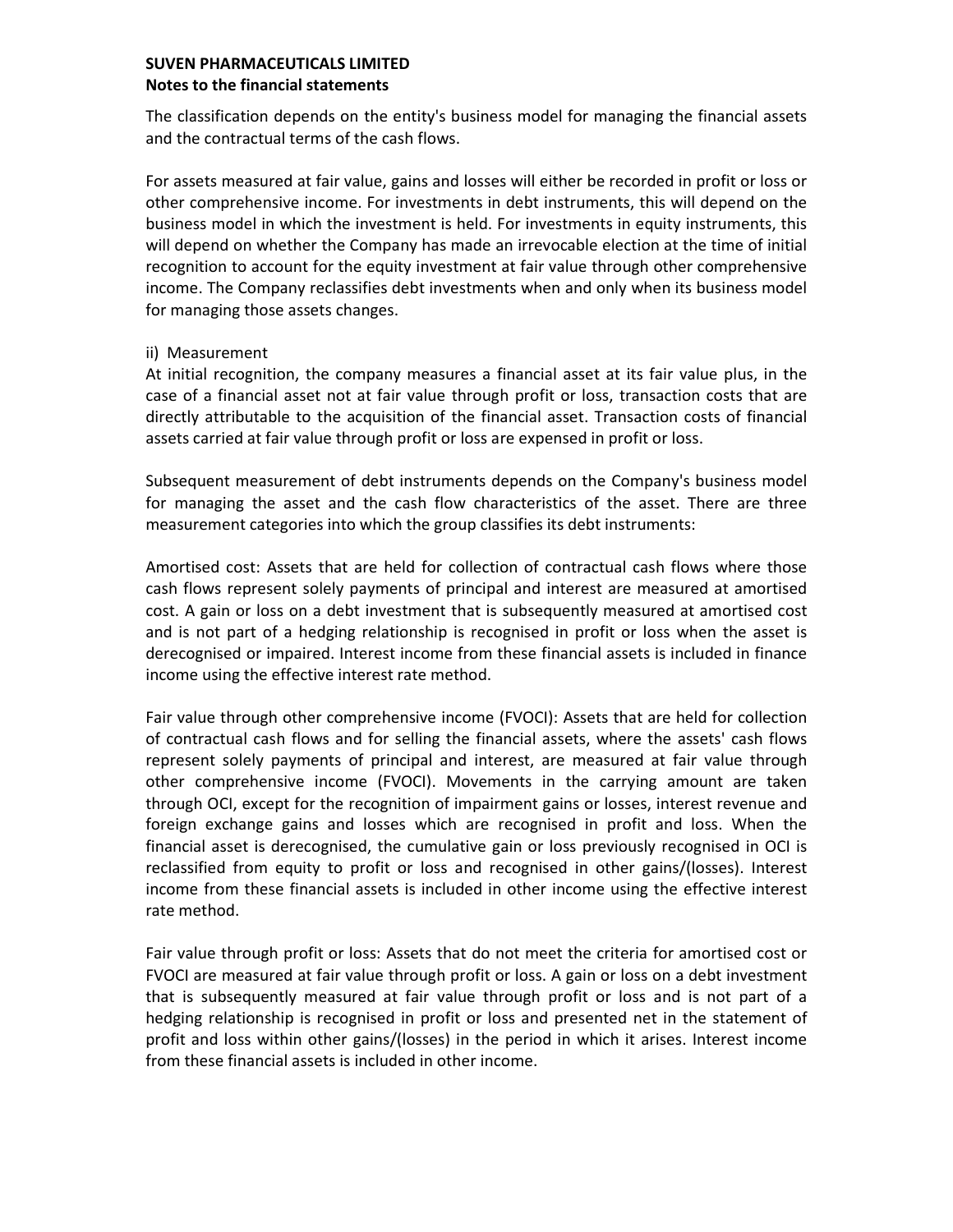### Equity instruments

The Company subsequently measures all equity investments at fair value. Where the company's management has elected to present fair value gains and losses on equity investments in other comprehensive income, there is no subsequent reclassification of fair value gains and losses to profit or loss. Dividends from such investments are recognised in profit or loss as other income when the Company's right to receive payments is established.

Changes in the fair value of financial assets at fair value through profit or loss are recognised in other gain/(losses) in the statement of profit and loss. Impairment losses (and reversal of impairment losses) on equity investments measured at FVOCI are not reported separately from other changes in fair value.

## iii) Impairment of financial assets

The Company assesses on a forward looking basis the expected credit losses associated with its assets carried at amortised cost and FVOCI debt instruments. The impairment methodology applied depends on whether there has been a significant increase in credit risk. Note 28 details how the Company determines whether there has been a significant increase in credit risk.

For trade receivables only, the Company applies the simplified approach permitted by Ind AS 109 Financial Instruments, which requires expected lifetime losses to be recognised from initial recognition of the receivables.

#### iv) Income recognition

## Interest income

Interest income from the debt instruments is recognised using the effective interest rate method. The effective interest rate is the rate that exactly discounts estimated future cash receipts through the expected life of the financial asset to the gross carrying amount of a financial asset. When calculating the effective interest rate, the Company estimates the expected cash flows by considering all the contractual terms of the financial instrument (for example, prepayment, extension, call and similar options) but does not consider the expected credit losses.

## Dividends

Dividends are recognised in profit or loss only when the right to receive payment is established, it is probable that the economic benefits associated with the dividend will flow to the company, and the amount of the dividend can be measured reliably.

## Royalty

Royalty income is recognised in profit or loss only when the right to receive payment is established, it is probable that the economic benefits associated with the royalty will flow to the company, and the amount of the royalty can be measured reliably.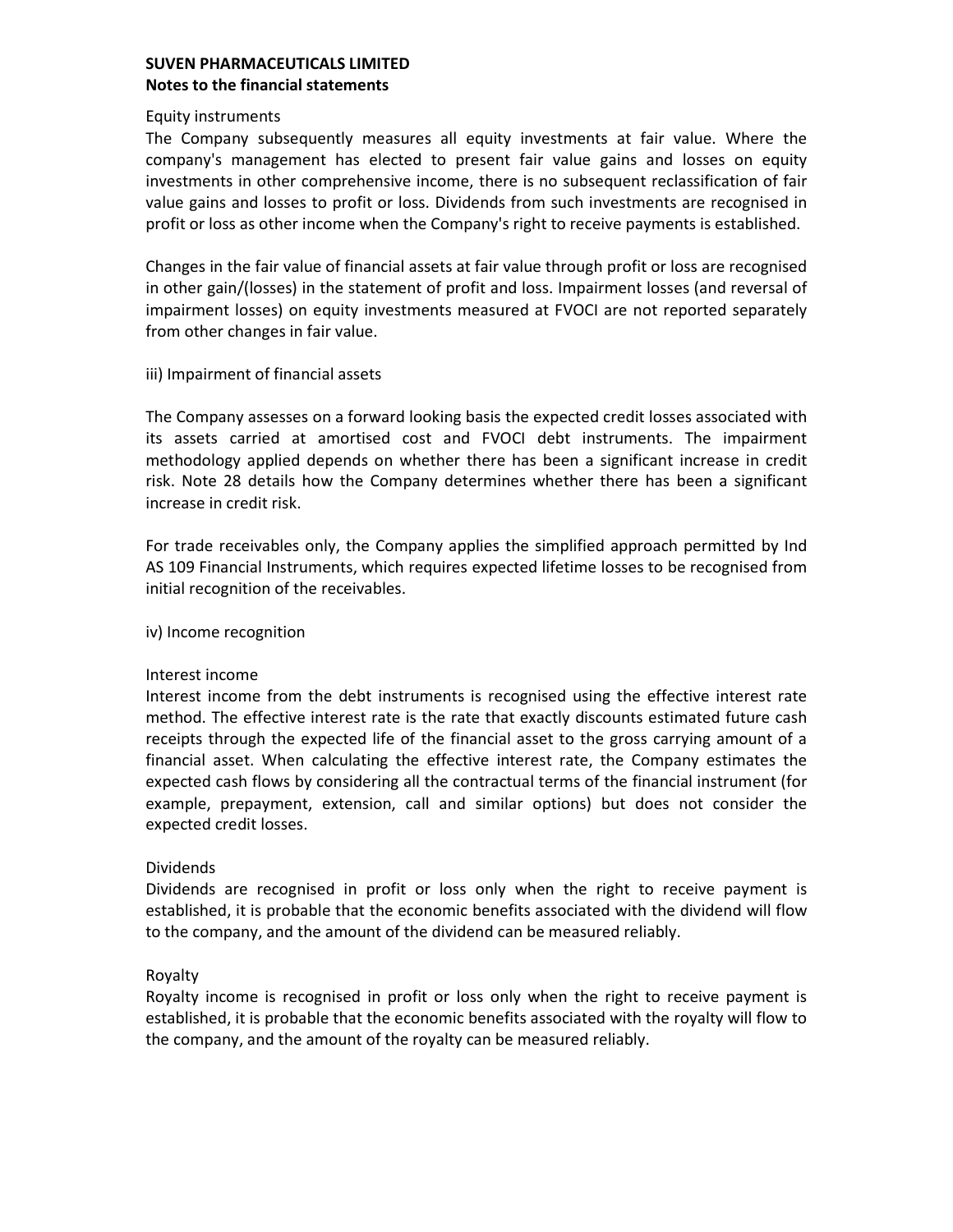## **P). Financial liabilities**

## **Initial recognition and measurement**

Financial liabilities are classified, at initial recognition, as financial liabilities at fair value through profit or loss, loans and borrowings, payables, or as derivatives designated as hedging instruments in an effective hedge, as appropriate.

All financial liabilities are recognised initially at fair value and, in the case of loans and borrowings and payables, net of directly attributable transaction costs.

The company's financial liabilities include trade and other payables, loans and borrowings including bank overdrafts, and derivative financial instruments.

## **Subsequent measurement**

The measurement of financial liabilities depends on their classification, as described below:

## **Loans and Borrowings**

After initial recognition, interest-bearing loans and borrowings are subsequently measured at amortised cost using the EIR method. Gains and losses are recognised in profit or loss when the liabilities are derecognised as well as through the EIR amortisation process.

Amortised cost is calculated by taking into account any discount or premium on acquisition and fees or costs that are an integral part of the EIR. The EIR amortisation is included as finance costs in the statement of profit and loss.

# **Financial guarantee contracts**

Financial guarantee contracts issued by the Company are those contracts that require a payment to be made to reimburse the holder for a loss it incurs because the specified debtor fails to make a payment when due in accordance with the terms of a debt instrument. Financial guarantee contracts are recognised initially as a liability at fair value, adjusted for transaction costs that are directly attributable to the issuance of the guarantee. Subsequently, the liability is measured at the higher of the amount of loss allowance determined as per impairment requirements of Ind AS 109 and the amount recognised less cumulative amortisation.

# **De-recognition**

A financial liability is derecognised when the obligation under the liability is discharged or cancelled or expires. When an existing financial liability is replaced by another from the same lender on substantially different terms, or the terms of an existing liability are substantially modified, such an exchange or modification is treated as the derecognition of the original liability and the recognition of a new liability. The difference in the respective carrying amounts is recognised in the statement of profit and loss.

# **Q). Derivatives and hedging activities**

Derivatives are initially recognised at fair value on the date a derivative contract is entered into and are subsequently re-measured to their fair value at the end of each reporting period.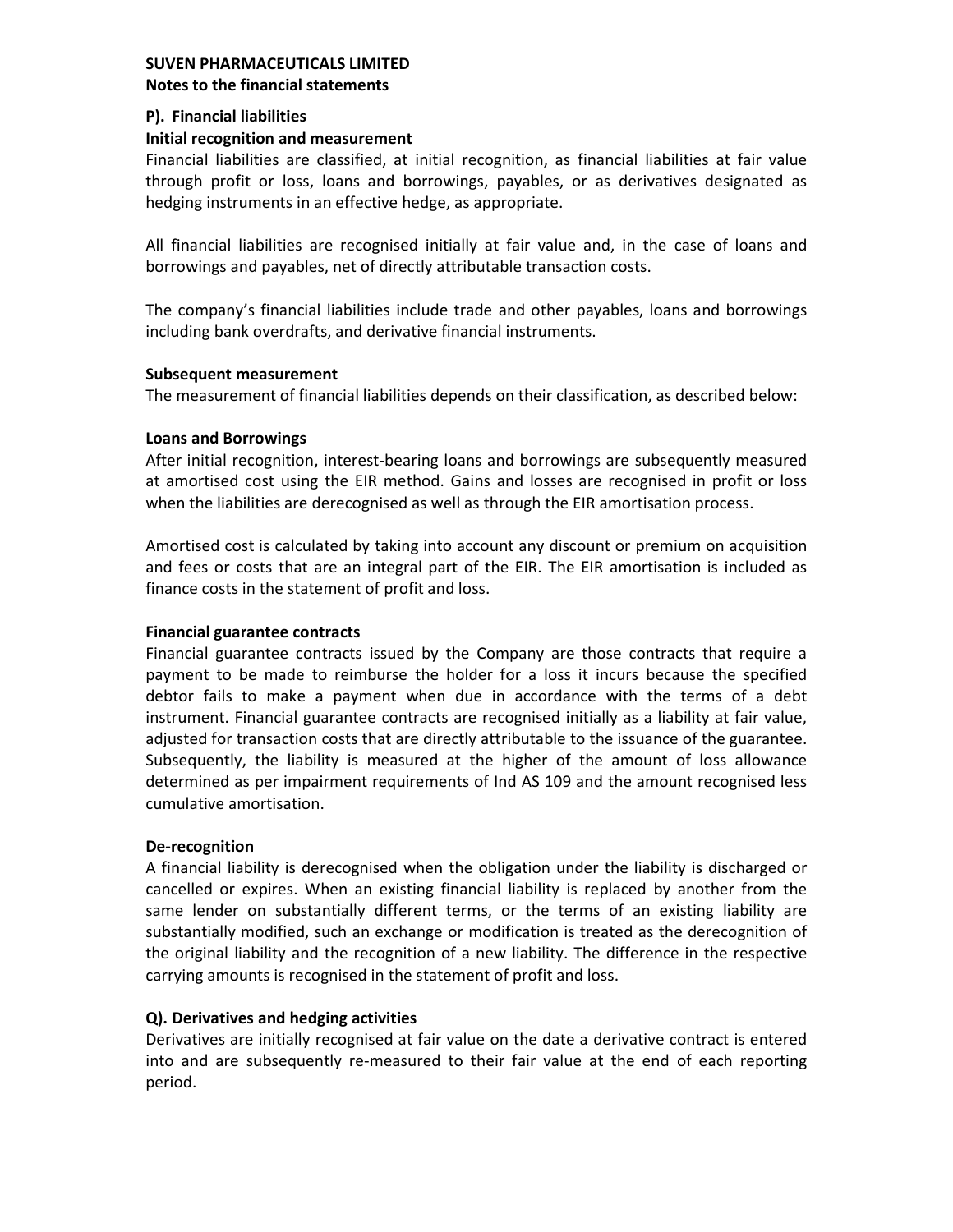## **R). Offsetting financial instruments**

Financial assets and liabilities are offset and the net amount is reported in the balance sheet where there is a legally enforceable right to offset the recognized amounts and there is an intention to settle on a net basis or realize the asset and settle the liability simultaneously. The legally enforceable right must not be contingent on future events and must be enforceable in the normal course of business and in the event of default, insolvency or bankruptcy of the group or the counterparty.

## **S). Property, plant and equipment**

Freehold land is carried at historical cost. All other items of property, plant and equipment are stated at historical cost less depreciation. Historical cost includes expenditure that is directly attributable to the acquisition of the items.

Subsequent costs are included in the asset's carrying amount or recognized as a separate asset, as appropriate, only when it is probable that future economic benefits associated with the item will flow to the Company and the cost of the item can be measured reliably. The carrying amount of any component accounted for as separate asset is derecognized when replaced. All other repairs and maintenance are charged to profit or loss during the reporting period in which they are incurred.

## **Depreciation methods, estimated useful lives and residual value**

Depreciation on Property, Plant & Equipment is provided on straight-line basis at the rates arrived at based on the useful lives prescribed in Schedule II of the Companies Act, 2013. The company follows the policy of charging depreciation on pro-rata basis on the assets acquired or disposed of during the year.

The residual values are not more than 5% of the original cost of the asset. The assets' residual values and useful lives are reviewed, and adjusted if appropriate, at the end of each reporting period. An asset's carrying amount is written down immediately to its recoverable amount if the asset's carrying amount is greater than its estimated recoverable amount.

Gains and losses on disposal are determined by comparing proceeds with carrying amount. These are included in Statement of profit or loss when the assets are derecognised.

## **Estimated useful life :**

| - Factory buildings                 | 25 - 30 years  |
|-------------------------------------|----------------|
| - Roads                             | $3 - 10$ years |
| - Machinery                         | 8 - 20 years   |
| - Furniture, fittings and equipment | $3 - 10$ years |
| - Vehicles                          | 8 - 10 years   |
|                                     |                |

# **T). Intangible assets**

(i) Computer software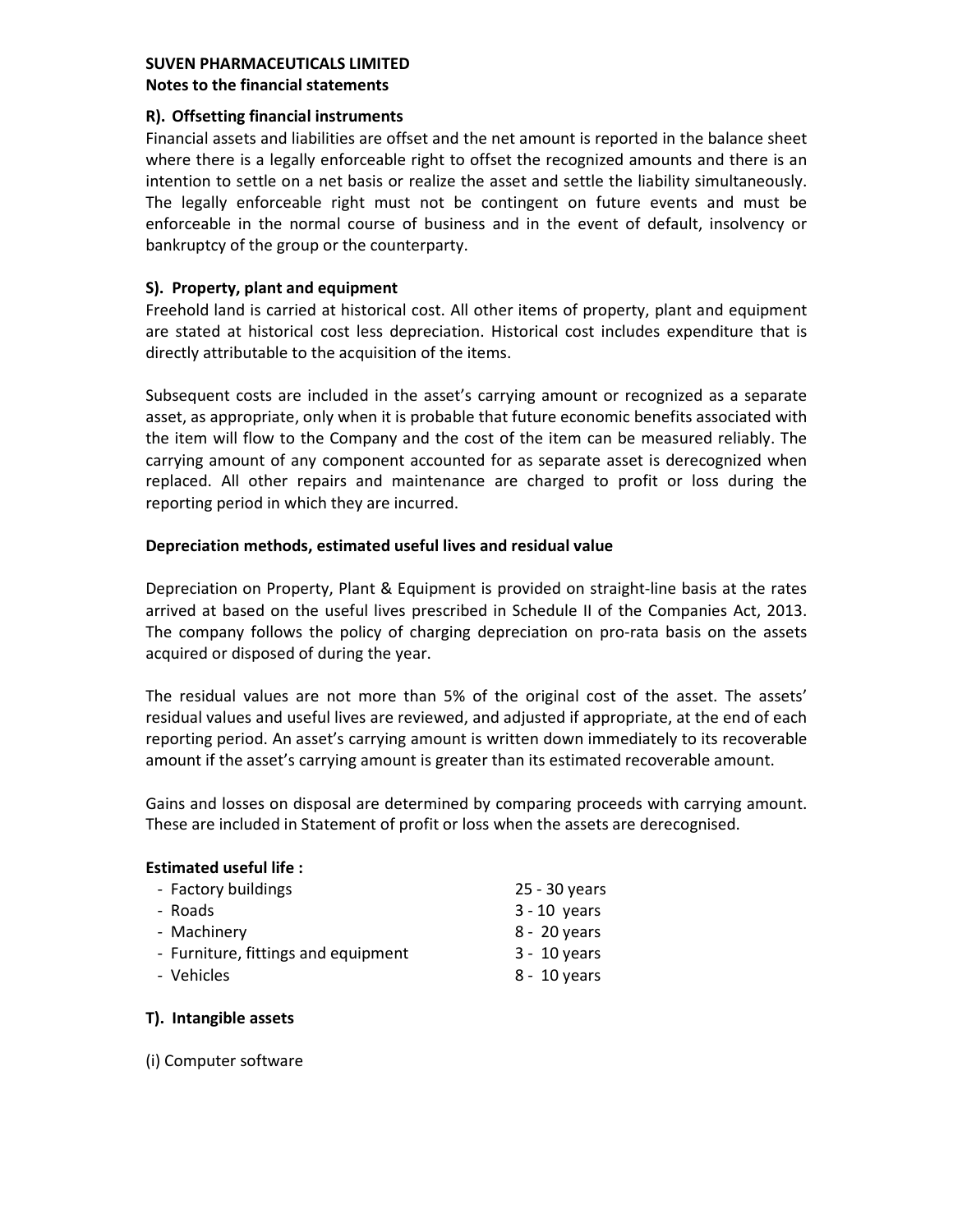Costs associated with maintaining software programmes are recognised as an expense as incurred. Development costs that are directly attributable to the design and testing of identifiable and unique software products controlled by the Company are recognised as intangible assets when the following criteria are met:

- $-$  it is technically feasible to complete the software so that it will be available for use
- management intends to complete the software and use or sell it
- $-$  there is an ability to use or sell the software
- $-$  it can be demonstrated how the software will generate probable future economic benefits
- adequate technical, financial and other resources to complete the development and to use or sell the software are available and;
- $-$  the expenditure attributable to the software during its development can be reliably measured

Directly attributable costs that are capitalized as part of the software include employee costs and an appropriate portion of relevant overheads.

Capitalized development costs are recorded as intangible assets and amortized from the point at which the asset is available for use.

(ii) Amortization methods and periods

Intangible assets with finite useful live are amortized over their respective individual estimated useful lives (3-10 years in case of computer software's) on a straight line basis.

## (iii) Research and development

Research expenditure and development expenditure that do not meet the criteria in (i) above are recognised as an expense as incurred. Development costs previously recognised as an expense are not recognised as an asset in the subsequent period.

## **Estimated useful life :**

Software 3 - 10 years

## **U). Trade and other payables**

These amounts represent liabilities for goods and services provided to the company prior to the end of financial year which are unpaid. The amounts are unsecured and are usually paid within 30 days of recognition. Trade and other payables are presented as current liabilities unless payment is not due within 12 months after the reporting period. They are recognized initially at their fair value and subsequently measured at amortized cost using the effective interest method.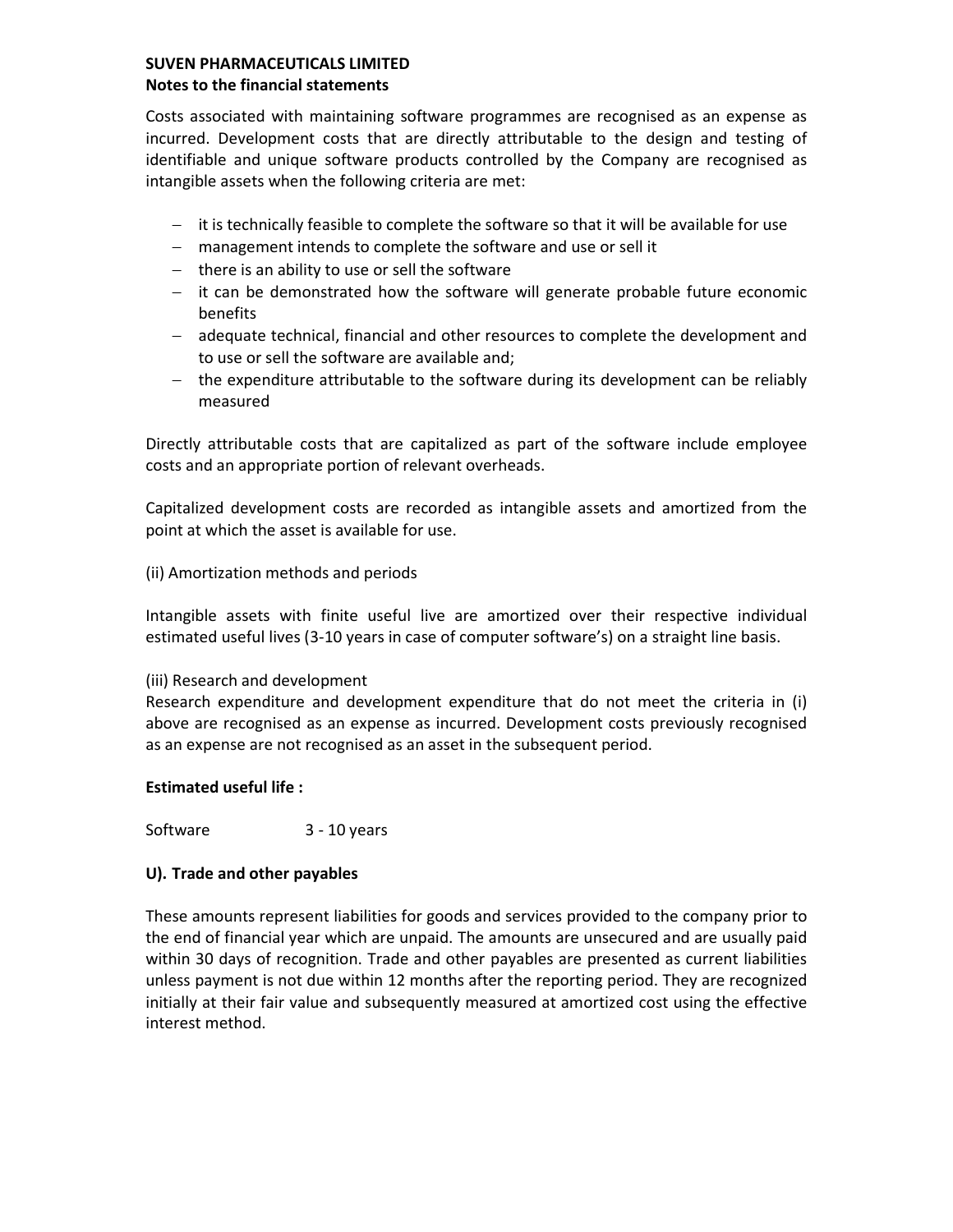### **V). Borrowings**

Borrowings are initially recognized at fair value, net of transaction cost incurred. Borrowings are subsequently measured at amortized cost. Any difference between the proceeds (net of transaction costs) and the redemption amount is recognized in profit or loss over the period of the borrowings using the effective interest method. Fees paid on the establishment of loan facilities are recognized as transaction costs of the loan to the extent that it is probable that some or all of the facility will be drawn down. In this case, the fee is deferred until the draw down occurs. To the extent there is no evidence that it is probable that some or all the facility will be drawn down, the fee is capitalized as a prepayment for liquidity services and amortized over the period of the facility to which it relates.

Borrowings are removed from the balance sheet when the obligation specified in the contract is discharged, cancelled or expired. The difference between the carrying amount of a financial liability that has been extinguished or transferred to another party and the consideration paid, including any non-cash assets transferred or liabilities assumed, is recognized in profit or loss as other gains/ (losses).

Borrowings are classified as current liabilities unless the Company has an unconditional right to defer settlement of the liability for at least 12 months after the reporting period. Where there is a breach of a material provision of a long-term loan arrangement on or before the end of the reporting period with the effect that the liability becomes payable on demand on the reporting date, the entity does not classify the liability as current, if the lender agreed, after the reporting period and before the approval of financial statements for issue, not to demand payment as consequence of the breach.

### **W).Borrowing costs**

General and specific borrowing costs that are directly attributable to the acquisition, construction or production of a qualifying asset are capitalized during the period of time that is required to complete and prepare the asset for its intended use or sale. Qualifying assets are assets that necessarily take a substantial period of time to get ready for their intended use or sale.

Investment income earned on the temporary investment of specific borrowings pending their expenditure on qualifying assets is deducted from the borrowing cost eligible for capitalization.

Other borrowings costs are expensed in the period in which they are incurred.

## **X). Employee benefits**

(i) Short-term obligations

Liabilities for wages and salaries, including non-monetary benefits that are expected to be settled wholly within 12 months after the end of the period in which the employees render the related service are recognized in respect of employees' services up to the end of the reporting period and are measured at the amounts expected to be paid when the liabilities are settled. The liabilities are presented as current employee benefit obligations in the balance sheet.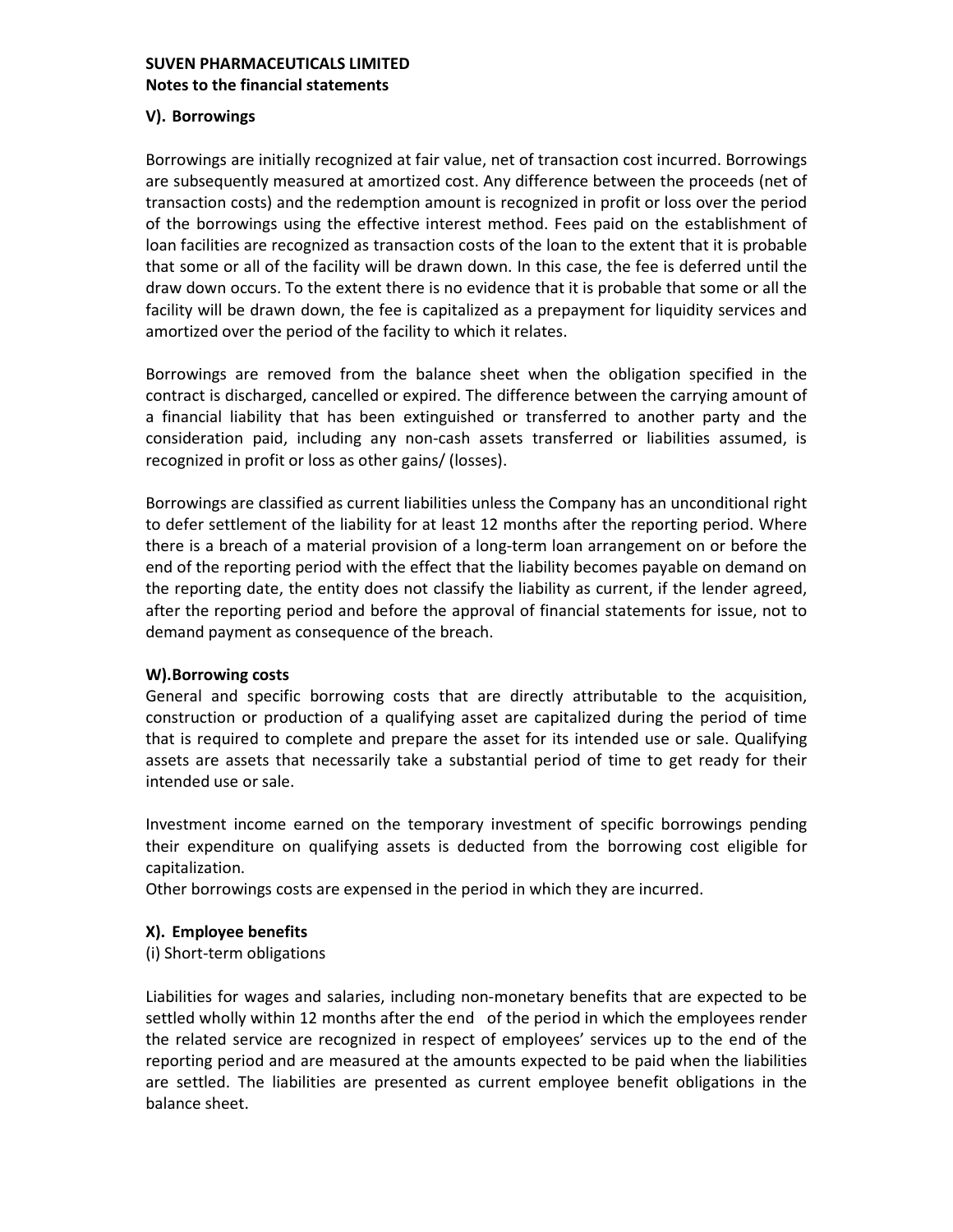## (ii) Other long-term employee benefit obligations

The liabilities for earned leave and sick leave are not expected to be settled wholly within 12 months after the end of the period in which the employees render the related service. They are therefore measured as the present value of expected future payments to be made in respect of services provided by employees up to the end of the reporting period using the projected unit credit method. The benefit are discounted using the market yields at the end of the reporting period that have terms approximating to the terms of the related obligations. Remeasurements as a result of the experience adjustments and changes in actuarial assumptions are recognized in profit or loss.

The obligations are presented as current liabilities in the balance sheet if the entity does not have an unconditional right to defer settlement for at least twelve months after the reporting period, regardless of when the actual settlement is expected to occur.

- (iii) Post-employment obligations
- The Company operates the following post-employment schemes:
- (a) Defined benefit plans such as gratuity; and
- (b) Defined contribution plans such as provident fund.

## Gratuity obligations

The liability or assets recognized in the balance sheet in respect of defined benefit pension and gratuity plans is the present value of the defined benefit obligations at the end of the reporting period less the fair value of plan assets. The defined benefit obligation at the end of the reporting period less the fair value of plan assets. The defined benefit obligation is calculated annually by actuaries using the projected unit credit method.

The present value of the defined benefit obligation denominated in INR is determined by discounting the estimated future cash outflows by reference to market yields at the end of the reporting period on government bonds that have terms approximating to the terms of the related obligation. The benefits which are denominated in currency other than INR, the cash flows are discounted using market yields determined by reference to high-quality corporate bonds that are denominated in the current in which the benefits will be paid, and that have terms approximating to the terms of the related obligation.

The net interest cost is calculated by applying the discount rate to the net balance of the defined benefit obligation and the fair value of plan assets. This cost is included in employee benefit expense in the statement of profit and loss.

Remeasurement gains and losses arising from experience adjustments and change in actuarial assumptions are recognized in the period in which they occur, directly in other comprehensive income. They are included in retained earnings in the statement of changes in equity and in the balance sheet.

Changes in the present value of the defined benefit obligation resulting from plan amendments or curtailments are recognized immediately in profit or loss as past service cost.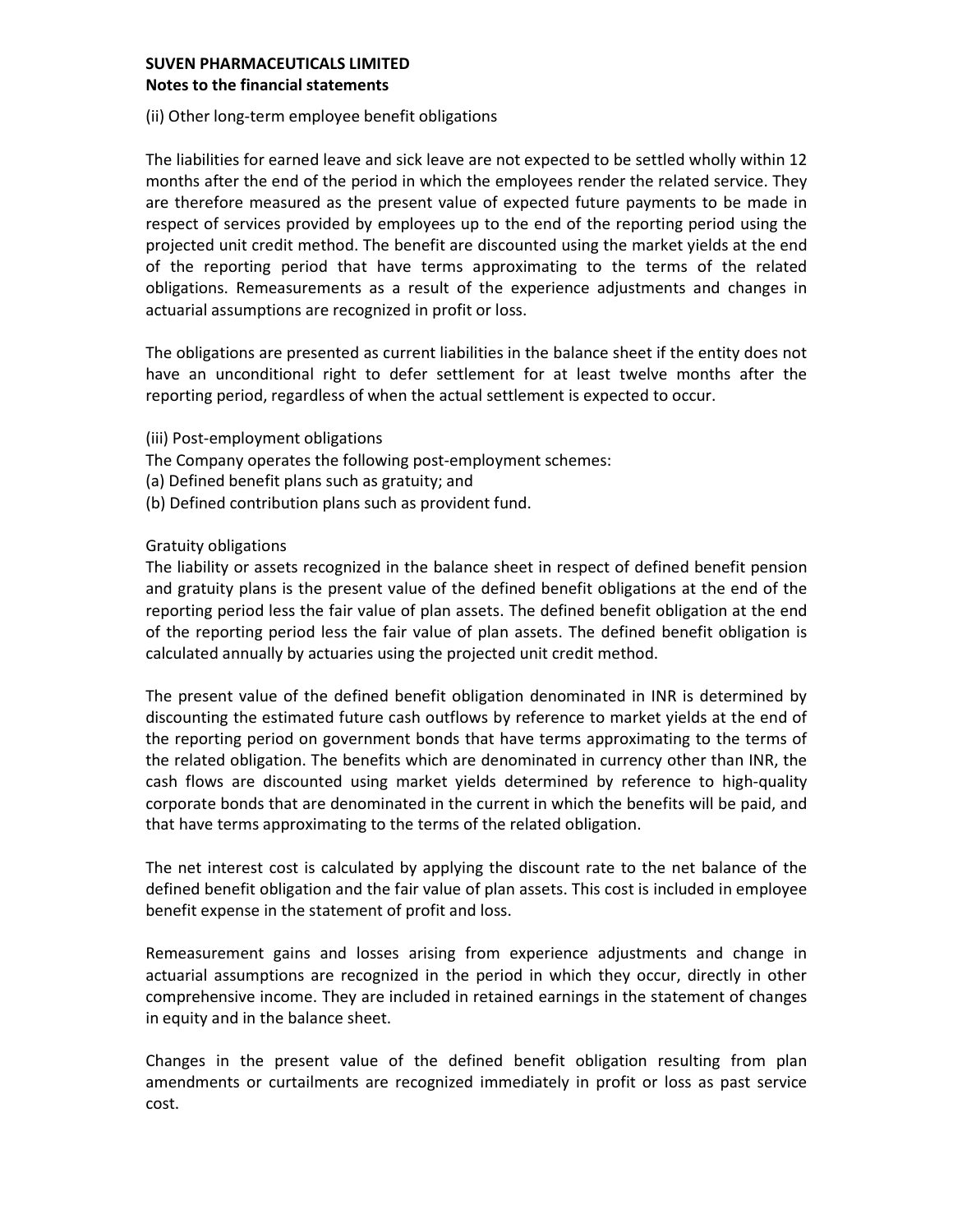### Defined contribution plans

The company pays provident fund contributions to publicly administered funds as per local regulations. The Company has no further payment obligations once the contributions have been paid. The contributions are accounted for as defined contribution plans and the contributions are recognized as employee benefit expense when they are due. Prepaid contributions are recognized as an asset to the extent that a cash refund or a reduction in the future payments is available.

#### (iv) Bonus plans

The group recognizes a liability and an expense for bonuses. The group recognizes a provision where contractually obliged or where there is a past practice that has created a constructive obligation.

#### (v) Share-based payments

Shared-based compensation benefits are provided to employees via the Suven Employee Stock Option Scheme -2004

## Employee Options:

The fair value of options granted under the Suven Employee Stock Option Scheme -2004 is recognised as an employee benefits expense with a corresponding increase in equity. The total amount to be expensed is determined by reference to the fair value of the options granted.

- $-$  including any market performance conditions (eg. the entity's share price)
- $-$  excluding the impact of any service and non-market performance vesting conditions( eg. profitability, sales growth targets and remaining an employee of the entity for a specified time period and;
- $-$  including the impact of any non-vesting conditions (eg. the requirement for employees to save or holding shares for a specific time period)

The total expense is recognised over the vesting period, which is the period over which all of the specified vesting conditions are to be satisfied. At the end of each reporting period, the entity revises its estimates of the number of options that are expected to vest based on the non-market vesting conditions. It recognises the impact of the revision to original estimates, if any, in profit or loss, with a corresponding adjustment to equity.

## **Y). Financial instruments**

A financial instrument is any contract that gives rise to a financial asset of one entity and a financial liability or equity instrument of another entity.

## **Financial assets**

## **Initial recognition and measurement**

All financial assets are recognised initially at fair value plus, in the case of financial assets not recorded at fair value through profit or loss, transaction costs that are attributable to the acquisition of the financial asset. Purchases or sales of financial assets that require delivery of assets within a time frame established by regulation or convention in the market place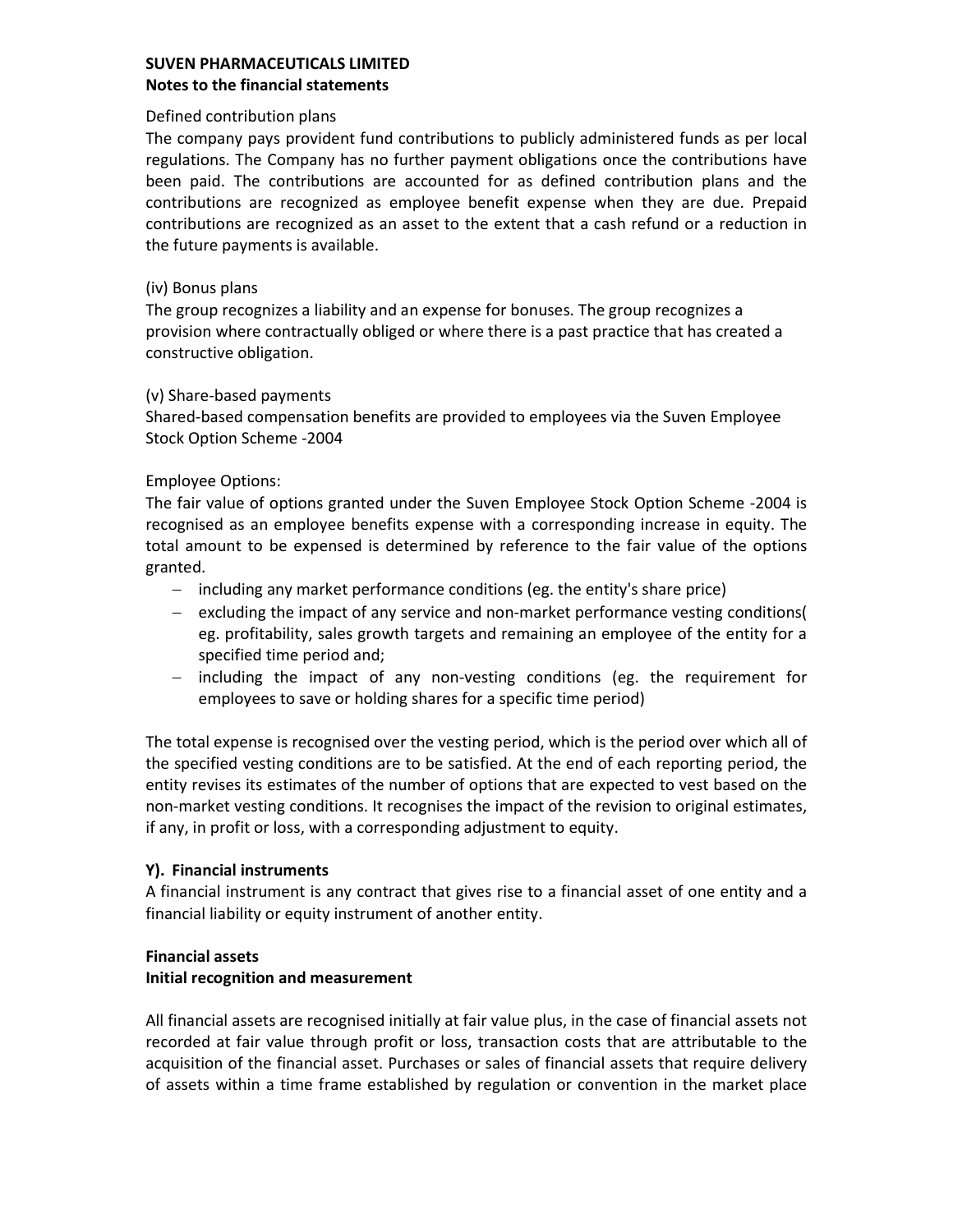(regular way trades) are recognised on the trade date, i.e., the date that the Group commits to purchase or sell the asset.

Financial assets are classified, at initial recognition, as financial assets measured at fair value or as financial assets measured at amortised cost.

## **Subsequent measurement**

For purposes of subsequent measurement financial assets are classified in two broad categories:

- Financial assets at fair value
- Financial assets at amortised cost

Where assets are measured at fair value, gains and losses are either recognised entirely in the statement of profit and loss (i.e. fair value through profit or loss), or recognised in other comprehensive income (i.e. fair value through other comprehensive income).

A financial asset that meets the following two conditions is measured at amortised cost (net of any write down for impairment) unless the asset is designated at fair value through profit or loss under the fair value option

- Business model test: The objective of the Company's business model is to hold the financial asset to collect the contractual cash flows (rather than to sell the instrument prior to its contractual maturity to realise its fair value changes).
- Cash flow characteristics test: The contractual terms of the financial asset give rise on specified dates to cash flows that are solely payments of principal and interest on the principal amount outstanding.
- A financial asset that meets the following two conditions is measured at fair value through other comprehensive income unless the asset is designated at fair value through profit or loss under the fair value option
- Business model test: The financial asset is held within a business model whose objective is achieved by both collecting contractual cash flows and selling financial assets.
- Cash flow characteristics test: The contractual terms of the financial asset give rise on specified dates to cash flows that are solely payments of principal and interest on the principal amount outstanding.

Even if an instrument meets the two requirements to be measured at amortised cost or fair value through other comprehensive income, a financial asset is measured at fair value through profit or loss if doing so eliminates or significantly reduces a measurement or recognition inconsistency (sometimes referred to as an 'accounting mismatch') that would otherwise arise from measuring assets or liabilities or recognising the gains and losses on them on different bases.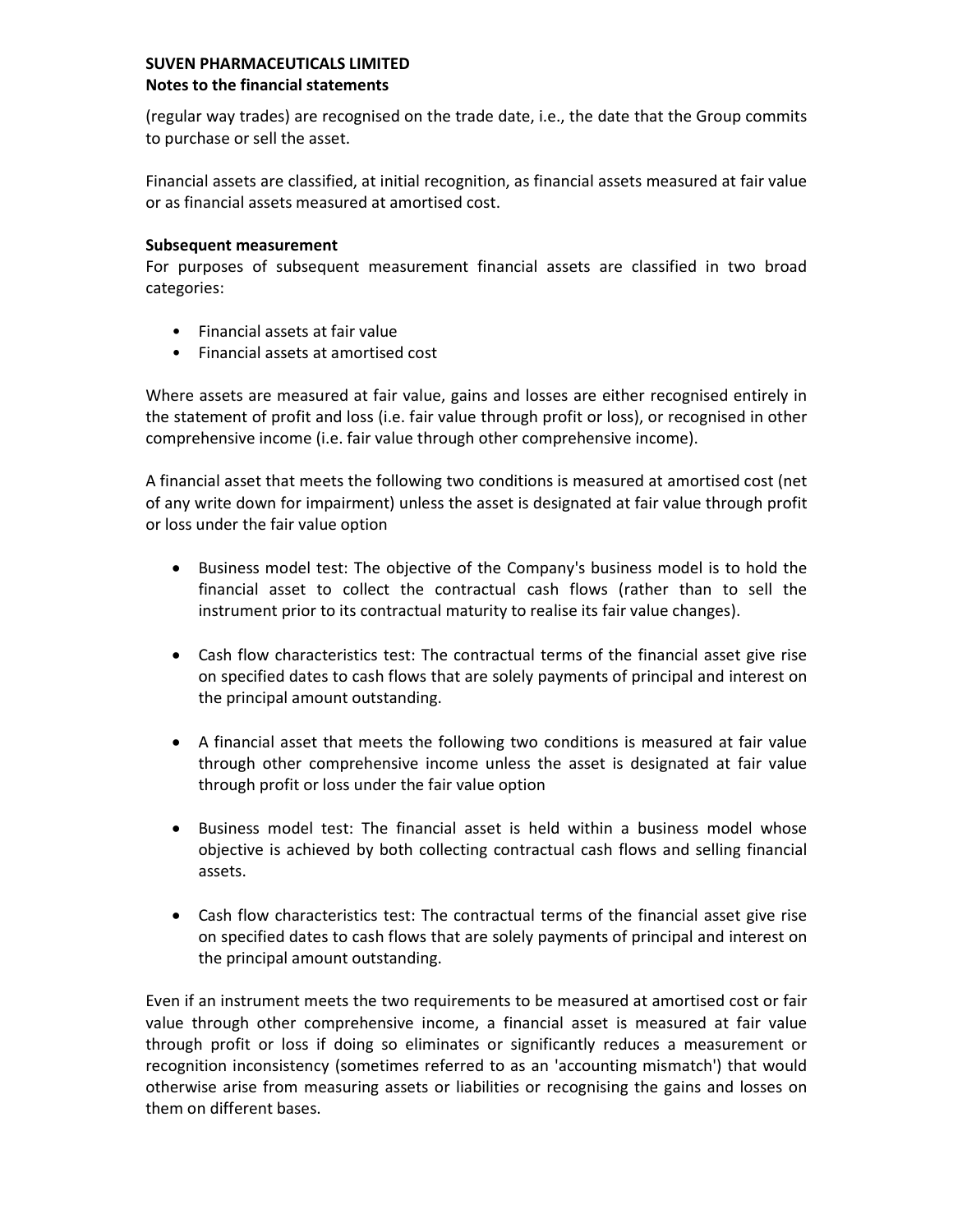All other financial asset is measured at fair value through profit or loss.

If an equity investment is not held for trading, an irrevocable election is made at initial recognition to measure it at fair value through other comprehensive income with only dividend income recognised in the statement of profit and loss.

## **De-recognition**

A financial asset (or, where applicable, a part of a financial asset or part of a Company of similar financial assets) is primarily derecognised (i.e. removed from the company's statement of financial position) when:

• The rights to receive cash flows from the asset have expired, or

• The Company has transferred its rights to receive cash flows from the asset or has assumed an obligation to pay the received cash flows in full without material delay to a third party under a 'pass-through' arrangement; and either (a) the Company has transferred substantially all the risks and rewards of the asset, or (b) the Company has neither transferred nor retained substantially all the risks and rewards of the asset, but has transferred control of the asset

When the Company has transferred its rights to receive cash flows from an asset or has entered into a pass-through arrangement, it evaluates if and to what extent it has retained the risks and rewards of ownership. When it has neither transferred nor retained substantially all of the risks and rewards of the asset, nor transferred control of the asset, the Company continues to recognise the transferred asset to the extent of the Company's continuing involvement. In that case, the Company also recognises an associated liability. The transferred asset and the associated liability are measured on a basis that reflects the rights and obligations that the Company has retained.

Continuing involvement that takes the form of a guarantee over the transferred asset is measured at the lower of the original carrying amount of the asset and the maximum amount of consideration that the Company could be required to repay.

## **Investment in subsidiaries**

Investments in subsidiaries are carried at cost less accumulated impairment losses, if any. Where an indication of impairment exists, the carrying amount of the investment is assessed and written down immediately to its recoverable amount. On disposal of investments in subsidiaries, the difference between net disposal proceeds and the carrying amounts are recognized in the statement of profit and loss.

## **Investments in units of mutual funds**

In respect of investments in mutual funds, the fair values represent net asset value as stated by the issuers of these mutual fund units in the published statements. Net asset values represent the price at which the issuer will issue further units in the mutual fund and the price at which issuers will redeem such units from the investors.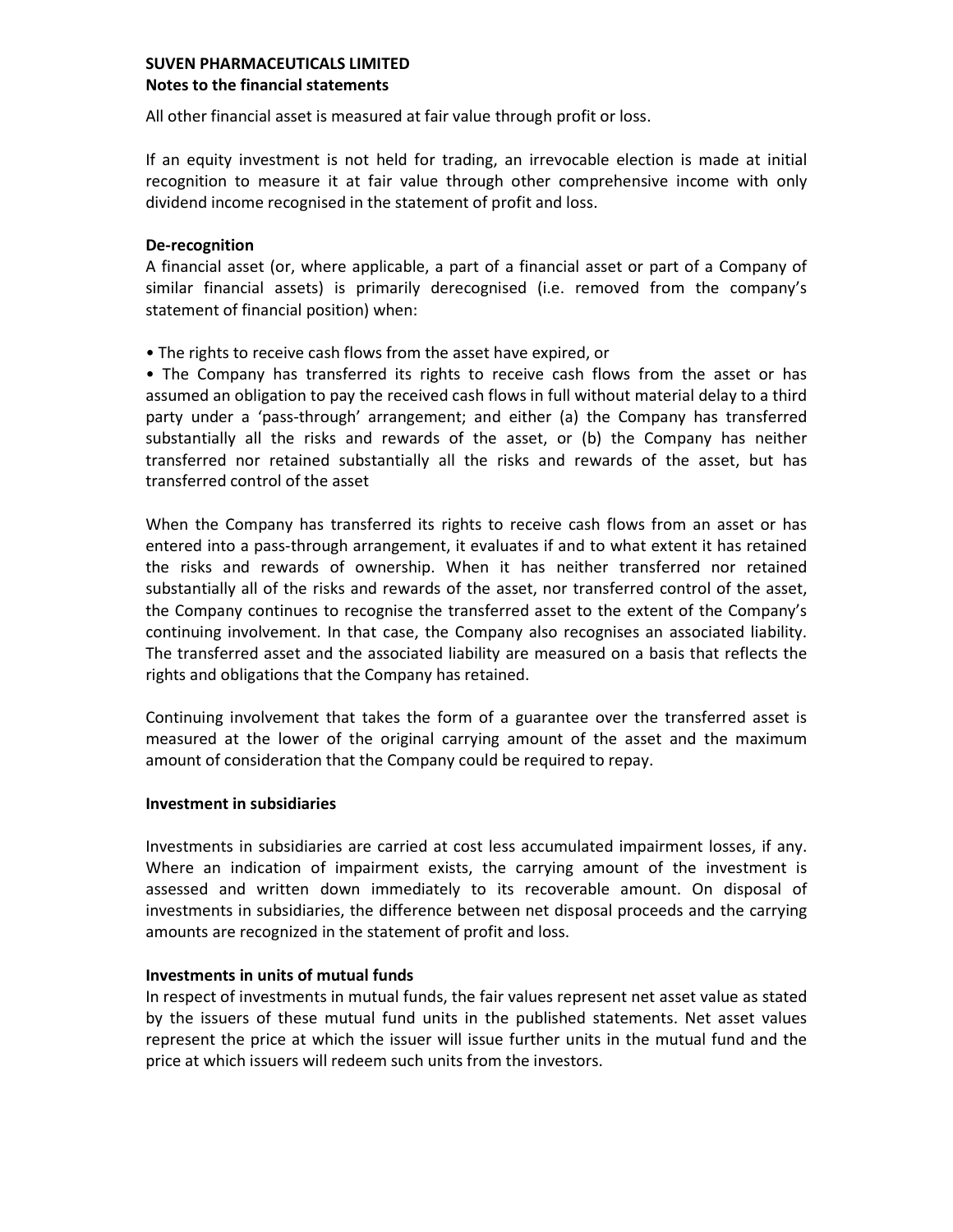Accordingly, such net asset values are analogous to fair market value with respect to these investments, as transactions of these mutual funds are carried out at such prices between investors and the issuers of these units of mutual funds

# **Z). Contributed equity**

Equity shares are classified as equity.

Incremental costs directly attributable to the issue of new shares or options are shown in equity as a deduction, net of tax, from the proceeds.

# **AA) Dividends**

Provision is made for the amount of any dividend declared, being appropriately authorized and no longer at the discretion of the entity, on or before the end of the reporting period but not distributed at the end of the reporting period.

# **AB) Earning per share**

(i) Basic earnings per share Basic earnings per share is calculated by dividing:

• The profit attributable to owners of the company

• By the weighted average number of equity shares outstanding during the financial year, adjusted for bonus elements in equity shares issued during the year and excluding treasury shares.

(ii) Diluted earnings per share

Diluted earnings per share adjusts the figures used in the determination of basic earnings per share to take into account:

• The after income tax effect of interest and other financing costs associated with dilutive potential equity shares, and

• The weighted average number of additional equity shares that would have been outstanding assuming the conversion of all dilutive potential equity shares.

# **AC) Cash flow statement**

Cash flows are reported using the direct method, whereby profit before tax is adjusted for the effects of transactions of a non-cash nature, any deferrals or accruals of past or future operating cash receipts or payments and items of income or expenses associated with investing or financing cash flows. The cash flows from operating, financing activities of the company are segregated.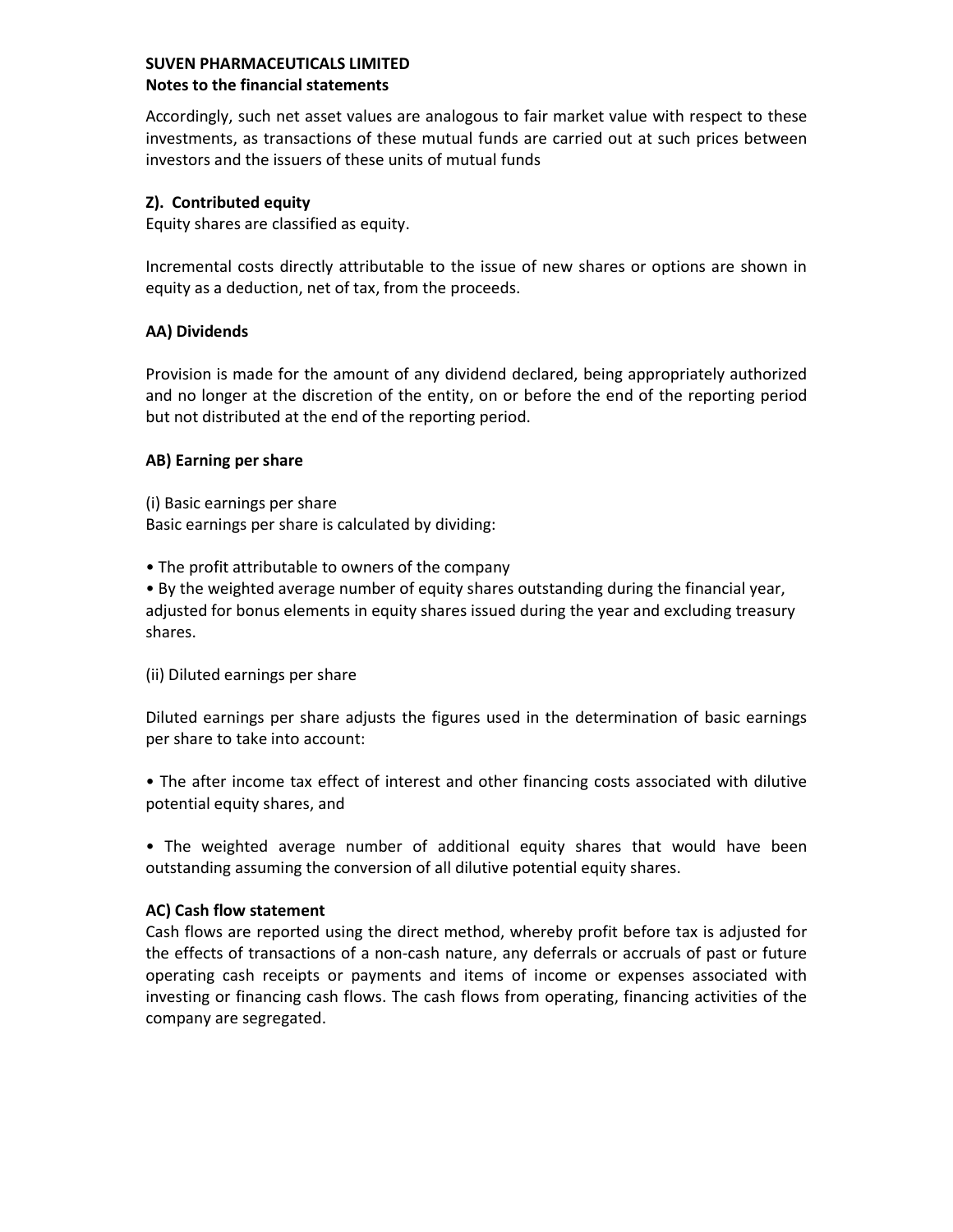## **AD) Rounding of Amounts**

All amounts disclosed in the financial statements and notes have been rounded off to the nearest rupees as per the requirements of Schedule III, unless otherwise stated.

## **AE) Critical estimates and Judgements**

The preparation of financial statements requires the use of accounting estimates which, by definition, will seldom equal the actual results. Management also needs to exercise judgement in applying the Company's accounting policies.

This note provides an overview of the areas that involved a higher degree of judgement or complexity, and of items which are more likely to be materially adjusted due to estimates and assumptions turning out to be different than those originally assessed. Detailed information about each of these estimates and judgements is included in relevant notes together with information about the basis of calculation for each affected line item in the financial statements.

The areas involving critical estimates or judgements are:

- 1. Estimation of current tax expense and payable
- 2. Estimated Useful life of Depreciable assets / intangible assets
- 3. Estimation of defined benefit obligation
- 4. Recognition of revenue
- 5. Recognition of deferred tax assets for carried forward losses
- 6. Recoverability of advances/receivable
- 7. Evaluation of indicators for Impairment of assets

Estimates and judgements are continually evaluated. They are based on historical experience and other factors, including expectations of future events that may have a financial impact on the Company and that are believed to be reasonable under the circumstances.

## **Recent accounting pronouncements**

Effective date for application of the following amendments is annual period beginning on or after April 1, 2019. The Company is currently evaluating the effect of these amendments on the financial statements.

## **Ind AS 116 - Leases :**

On March 30, 2019, Ministry of Corporate Affairs has notified Ind AS 116, Leases. Ind AS 116 will replace the existing leases Standard, Ind AS 17 Leases, and related Interpretations. The Standard sets out the principles for the recognition, measurement, presentation and disclosure of leases for both parties to a contract i.e., the lessee and the lessor. Ind AS 116 introduces a single lessee accounting model and requires a lessee to recognize assets and liabilities for all leases with a term of more than twelve months, unless the underlying asset is of low value. Currently, operating lease expenses are charged to the statement of Profit & Loss. The Standard also contains enhanced disclosure requirements for lessees. Ind AS 116 substantially carries forward the lessor accounting requirements in Ind AS 17.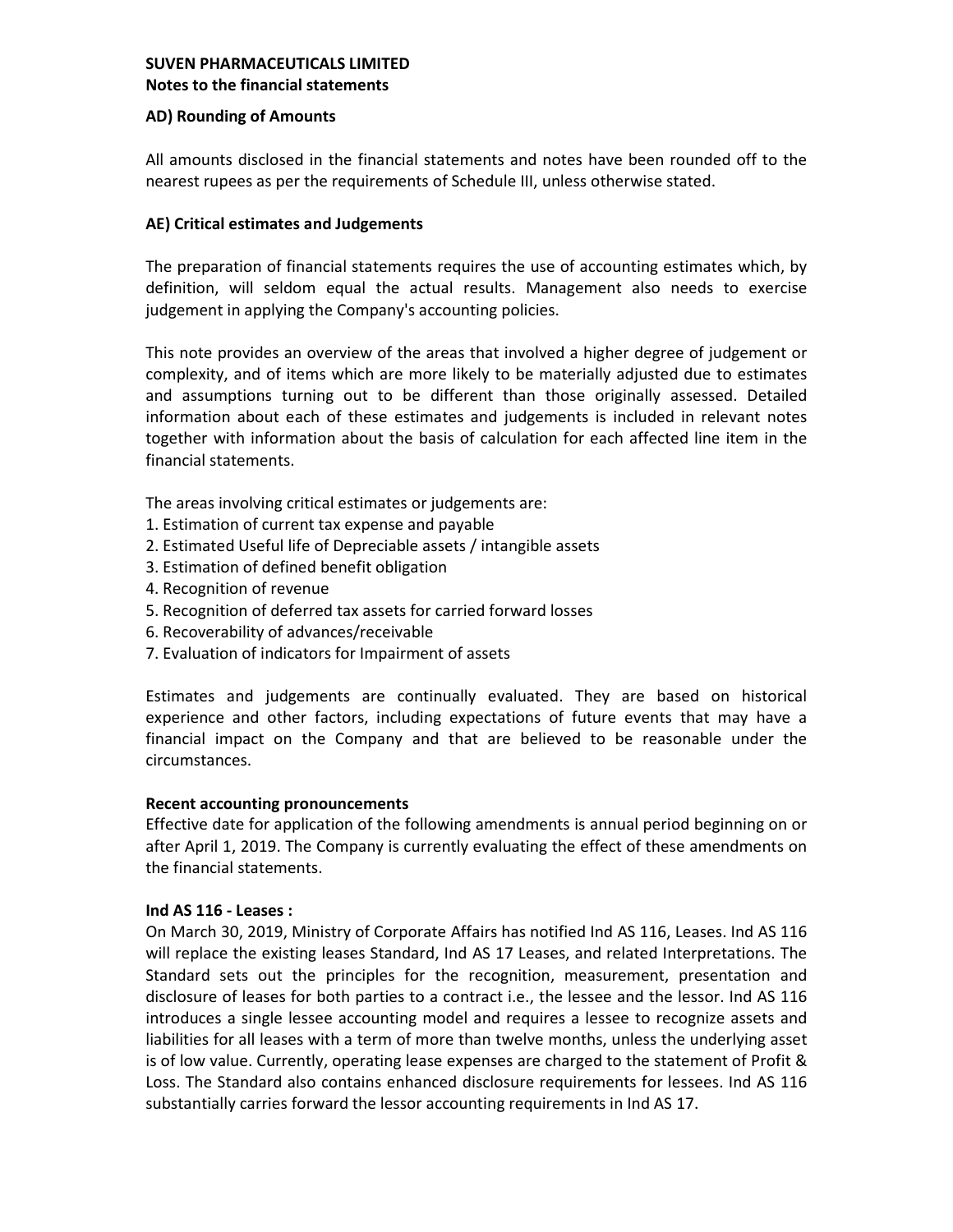The effective date for adoption of Ind AS 116 is annual periods beginning on or after April 1, 2019. The standard permits two possible methods of transition:

• Full retrospective – Retrospectively to each prior period presented applying Ind AS 8 Accounting Policies, Changes in Accounting Estimates and Errors

• Modified retrospective – Retrospectively, with the cumulative effect of initially applying the Standard recognized at the date of initial application

Under modified retrospective approach, the lessee records the lease liability as the present value of the remaining lease payments, discounted at the incremental borrowing rate and the right of use asset either as:

• Its carrying amount as if the standard had been applied since the commencement date, but discounted at lessee's incremental borrowing rate at the date of initial application or

• An amount equal to the lease liability, adjusted by the amount of any prepaid or accrued lease payments related to that lease recognized under Ind AS 17 immediately before the date of initial application.

Certain practical expedients are available under both the methods.

## **Ind AS 12 Appendix C, Uncertainty over Income Tax Treatments :**

On March 30, 2019, Ministry of Corporate Affairs has notified Ind AS 12 Appendix C, Uncertainty over Income Tax Treatments which is to be applied while performing the determination of taxable profit (or loss), tax bases, unused tax losses, unused tax credits and tax rates, when there is uncertainty over income tax treatments under Ind AS 12. According to the appendix, companies need to determine the probability of the relevant tax authority accepting each tax treatment, or group of tax treatments, that the companies have used or plan to use in their income tax filing which has to be considered to compute the most likely amount or the expected value of the tax treatment when determining taxable profit (tax loss), tax bases, unused tax losses, unused tax credits and tax rates.

The standard permits two possible methods of transition –

- i) Full retrospective approach Under this approach, Appendix C will be applied retrospectively to each prior reporting period presented in accordance with Ind AS 8 – Accounting Policies, Changes in Accounting Estimates and Errors, without using hindsight and
- ii) Retrospectively with cumulative effect of initially applying Appendix C recognized by adjusting equity on initial application, without adjusting comparatives.

## **Ind AS 12 – Income taxes:**

On March 30, 2019, Ministry of Corporate Affairs issued amendments to the guidance in Ind AS 12, 'Income Taxes', in connection with accounting for dividend distribution taxes.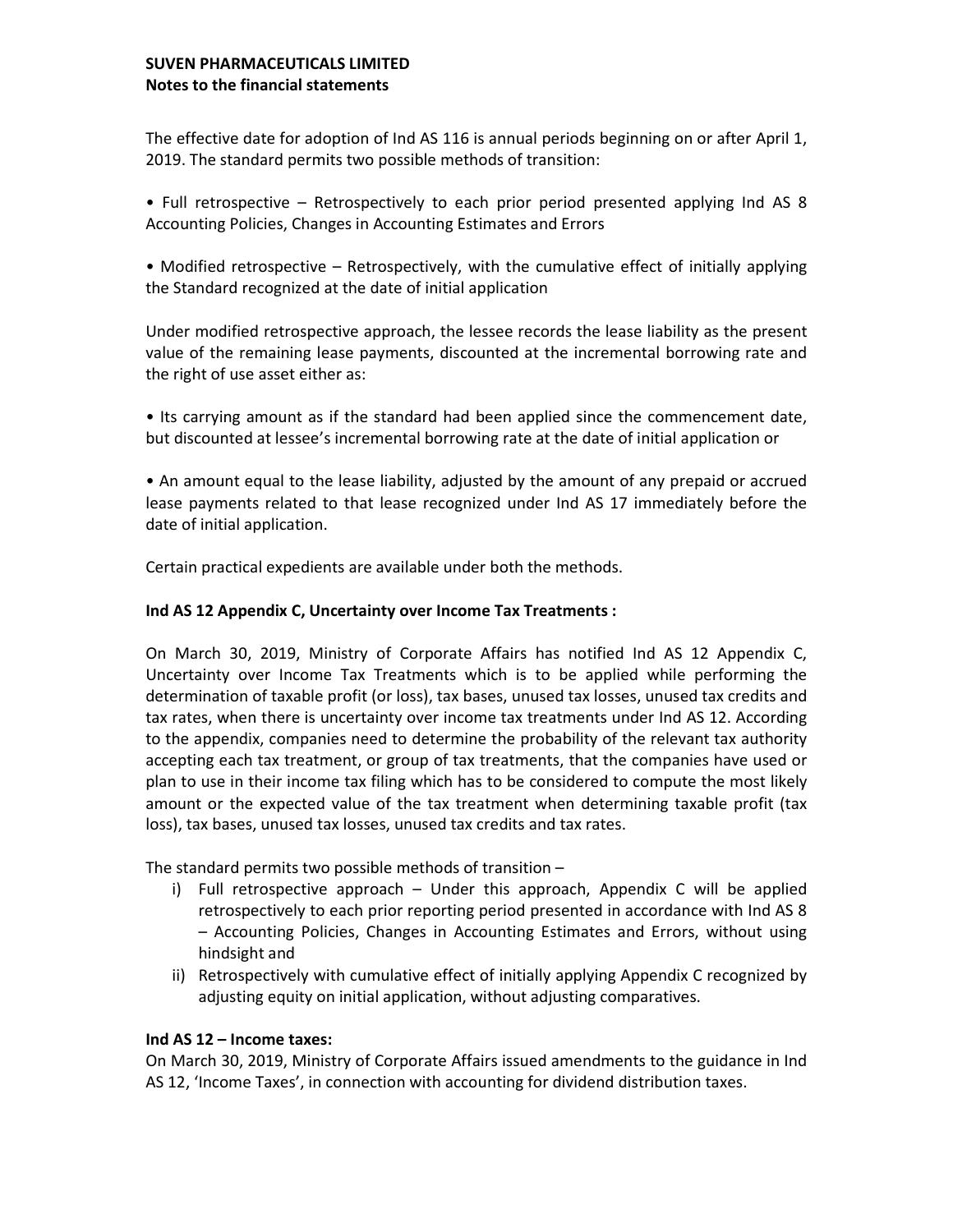The amendment clarifies that an entity shall recognise the income tax consequences of dividends in profit or loss, other comprehensive income or equity according to where the entity originally recognised those past transactions or events.

## **Ind AS 109- Prepayment features with Negative compensation :**

The amendments relate to the existing requirements in Ind AS 109 regarding termination rights in order to allow measurement at amortised cost (or, depending on the business model, at fair value through other comprehensive income) even in the case of negative compensation payments.

## **Ind AS 19 – Plan amendment, curtailment or settlement:**

On March 30, 2019, Ministry of Corporate Affairs issued amendments to Ind AS 19, 'Employee Benefits', in connection with accounting for plan amendments, curtailments and settlements.

The amendments require an entity:

- to use updated assumptions to determine current service cost and net interest for the remainder of the period after a plan amendment, curtailment or settlement; and
- to recognise in profit or loss as part of past service cost, or a gain or loss on settlement, any reduction in a surplus, even if that surplus was not previously recognised because of the impact of the asset ceiling

# **Ind AS 23 – Borrowing Costs:**

The amendments clarify that if any specific borrowing remains outstanding after the related asset is ready for its intended use or sale, that borrowing becomes part of the funds that an entity borrows generally when calculating the capitalisation rate on general borrowings.

## **Ind AS 28 – Long-term Interests in Associates and Joint Ventures :**

The amendments clarify that an entity applies Ind AS 109 Financial Instruments, to longterm interests in an associate or joint venture that form part of the net investment in the associate or joint venture but to which the equity method is not applied.

# **Ind AS 103 – Business Combinations and Ind AS 111 – Joint Arrangements :**

The amendments to Ind AS 103 relating to re-measurement clarify that when an entity obtains control of a business that is a joint operation, it re-measures previously held interests in that business. The amendments to Ind AS 111 clarify that when an entity obtains joint control of a business that is a joint operation, the entity does not re-measure previously held interests in that business.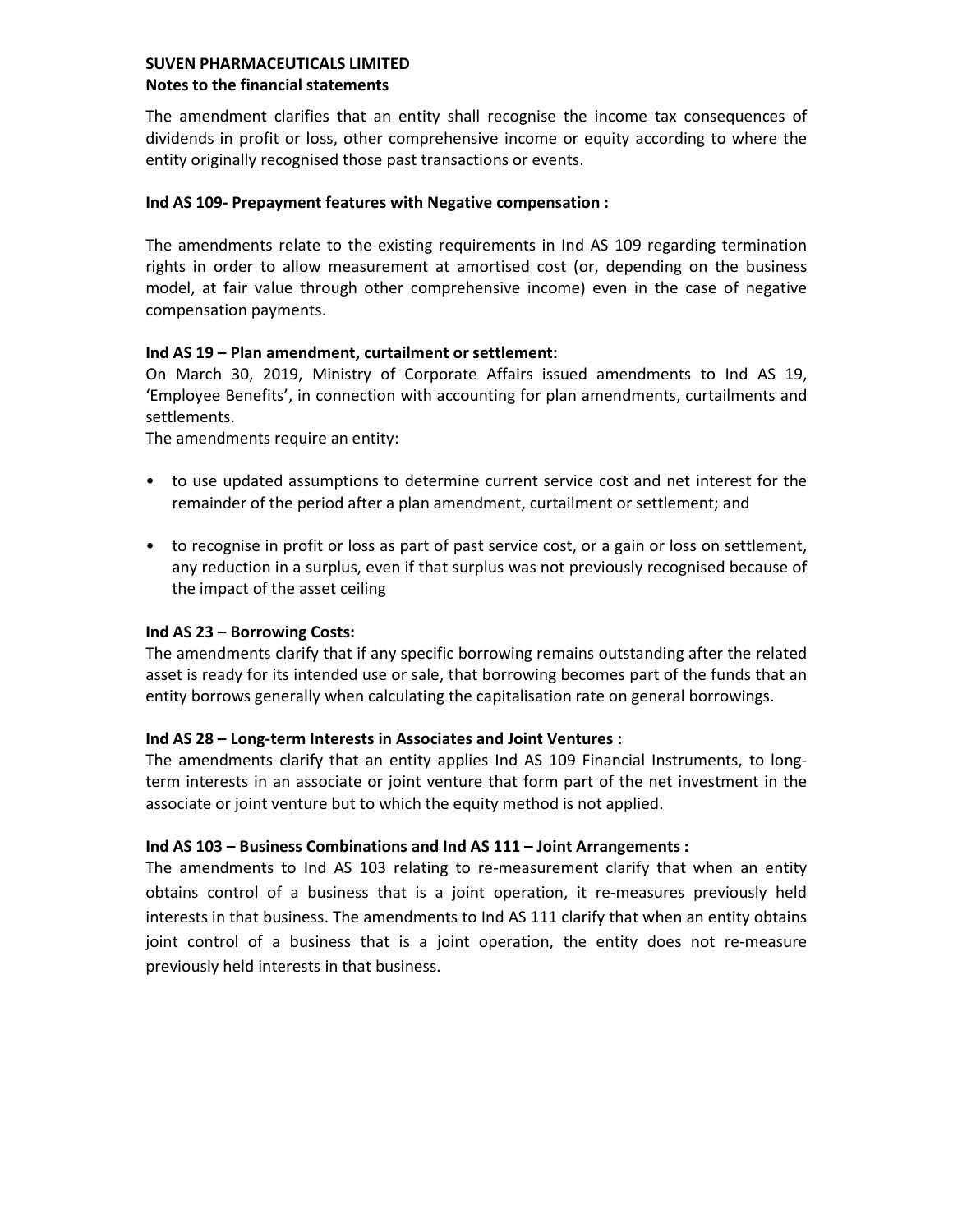## **SUVEN PHARMACEUTICALS LIMITED**

#### **Notes to the Financial Statements**

# **Note 3: Cash and cash equivalents**

| <b>Particulars</b>              | As at 31 March 2019 |
|---------------------------------|---------------------|
| <b>Balances with banks</b>      |                     |
| I -in current accounts          | 82,826              |
| Total cash and cash equivalents | 82,826              |

## **Note 4: Equity share capital and other equity**

|  | 4(a) Equity share capital |
|--|---------------------------|
|--|---------------------------|

|                                           | <b>As at 31 March 2019</b> |
|-------------------------------------------|----------------------------|
| <b>Authorised Capital</b>                 |                            |
| 10,00,000 Equity shares of Re. $1/-$ each | 1,000,000                  |
|                                           | 1,000,000                  |
| Issued, Subscibed and fully paid up (Nos) |                            |
| 100000 Equity shares of Re. 1 /- each     | 100,000                    |
|                                           | 100,000                    |

#### **4(a).1 Reconciliation of the shares outstanding at the beginning and at the end of the period**

|                                      | <b>As at 31 March 2019</b><br><b>Number</b><br><b>Amount</b> |         |
|--------------------------------------|--------------------------------------------------------------|---------|
|                                      |                                                              |         |
| <b>Equity shares</b>                 |                                                              |         |
| At the beginning of the period       | -                                                            |         |
| Add: Issued during the period        | 100,000                                                      | 100,000 |
| Outstanding at the end of the period | 100,000                                                      | 100,000 |

## **4(a).2 Terms/ rights attached to equity shares**

Equity shares have a par value of Re.1. They entitle the holder to participate in dividends, and to share in the proceeds of winding up the company in proportion to the number of and amounts paid on the shares held.

Every holder of equity shares present at a meeting in person or by proxy, is entitled to one vote, and upon a poll each share is entitled to one vote.

#### **4(a).3 Shares of the Company held by holding company**

| <b>Particulars</b>                     | <b>As at 31 March 2019</b> |
|----------------------------------------|----------------------------|
| <b>Suven Life Sciences Limited</b>     |                            |
| 1,00,000 Equity shares of Re. 1/- each | 100.000                    |

#### **4(a).4 Details of shareholders holding more than 5% shares in the Company**

| <b>Particulars</b>          | <b>As at 31 March 2019</b> |              |  |  |
|-----------------------------|----------------------------|--------------|--|--|
|                             | <b>Number of Shares</b>    | % of Holding |  |  |
| Suven Life Sciences Limited | 100,000                    | 100.00%      |  |  |

As per records of the Company, including its register of shareholders/ members and other declaration received from shareholders regarding beneficial interest, the above shareholding represent both legal and beneficial ownership of shares.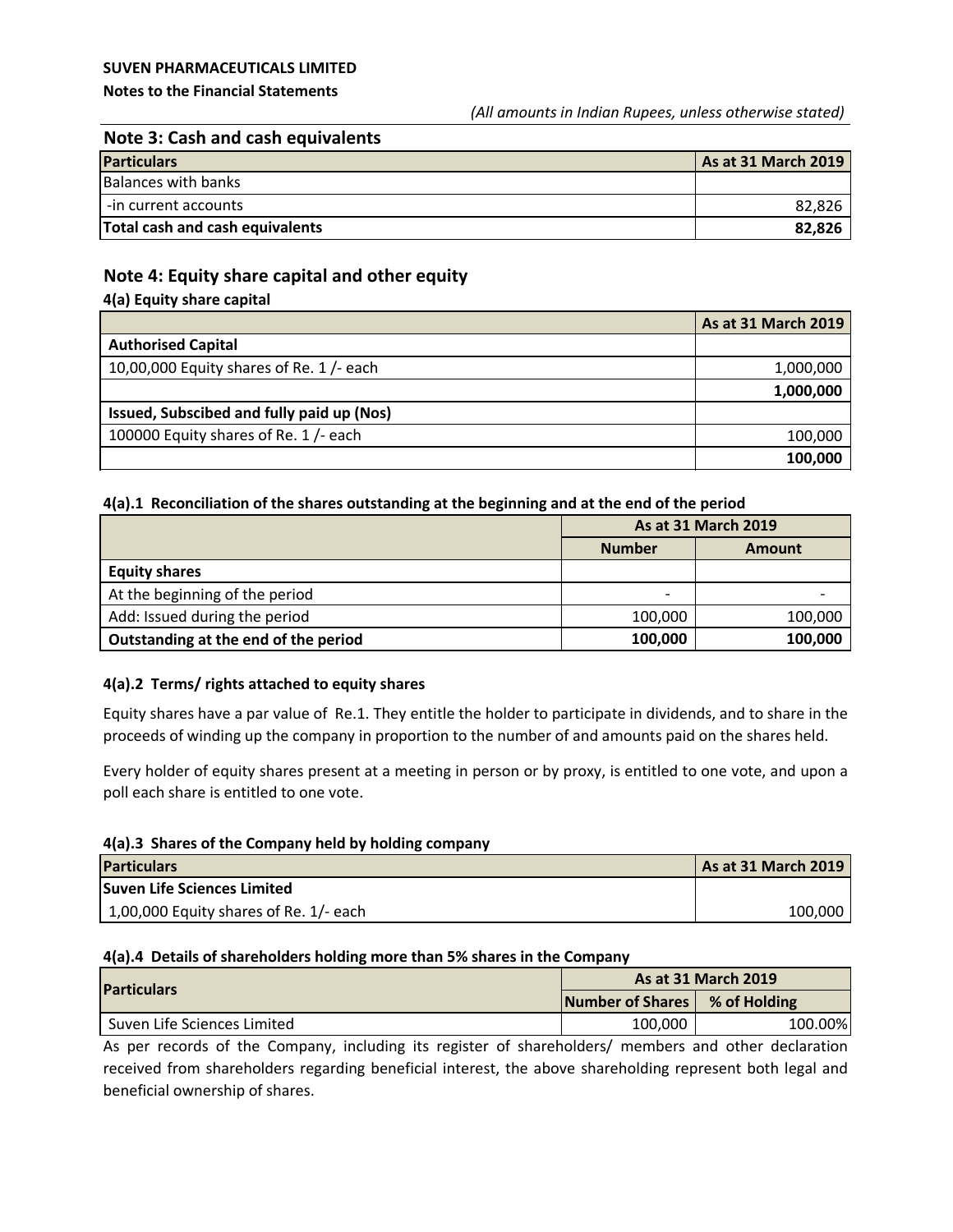## **SUVEN PHARMACEUTICALS LIMITED**

#### **Notes to the Financial Statements**

*(All amounts in Indian Rupees, unless otherwise stated)*

| 4(b) Other Equity         |                            |
|---------------------------|----------------------------|
| <b>Particulars</b>        | <b>As at 31 March 2019</b> |
| Securities premium        |                            |
| General reserve           |                            |
| Retained earnings         | (220, 359)                 |
| <b>Total other equity</b> | (220, 359)                 |

# **(i) Retained earning**

| <b>Particulars</b>                                                          | As at 31 March 2019 |
|-----------------------------------------------------------------------------|---------------------|
| Opening balance                                                             |                     |
| Net profit/(Loss) for the period                                            | (220, 359)          |
| Items of other comprehensive income recognised directly in retained earning |                     |
| - Remeasurements of post employment benefit obligation, net of tax          |                     |
| <b>Closing balance</b>                                                      | (220, 359)          |

# **Note 5: Financial liabilities**

| <b>Particulars</b>                     | As at 31 March 2019 |
|----------------------------------------|---------------------|
| Unsecured Ioan - Mr Sunder Venkatraman | 100.000             |
| <b>Total other current liabilities</b> | 100.000             |

# **Note 6:Other current liabilities**

| <b>Particulars</b>              | <b>As at 31 March 2019</b> |
|---------------------------------|----------------------------|
| Liability for expenses          | 103,185                    |
| Total other current liabilities | 103.185                    |

# **Note 7: Finance costs**

| <b>Particulars</b>         | <b>For the Period from</b><br>November 6, 2018 to<br>March 31, 2019 |
|----------------------------|---------------------------------------------------------------------|
| Interest on borrowings     |                                                                     |
| <b>Bank Charges</b>        | 390                                                                 |
| <b>Total Finance Costs</b> | 390                                                                 |

# **Note 8: Other expenses**

| <b>Particulars</b>          | For the Period from<br>November 6, 2018 to<br>March 31, 2019 |
|-----------------------------|--------------------------------------------------------------|
| Rates & Taxes               | 5,185                                                        |
| <b>Payments to Auditors</b> |                                                              |
| - As Audit Fees             | 100,000                                                      |
| Directors sitting fee       | 40,004                                                       |
| <b>Depository Fees</b>      | 62,980                                                       |
| <b>General Expenses</b>     | 11,800                                                       |
| <b>Total Other Expenses</b> | 219,969                                                      |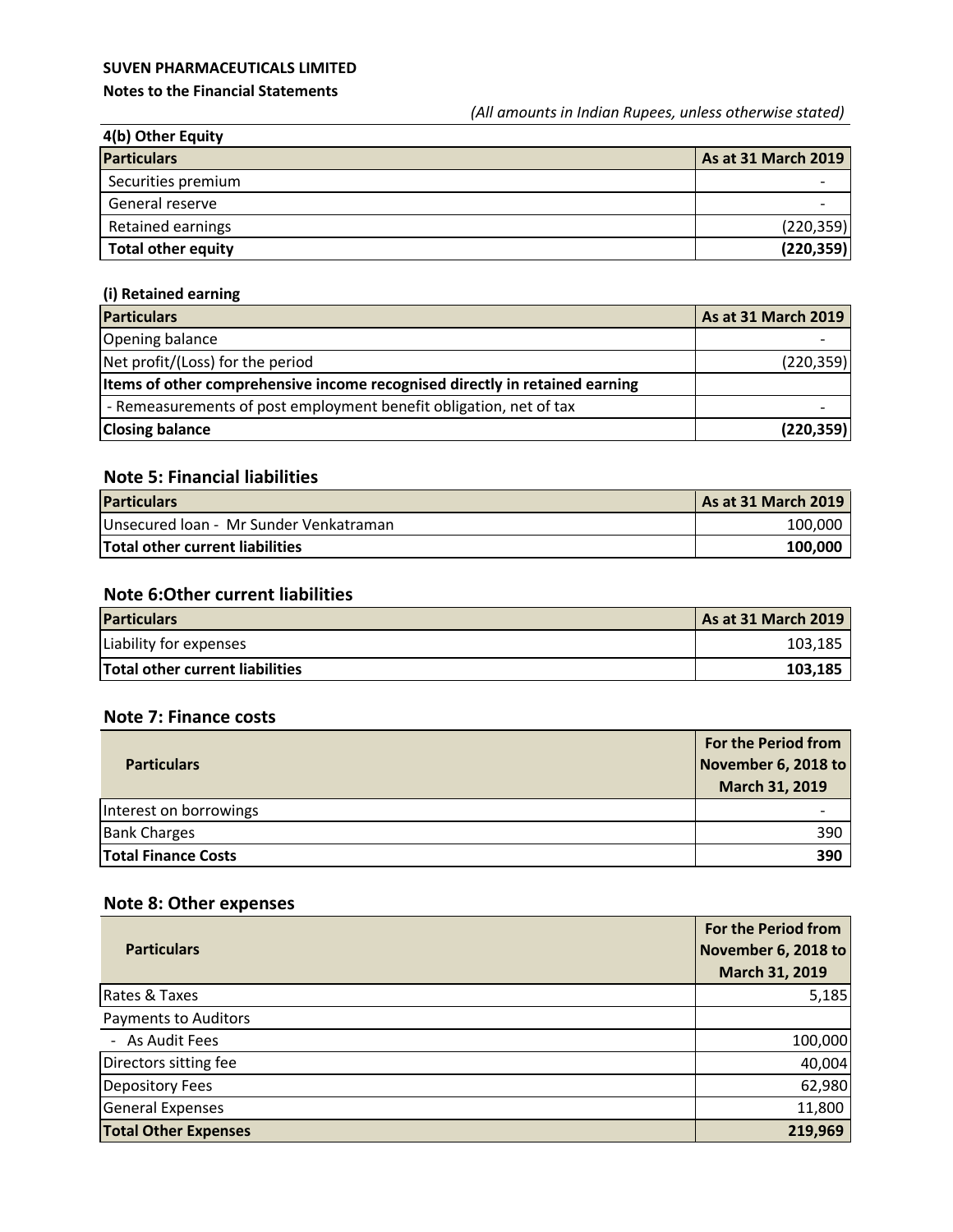#### **Notes to the Financial Statements**

#### **Financial instruments and risk management**

#### **Note 9: Fair value measurements**

|                                    | As at 31 March 2019          |                              |
|------------------------------------|------------------------------|------------------------------|
|                                    | <b>FVTPL</b>                 | <b>Amortised Cost</b>        |
| <b>Financial Assets</b>            |                              |                              |
| Investments                        | $\overline{\phantom{a}}$     | $\qquad \qquad \blacksquare$ |
| Trade Receivables                  | $\overline{\phantom{a}}$     |                              |
| Cash and Cash equivalents          | $\overline{\phantom{a}}$     | 82,826                       |
| <b>Bank Balances</b>               | $\overline{\phantom{0}}$     |                              |
| <b>Total Financial Assets</b>      | $\blacksquare$               | 82,826                       |
| <b>Financial Liabilities</b>       |                              |                              |
| Borrowings                         | $\overline{\phantom{a}}$     | 100,000                      |
| Trade Payables                     | $\overline{\phantom{a}}$     | $\overline{\phantom{a}}$     |
| Capital creditors                  | $\overline{\phantom{a}}$     | $\overline{\phantom{a}}$     |
| <b>Total Financial Liabilities</b> | $\qquad \qquad \blacksquare$ | 100,000                      |

#### **(i) Fair value hierarchy**

This section explains the judgements and estimates made in determining the fair values of the financial instruments that are (a) recognised and measured at fair value and (b) measured at amortised cost and for which fair values are disclosed in the financial statements. To provide an indication about the reliability of the inputs used in determining fair value, the Company has classified its financial instruments into the three levels prescribed under the accounting standard. An explanation of each level follows underneath the table.

| Financial assets measured at fair value & Amortised cost |   |                          | Notes Level 1 Level 2 | Level 3                  | <b>Total</b> |
|----------------------------------------------------------|---|--------------------------|-----------------------|--------------------------|--------------|
| As at March 31, 2019                                     |   |                          |                       |                          |              |
| <b>Financial assets</b>                                  |   |                          |                       |                          |              |
| <b>Investments</b>                                       |   | $\overline{\phantom{0}}$ |                       | $\overline{\phantom{0}}$ |              |
| Trade Receivables                                        |   |                          |                       | $\overline{\phantom{0}}$ |              |
| Cash and Cash equivalents                                | 3 | $\overline{\phantom{0}}$ |                       | 82,826                   | 82,826       |
| <b>Bank Balances</b>                                     |   |                          | $\overline{ }$        | $\overline{\phantom{0}}$ |              |
| <b>Total Financial Assets</b>                            |   |                          |                       | 82,826                   | 82,826       |

| Financial liabilities measured at amortised cost & Fair Value |                              | Notes Level 1 Level 2 | Level 3                  | <b>Total</b> |
|---------------------------------------------------------------|------------------------------|-----------------------|--------------------------|--------------|
| As at March 31, 2019                                          |                              |                       |                          |              |
| <b>Financial Liabilities</b>                                  |                              |                       |                          |              |
| <b>Borrowings</b>                                             | $\overline{\phantom{a}}$     |                       | 100,000                  | 100,000      |
| Trade Payables                                                | $\qquad \qquad \blacksquare$ |                       | $\overline{\phantom{a}}$ |              |
| Capital creditors                                             | $\overline{\phantom{0}}$     |                       | $\overline{\phantom{0}}$ |              |
| <b>Total Financial Liabilities</b>                            |                              |                       | 100,000                  | 100,000      |

Level 1: Level 1 hierarchy includes Quoted prices taken from market.

Level 2: Inputs other than quoted prices included in Level 1 that are observable for the asset

Level 3: Inputs are not based on observable market data( unobservable inputs).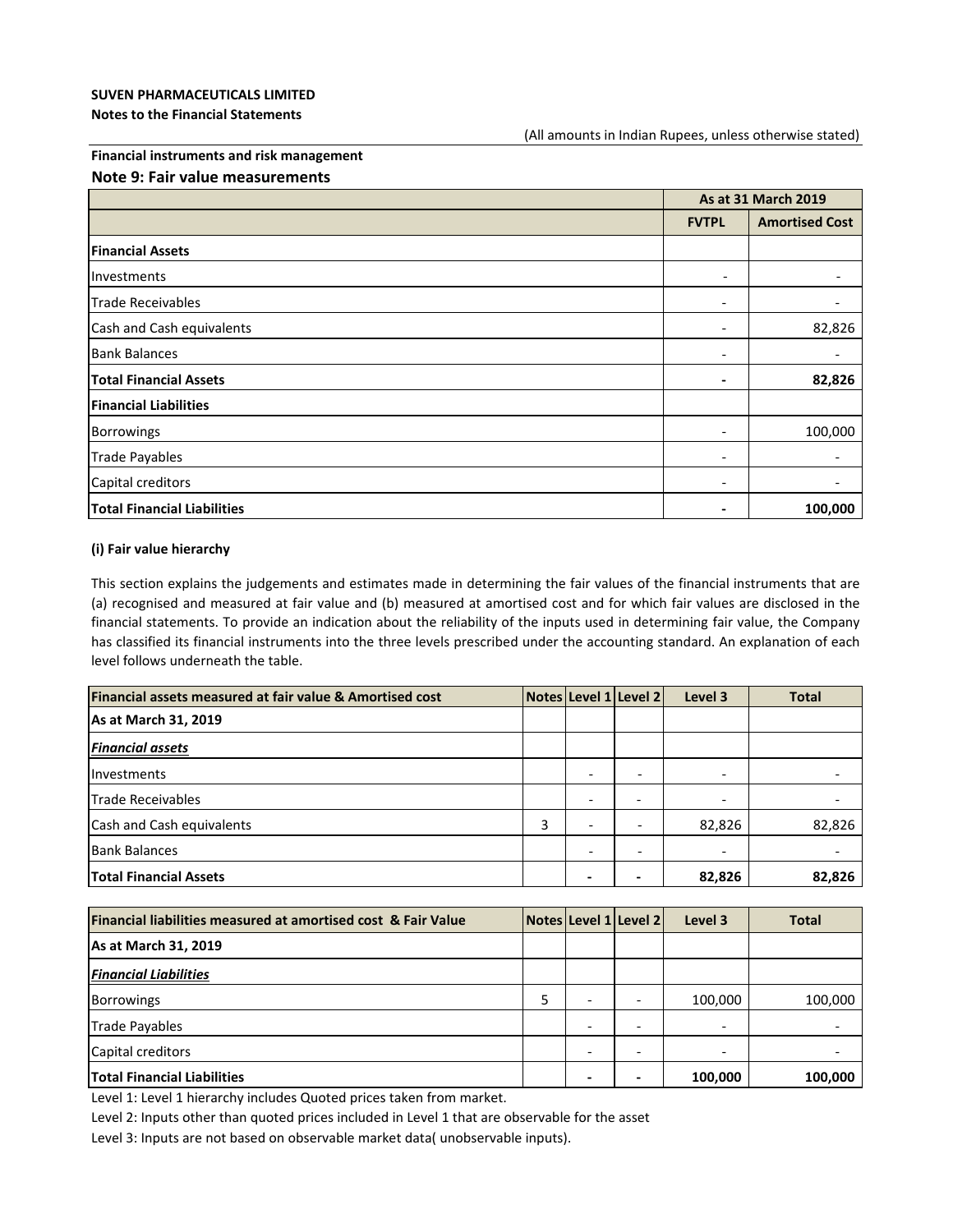#### **Note 10: Financial Risk management**

The Company activities expose it to market risk, liquidity risk and credit risk. This note explains the sources of risk which the Company is exposed to and how the Company manages the risk.

| <b>Risk</b>    | <b>Exposure arising from</b>     | <b>Measurement</b>             | <b>Management Comment</b>                                             |
|----------------|----------------------------------|--------------------------------|-----------------------------------------------------------------------|
| Credit risk    | Cash and cash equivalents        | Ageing analysis                | Diversification of<br>balances                                        |
| Liquidity risk | Borrowings and other liabilities | Rolling cash flow<br>forecasts | Availability of<br>committed credit lines<br>and borrowing facilities |

The company's risk management is carried out by the management. Company treasury identifies, evaluates and hedges financial risk in close cooperation with the company's operating units. The management provides written principles for overall risk management, as well as policies covering specific areas, such as credit risk and liquidity risk.

#### **(A) Credit Risk Management**

Credit risk is the risk that counterparty will not meet its obligations under a financial instrument or customer contract, leading to a financial loss. Credit risk encompasses of both, the direct risk of default and the risk of deterioration of creditworthiness as well as concentration of risks. Credit risk is controlled by analyzing credit limits and creditworthiness of customers on a continuous basis to whom the credit has been granted after obtaining necessary approvals for credit. Financial instruments that are subject to concentrations of credit risk principally consist of cash and cash equivalents, bank deposits and other financial assets. None of the financial instruments of the Company result in material concentration of credit risk.

#### **i) Financial instruments and cash deposits**

Credit risk arises from cash and cash equivalents. For banks and financial institutions, only high rated banks/ institutions are accepted.

#### **ii) Expected credit loss for trade receivables under simplified approach**

There are no such category of assets on which provision for expected credit losses to be recognized.

#### **(B) Liquidity Risk:**

Prudent liquidity risk management implies maintaining sufficient cash and marketable securities and the availability of funding through an adequate amount of committed credit facilities to meet obligations when due and to close out market positions. Due to dynamic nature of the underlying business, company treasury maintains flexibility in funding by maintaining availability under committed credit lines.

Management monitors rolling forecasts of the company's liquidity position(comprising the undrawn borrowing facilities below) and cash and cash equivalents on the basis of expected cash flows. This is generally carried out at local level in the company in accordance with practice and limits set by the company. These limits vary by location to take into account the liquidity of the market in which the entity operates. In addition, the company's liquidity management policy involves projecting cash flows in major currencies and considering the level of liquid assets necessary to meet these, monitoring balance sheet liquidity ratios against internal and external regulatory requirements and maintaining debt financing plans.

The table below summarises the maturity profile of the Company financial liabilities based on contractual undiscounted payments.

| Year ended March 31, 2019        | <b>On Demand</b> | l in next 12 months l | >1 year |
|----------------------------------|------------------|-----------------------|---------|
| (i) Borrowings                   | 100.000          |                       |         |
| (ii) Other financial liabilities |                  |                       |         |
|                                  | 100,000          |                       |         |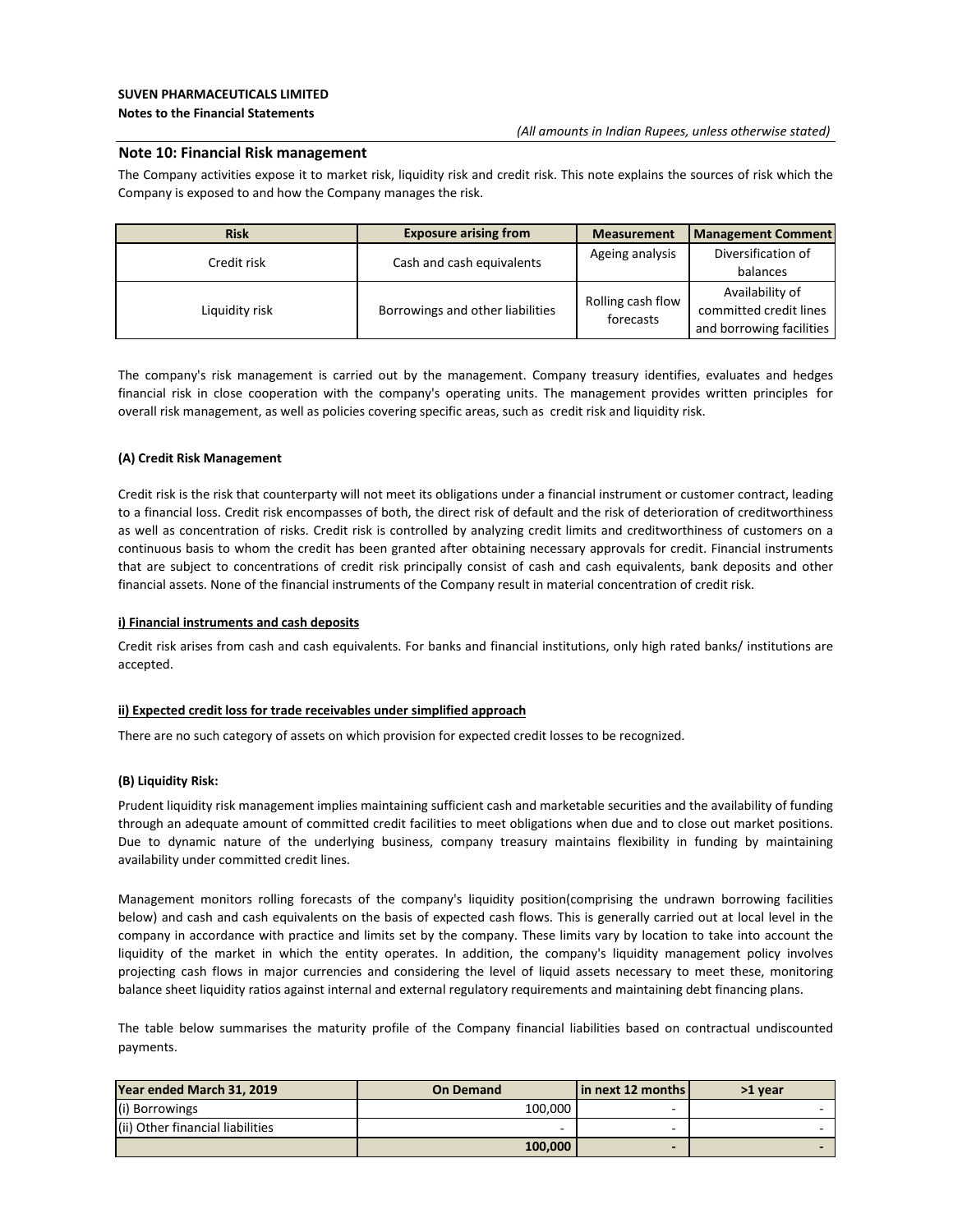#### **SUVEN PHARMACEUTICALS LIMITED**

**Notes to the Financial Statements** 

#### **Market Risk - Interest Risk**

The Company has availed interest free loan from its director.Hence no cash flow interest risk will arises.

#### **Foreign currency risk exposure**

Since the company does not have any financial assets & financial liabilities in terms of foreign currency , foreign currency exposure as at the reporting date is Nil

#### **Note 11: Capital Management**

#### **(a) Risk management :**

The Company's objective when managing capital are to:

1. Safeguard their ability to continue as a going concern, so that they can continue to provide returns for shareholders and benefits for other stakeholders, and

2. Maintain an optimal capital structure to reduce the cost of capital

In order to maintain or adjust the capital structure, the Company may adjust the amount of dividends paid to shareholders, return capital to shareholders, issue new shares or sell assets to reduce debts

Consistent with others in the industry, the company monitors capital on the basis of the following gearing ratio: -Net debt (total borrowings net of cash and cash equivalents) divided by total equity (as shown in the balance sheet)

|                          | As at 31 March, 2019 |
|--------------------------|----------------------|
| Net debt                 | 17,174               |
| <b>Total Equity</b>      | (120, 359)           |
| Net debt to equity ratio | $-14.27%$            |

#### **Note 12: Segment Information**

As the company do not have any business operations till the reporting date,segment reporting as per Ind AS 109 **"Segment Reporting"** is not provided.

#### **Note 13: Related Party Transactions**

**(a) Holding Company** : Suven Life Sciences Limited

| (b) Key Management personnel (KMP) | : Mr. Sunder Venkatraman (Director) |
|------------------------------------|-------------------------------------|
|                                    | Mr. P. Subba Rao (Director)         |

**(a)Parent entities**

| <b>Name</b>                  | Type                                    | <b>Place of</b><br><b>Incorporation</b> | <b>Ownership Interest as</b><br>at 31st March 2019 |
|------------------------------|-----------------------------------------|-----------------------------------------|----------------------------------------------------|
| lSuven Life Sciences Limited | Immediate and Ultimate parent<br>entity | India                                   | 100.00%                                            |

#### **(b )Borrowings taken from KMP**

|                            | <b>As at 31 March 2019</b> |
|----------------------------|----------------------------|
| <b>Opening Balance</b>     |                            |
| ADD: Taken during the year | 100.000                    |
| <b>Closing Balnce</b>      | 100.000                    |
| <b>Balance outstanding</b> | 100,000                    |